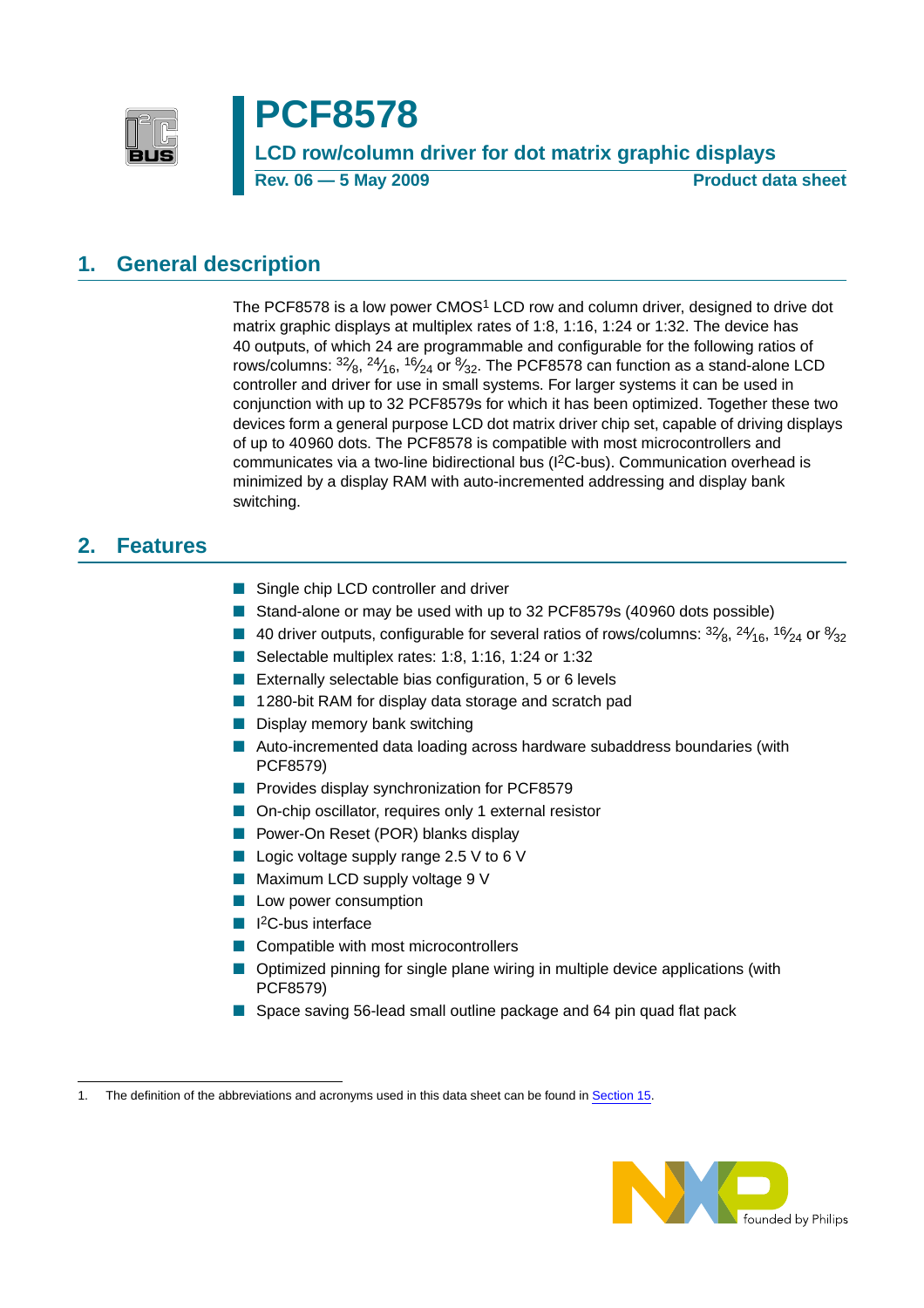**LCD row/column driver for dot matrix graphic displays**

## <span id="page-1-1"></span>**3. Applications**

- Automotive information systems
- Telecommunication systems
- Point-of-sale terminals
- Industrial computer terminals
- **■** Instrumentation

## <span id="page-1-2"></span>**4. Ordering information**

#### **Table 1. Ordering information**

| Type number | Package      |                                                                                          |                      |  |  |  |  |
|-------------|--------------|------------------------------------------------------------------------------------------|----------------------|--|--|--|--|
|             | <b>Name</b>  | <b>Description</b>                                                                       | <b>Version</b>       |  |  |  |  |
| PCF8578T/1  | <b>VSO56</b> | plastic very small outline package; 56 leads                                             | SOT <sub>190-1</sub> |  |  |  |  |
| PCF8578H/1  | LOFP64       | plastic low profile quad flat package; 64 leads; body<br>$10 \times 10 \times 1.4$ mm[1] | SOT314-2             |  |  |  |  |
| PCF8578HT/1 | TOFP64       | plastic thin quad flat package; 64 leads;<br>body $10 \times 10 \times 1.0$ mm           | SOT357-1             |  |  |  |  |

<span id="page-1-0"></span>[1] Should not be used for new designs.

## <span id="page-1-3"></span>**5. Marking**

| Table 2.<br><b>Marking codes</b> |                     |
|----------------------------------|---------------------|
| Type number                      | <b>Marking code</b> |
| PCF8578T/1                       | <b>PCF8578T</b>     |
| PCF8578H/1                       | <b>PCF8578H</b>     |
| PCF8578HT/1                      | PCF8578HT           |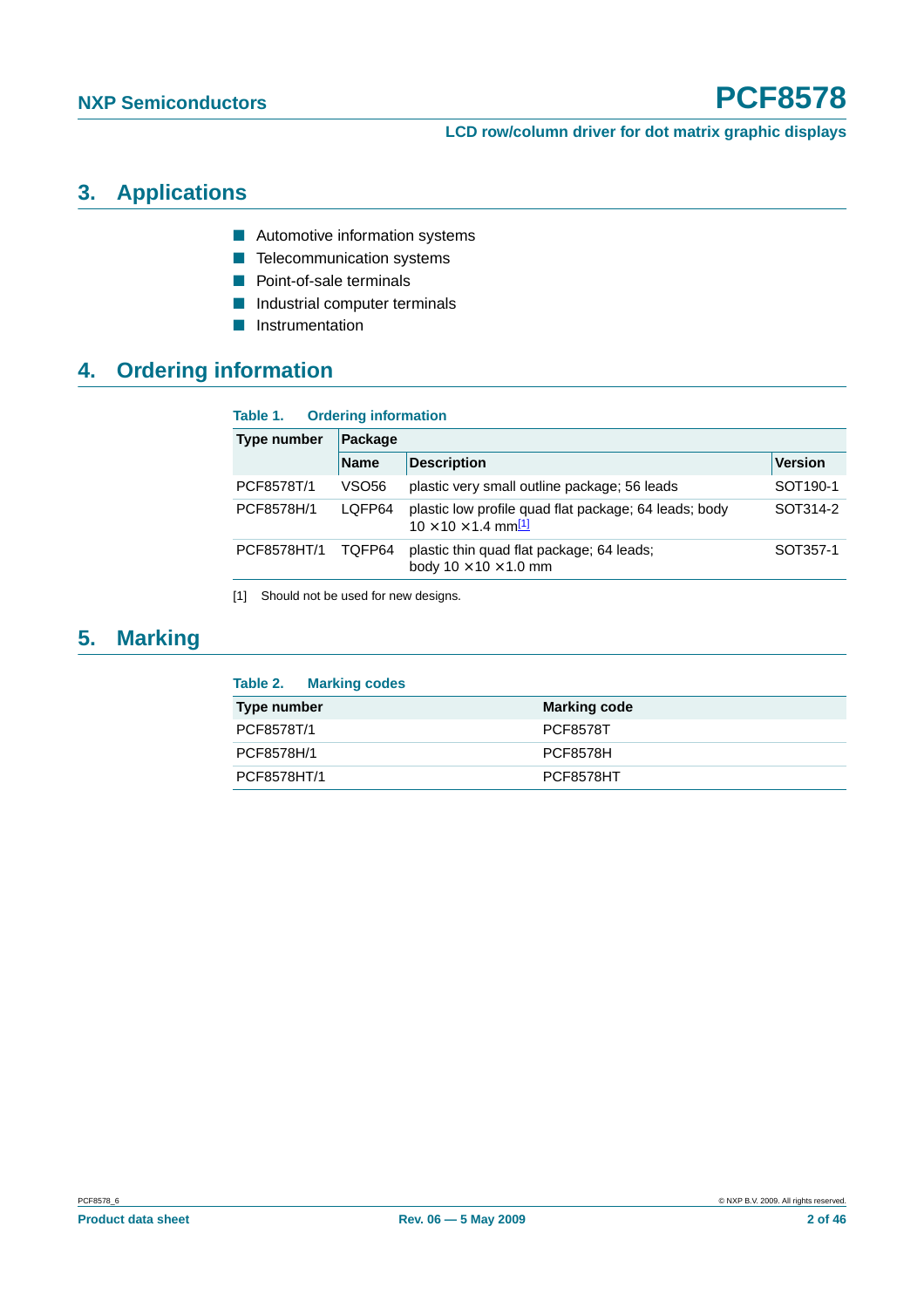#### **LCD row/column driver for dot matrix graphic displays**

## <span id="page-2-0"></span>**6. Block diagram**

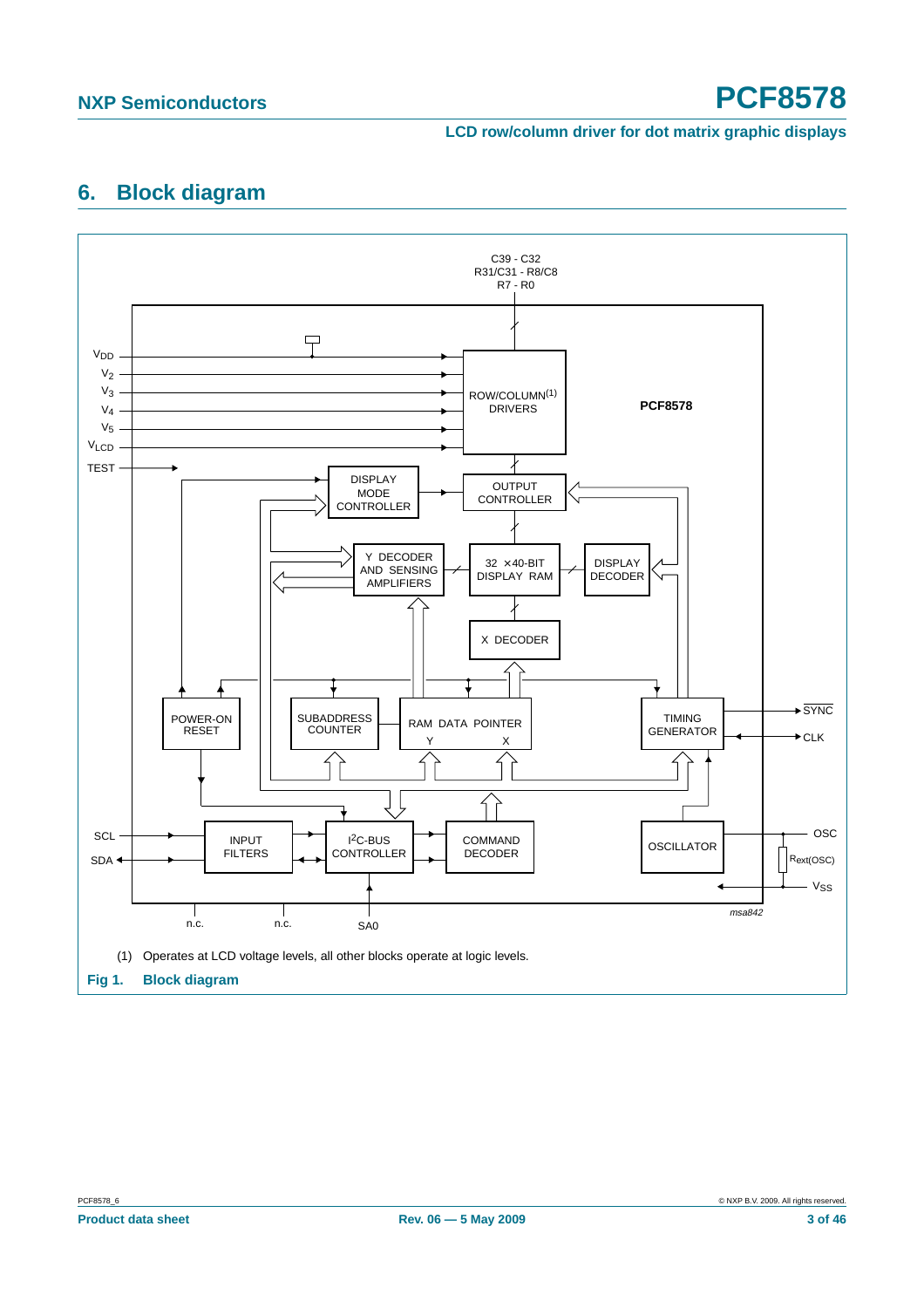### <span id="page-3-1"></span><span id="page-3-0"></span>**7. Pinning information**

#### **7.1 Pinning**

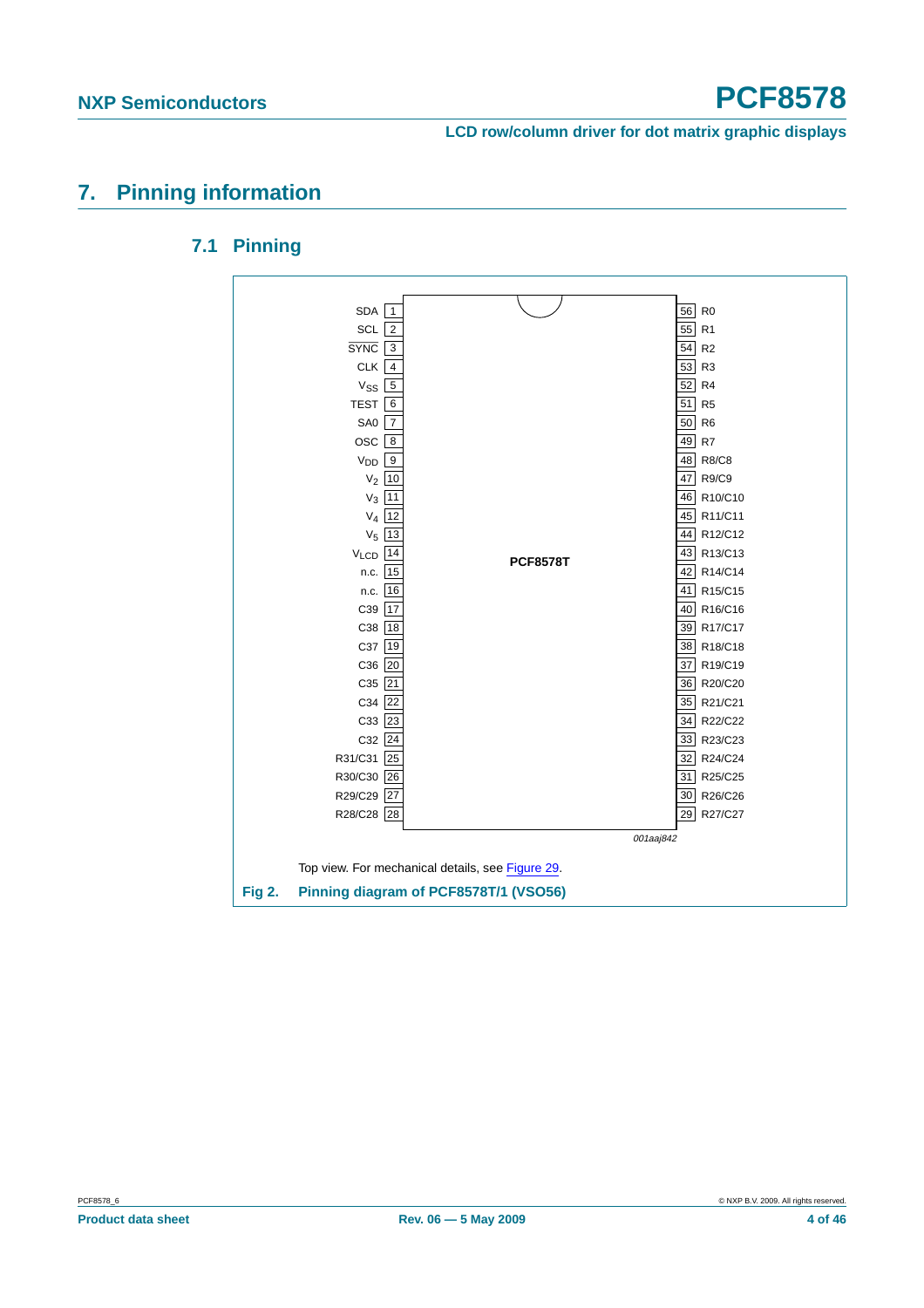#### **LCD row/column driver for dot matrix graphic displays**

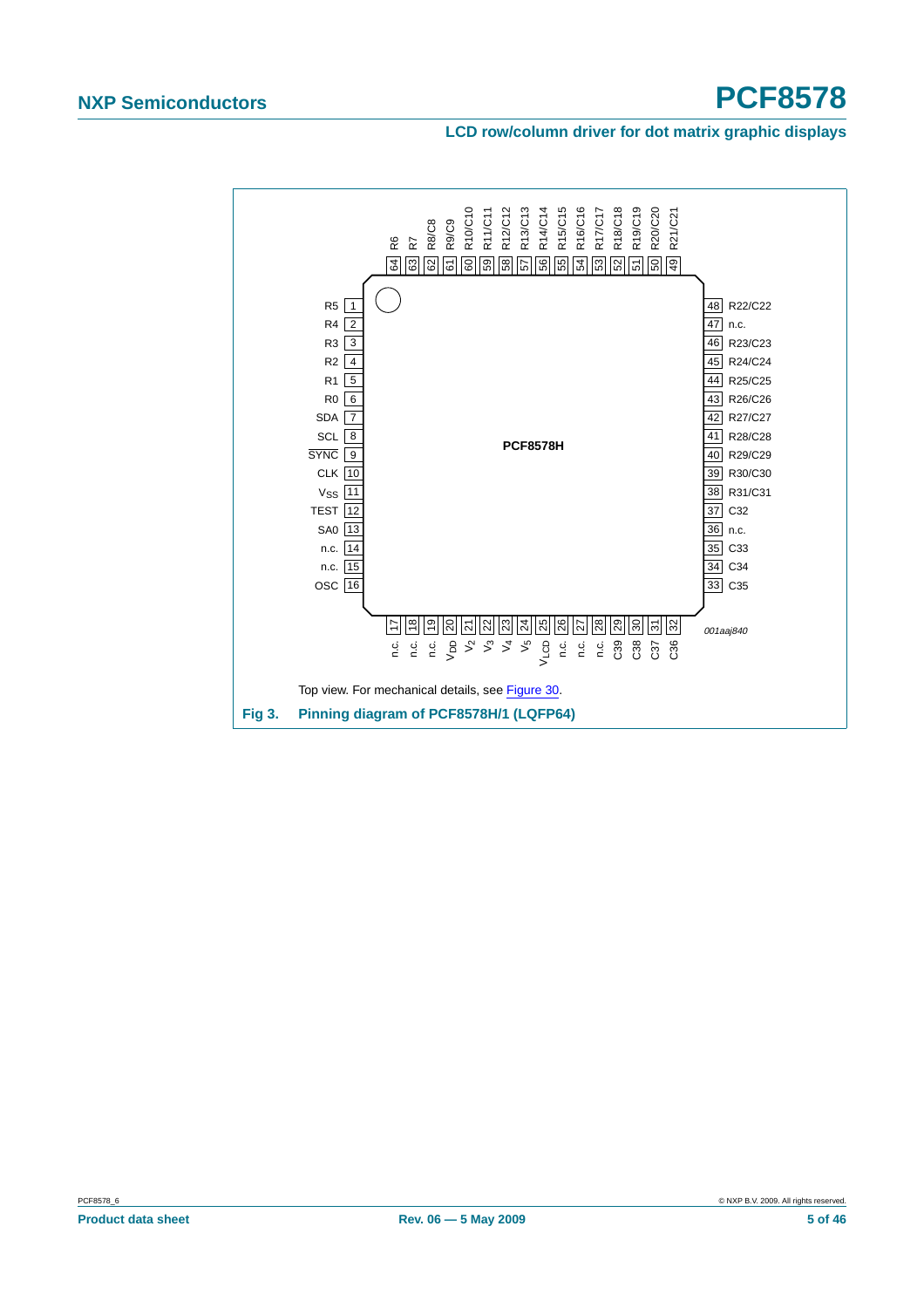#### **LCD row/column driver for dot matrix graphic displays**

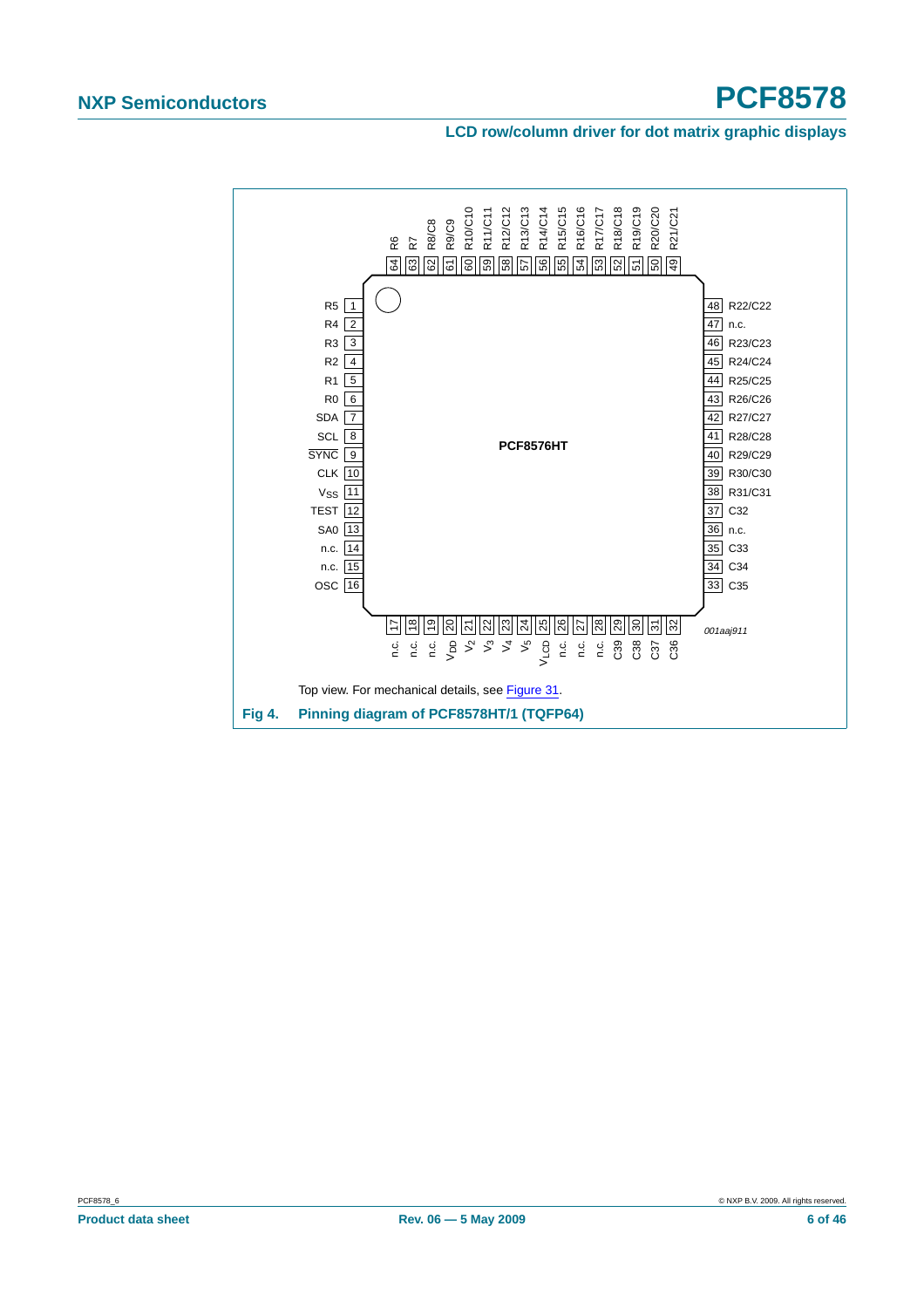## <span id="page-6-1"></span>**7.2 Pin description**

| Table 3.               | <b>Pin description</b> |                                             |                                                  |
|------------------------|------------------------|---------------------------------------------|--------------------------------------------------|
| Symbol                 | <b>Pin</b>             |                                             | <b>Description</b>                               |
|                        | <b>VSO56</b>           | LQFP64,<br>TQFP64                           |                                                  |
| <b>SDA</b>             | 1                      | 7                                           | I <sup>2</sup> C-bus serial data input/output    |
| <b>SCL</b>             | $\overline{2}$         | 8                                           | I <sup>2</sup> C-bus serial clock input          |
| <b>SYNC</b>            | 3                      | 9                                           | cascade synchronization output                   |
| <b>CLK</b>             | 4                      | 10                                          | external clock input/output                      |
| $V_{SS}$               | 5                      | 11                                          | ground                                           |
| TEST <sup>[1]</sup>    | 6                      | 12                                          | test pin                                         |
| SA <sub>0</sub>        | $\overline{7}$         | 13                                          | I <sup>2</sup> C-bus slave address input (bit 0) |
| <b>OSC</b>             | 8                      | 16                                          | oscillator input                                 |
| V <sub>DD</sub>        | 9                      | 20                                          | supply voltage                                   |
| $V_2$ to $V_5$         | 10 to 13               | 21 to 24                                    | LCD bias voltage inputs                          |
| <b>V<sub>LCD</sub></b> | 14                     | 25                                          | LCD supply voltage                               |
| n.c.                   | 15, 16                 | 14, 15,<br>17 to 19,<br>26 to 28, 36,<br>47 | not connected                                    |
| C39 to C32             | 17 to 24               | 29 to 35, 37                                | LCD column driver outputs                        |
| R31/C31 to R8/C8       | 25 to 48               | 38 to 46,<br>48 to 62                       | LCD row and column driver outputs                |
| R7 to R0               | 49 to 56               |                                             | 63, 64, 1 to 6 LCD row driver outputs            |
|                        |                        |                                             |                                                  |

<span id="page-6-0"></span>[1] The TEST pin must be connected to  $V_{SS}$ .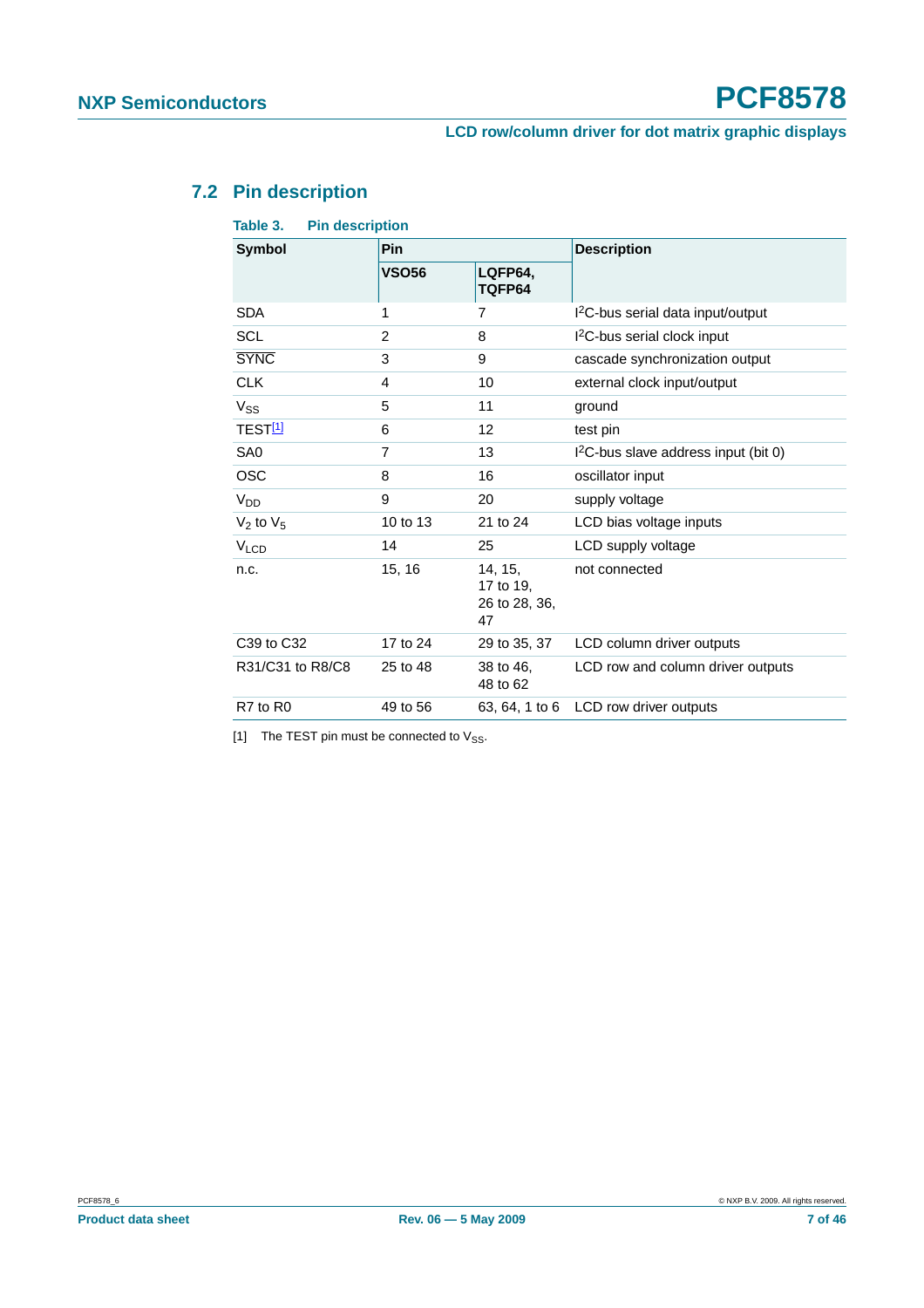#### <span id="page-7-4"></span><span id="page-7-3"></span>**8. Functional description**

#### **8.1 Display configurations**

The PCF8578 row and column driver is designed for use in one of three ways:

- **•** Stand-alone row and column driver for small displays (mixed mode)
- **•** Row and column driver with cascaded PCF8579s (mixed mode)
- **•** Row driver with cascaded PCF8579s (mixed mode and row mode)

| <b>Applicatio</b>      | <b>Multiplex rate</b> | <b>Mixed mode</b> |                      | Row mode            |                          | <b>Typical applications</b>        |
|------------------------|-----------------------|-------------------|----------------------|---------------------|--------------------------|------------------------------------|
| n                      |                       | <b>Rows</b>       | <b>Columns</b>       | <b>Rows</b>         | <b>Columns</b>           |                                    |
| stand alone            | 1:8                   | 8                 | 32                   | ۰                   | $\overline{\phantom{a}}$ | small digital or                   |
|                        | 1:16                  | 16                | 24                   |                     | $\overline{\phantom{a}}$ | alphanumeric displays              |
|                        | 1:24                  | 24                | 16                   | ٠                   | -                        |                                    |
|                        | 1:32                  | 32                | 8                    | ۰                   | ٠                        |                                    |
| with<br><b>PCF8579</b> | 1:8                   | $8^{[1]}$         | 632[1]               | $8 \times 4^{2}$    | 640[2]                   | alphanumeric displays              |
|                        | 1:16                  | 16[1]             | 624[1]               | $16 \times 2^{[2]}$ | $640^{[2]}$              | and dot matrix graphic<br>displays |
|                        | 1:24                  | 24[1]             | $616$ <sup>[1]</sup> | 24[2]               | $640^{[2]}$              |                                    |
|                        | 1:32                  | 32[1]             | 608[1]               | 32[2]               | 640 <sup>[2]</sup>       |                                    |

#### <span id="page-7-2"></span>**Table 4. Possible display configurations**

<span id="page-7-0"></span>[1] Using 15 PCF8579s.

<span id="page-7-1"></span>[2] Using 16 PCF8579s.

In mixed mode, the device functions as both a row and column driver. It can be used in small stand-alone applications, or for larger displays with up to 15 PCF8579s (31 PCF8579s when two slave addresses are used). See [Table](#page-7-2) 4 for common display configurations.

In row mode, the device functions as a row driver with up to 32 row outputs and provides the clock and synchronization signals for the PCF8579. Up to 16 PCF8579s can normally be cascaded (32 when two slave addresses are used).

Timing signals are derived from the on-chip oscillator, whose frequency is determined by the value of the resistor connected between pin OSC and pin  $V_{SS}$ .

Five commands are available to configure and control the operation of the device. Communication is made via a two-line bidirectional I2C-bus. The device may have one of two slave addresses. The only difference between these slave addresses is the least significant bit, which is set by the logic level applied to SA0. The PCF8578 and PCF8579 have different subaddresses. The subaddress of the PCF8578 is only defined in mixed mode and is fixed at 0111 100 (see Section [8.8.7 on page](#page-18-0) 19). The RAM may only be accessed in mixed mode and data is loaded as described for the PCF8579.

Bias levels may be generated by an external potential divider with appropriate decoupling capacitors. For large displays, bias sources with high drive capability should be used. A typical mixed mode system operating with up to 15 PCF8579s is shown in [Figure](#page-8-0) 5 (a stand-alone system would be identical but without the PCF8579).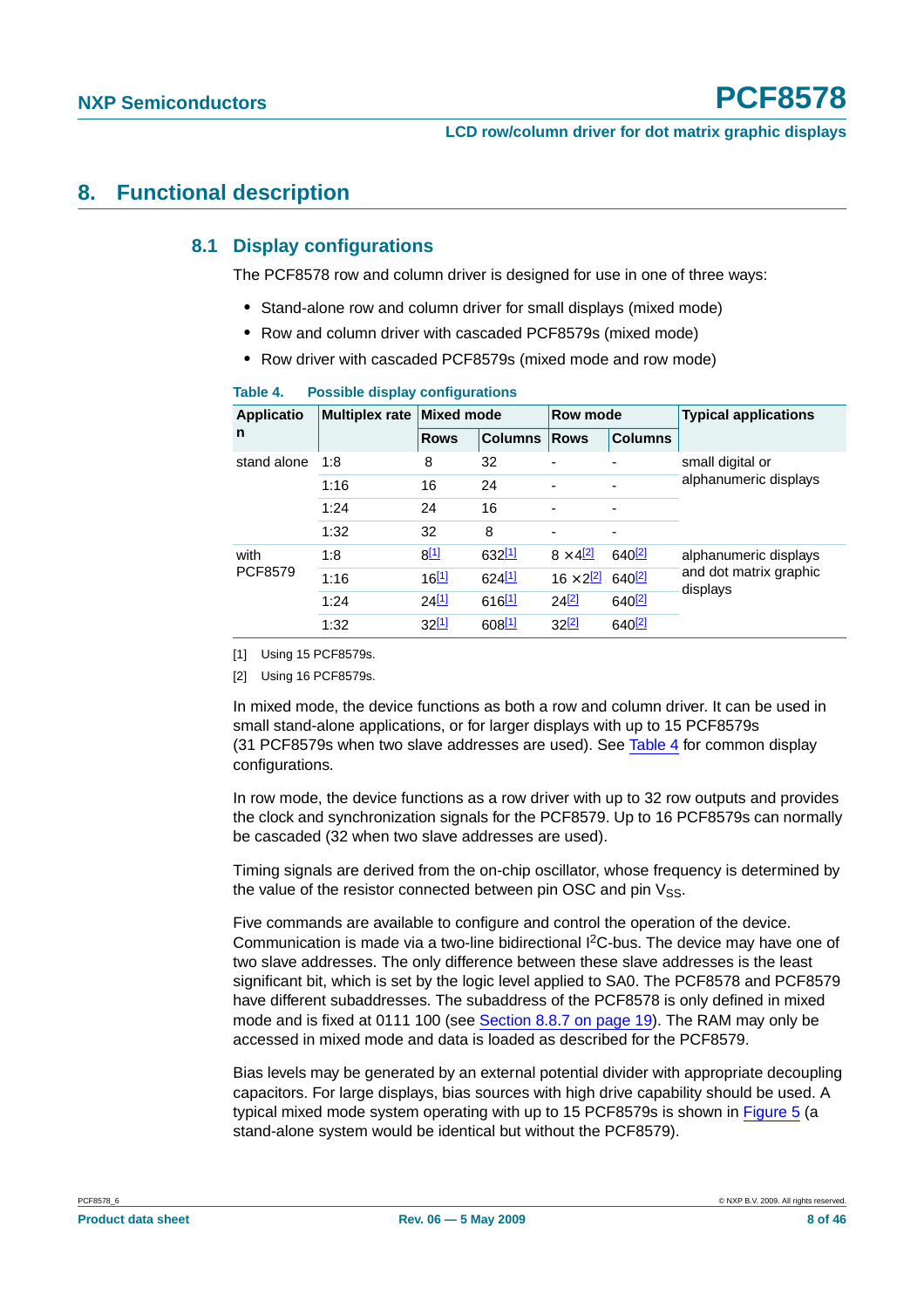**Product data sheet** 



<span id="page-8-0"></span>9 of 46



**NXP Semiconductors**

**Semiconductors** 

**NXP**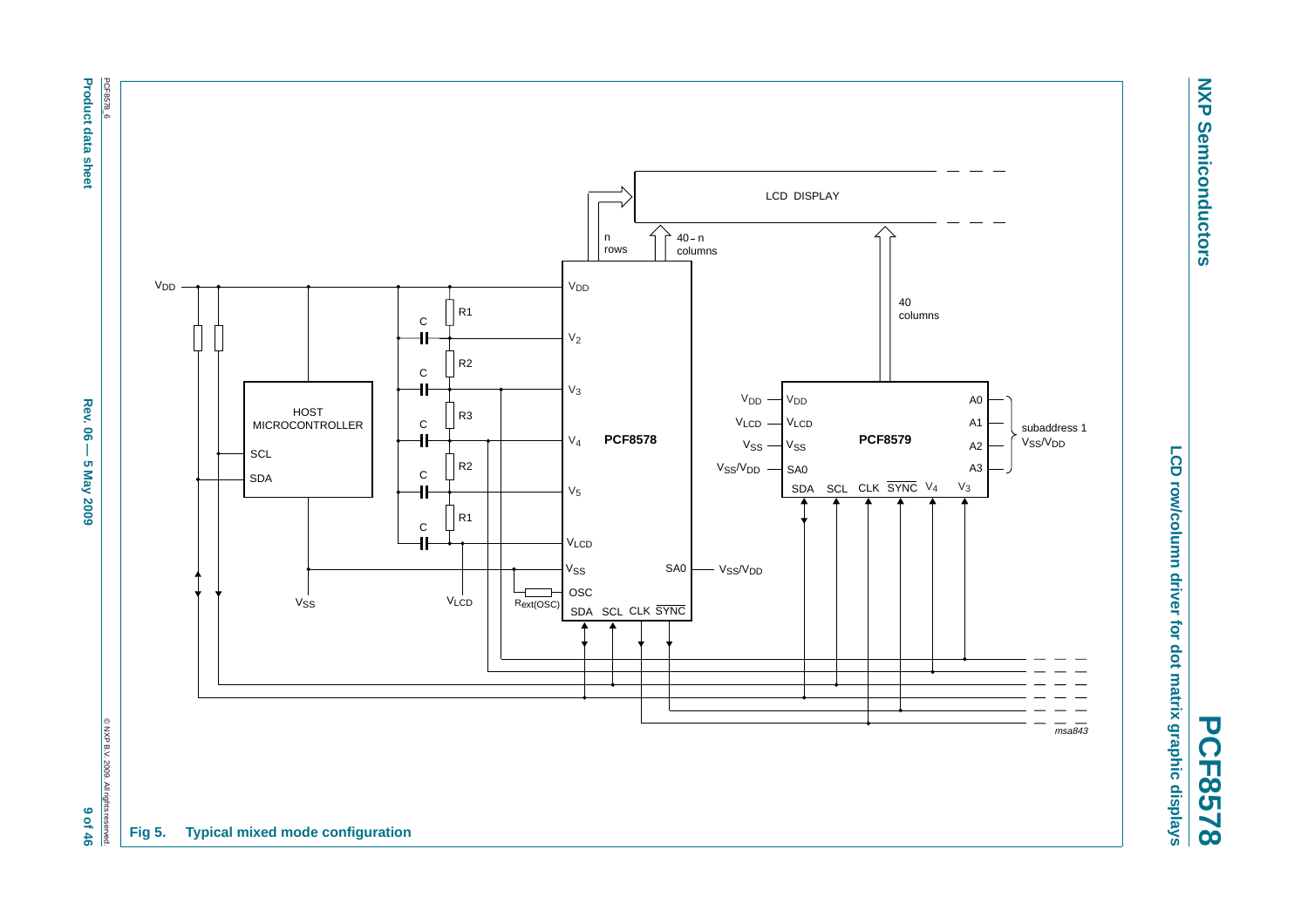[Table](#page-9-0) 5 shows the relative values of the resistors required in the configuration of [Figure](#page-8-0) 5 to produce the standard multiplex rates.

| <b>Resistors</b> | Multiplex rate (1:n) |                  |  |  |  |
|------------------|----------------------|------------------|--|--|--|
|                  | $n = 8$              | $n = 16, 24, 32$ |  |  |  |
| R1               |                      |                  |  |  |  |
| R <sub>2</sub>   | $(\sqrt{n}-2)R$      |                  |  |  |  |
| R <sub>3</sub>   | $(3-\sqrt{n})R$      | $(\sqrt{n}-3)R$  |  |  |  |

<span id="page-9-0"></span>**Table 5. Multiplex rates and resistor values for [Figure](#page-8-0) 5**

#### <span id="page-9-1"></span>**8.2 Power-on reset**

At power-on the PCF8578 resets to a defined starting condition as follows:

- 1. Display blank
- 2. 1:32 multiplex rate, row mode
- 3. Start bank 0 selected
- 4. Data pointer is set to X, Y address 0, 0
- 5. Character mode
- 6. Subaddress counter is set to 0
- 7. I2C-bus interface is initialized

**Remark:** Do not transfer data on the I2C-bus for at least 1 ms after power-on to allow the reset action to complete.

#### <span id="page-9-2"></span>**8.3 Multiplexed LCD bias generation**

The bias levels required to produce maximum contrast depend on the multiplex rate and the LCD threshold voltage  $(V_{th})$ .  $V_{th}$  is typically defined as the RMS voltage at which the LCD exhibits 10 % contrast. [Table](#page-10-0) 6 shows the optimum voltage bias levels and [Table](#page-10-1) 7 the discrimination ratios (D) for the different multiplex rates as functions of  $V_{\text{oper}}$ .

$$
V_{oper} = V_{DD} - V_{LCD} \tag{1}
$$

The RMS on-state voltage ( $V_{on(RMS)}$ ) for the LCD is calculated with the equation

$$
V_{on(RMS)} = V_{oper} \sqrt{\frac{I}{n} + \frac{\sqrt{n} - I}{n(\sqrt{n} + I)}}
$$
 (2)

and the RMS off-state voltage  $(V_{off(RMS)})$  with the equation

$$
V_{off(RMS)} = V_{oper} \sqrt{\frac{2(\sqrt{n}-1)}{\sqrt{n}(\sqrt{n}+1)^2}}
$$
(3)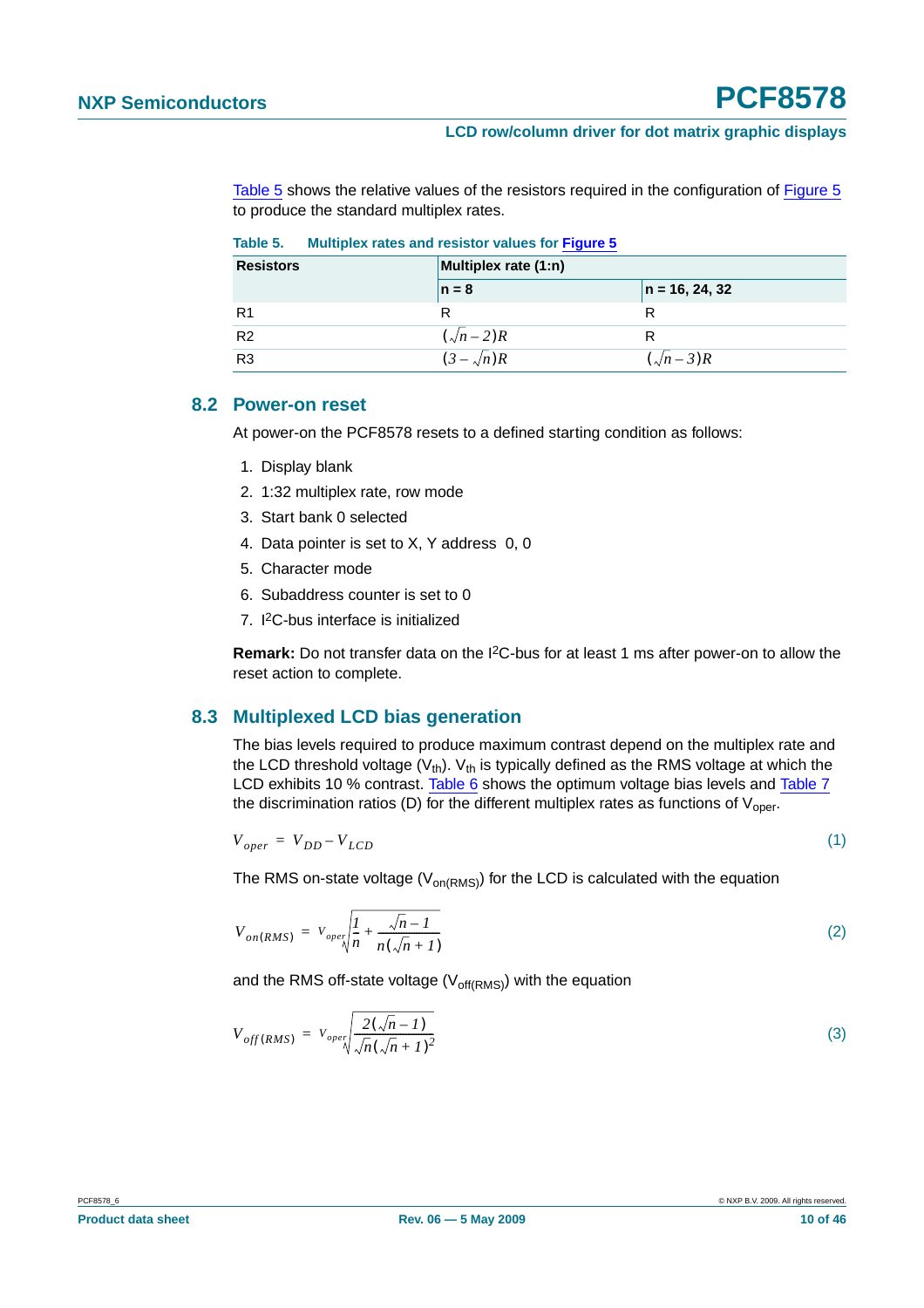where the values for n are determined by the multiplex rate (1:n). Valid values for n are:

 $n = 8$  for 1:8 multiplex

 $n = 16$  for 1:16 multiplex

 $n = 24$  for 1:24 multiplex

 $n = 32$  for 1:32 multiplex

#### <span id="page-10-0"></span>**Table 6. Optimum LCD voltages**

| <b>Bias ratios</b>             | <b>Multiplex rate</b> |       |       |       |  |  |  |  |
|--------------------------------|-----------------------|-------|-------|-------|--|--|--|--|
|                                | 1:8                   | 1:16  | 1:24  | 1:32  |  |  |  |  |
| $\frac{V_2}{V_{oper}}$         | 0.739                 | 0.800 | 0.830 | 0.850 |  |  |  |  |
| $\frac{V_{3}}{V_{oper}}$       | 0.522                 | 0.600 | 0.661 | 0.700 |  |  |  |  |
| $\frac{V_4}{V_{oper}}$         | 0.478                 | 0.400 | 0.339 | 0.300 |  |  |  |  |
| $V_5$<br>$\overline{V_{oper}}$ | 0.261                 | 0.200 | 0.170 | 0.150 |  |  |  |  |

#### <span id="page-10-1"></span>**Table 7. Discrimination ratios**

| <b>Discrimination</b>                   | <b>Multiplex rate</b> |       |       |       |  |  |  |  |
|-----------------------------------------|-----------------------|-------|-------|-------|--|--|--|--|
| ratios                                  | 1:8                   | 1:16  | 1:24  | 1:32  |  |  |  |  |
| $V_{off(RMS)}$<br>$\overline{V}_{oper}$ | 0.297                 | 0.245 | 0.214 | 0.193 |  |  |  |  |
| $V_{on(RMS)}$<br>$V_{oper}$             | 0.430                 | 0.316 | 0.263 | 0.230 |  |  |  |  |
| $V_{on(RMS)}$<br>$D =$<br>off(RMS)      | 1.447                 | 1.291 | 1.230 | 1.196 |  |  |  |  |
| $\frac{V_{oper}}{V_{th}}$               | 3.370                 | 4.080 | 4.680 | 5.190 |  |  |  |  |

[Figure](#page-11-0) 6 shows the values of [Table](#page-10-0) 6 as graphs.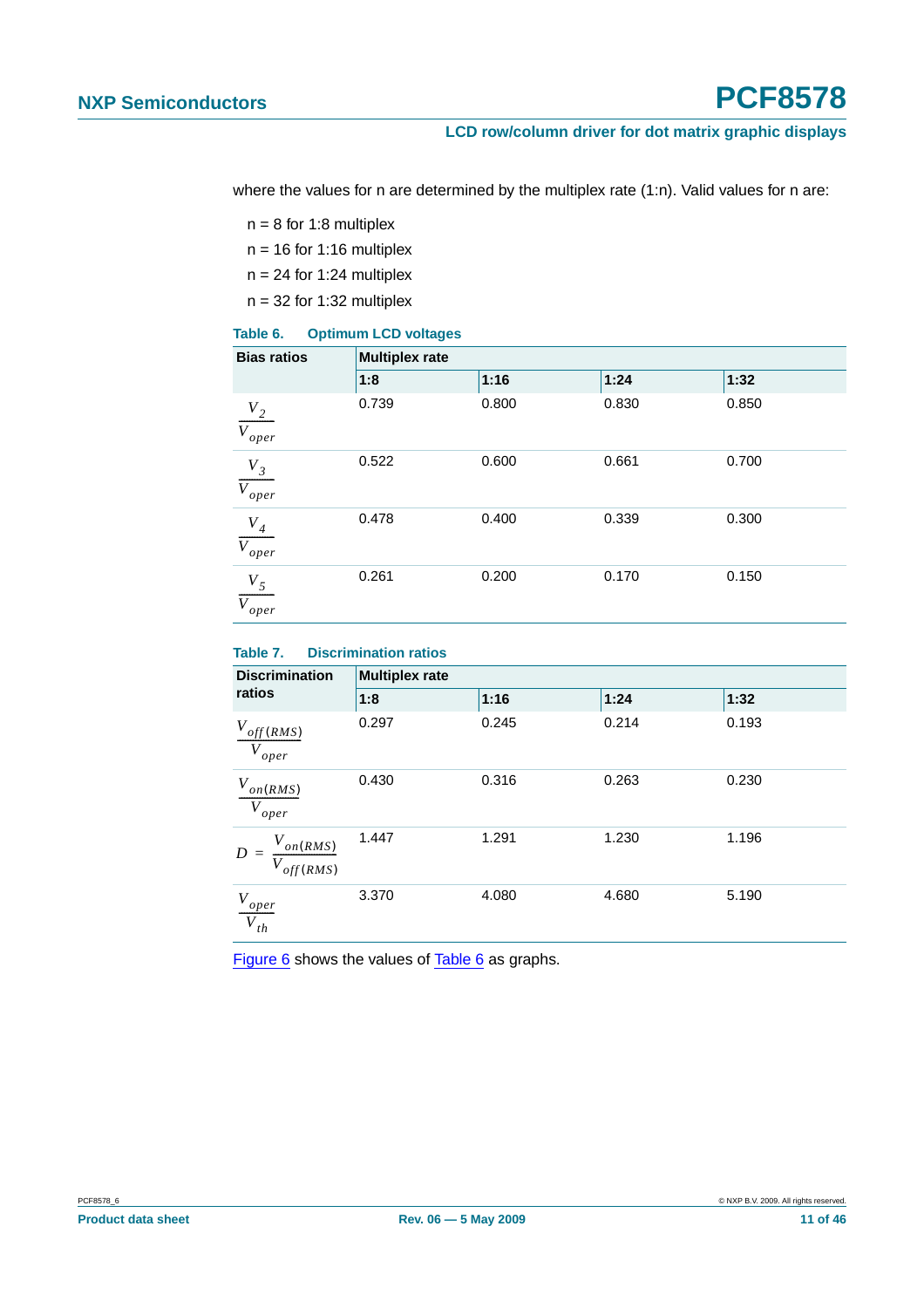**LCD row/column driver for dot matrix graphic displays**

<span id="page-11-0"></span>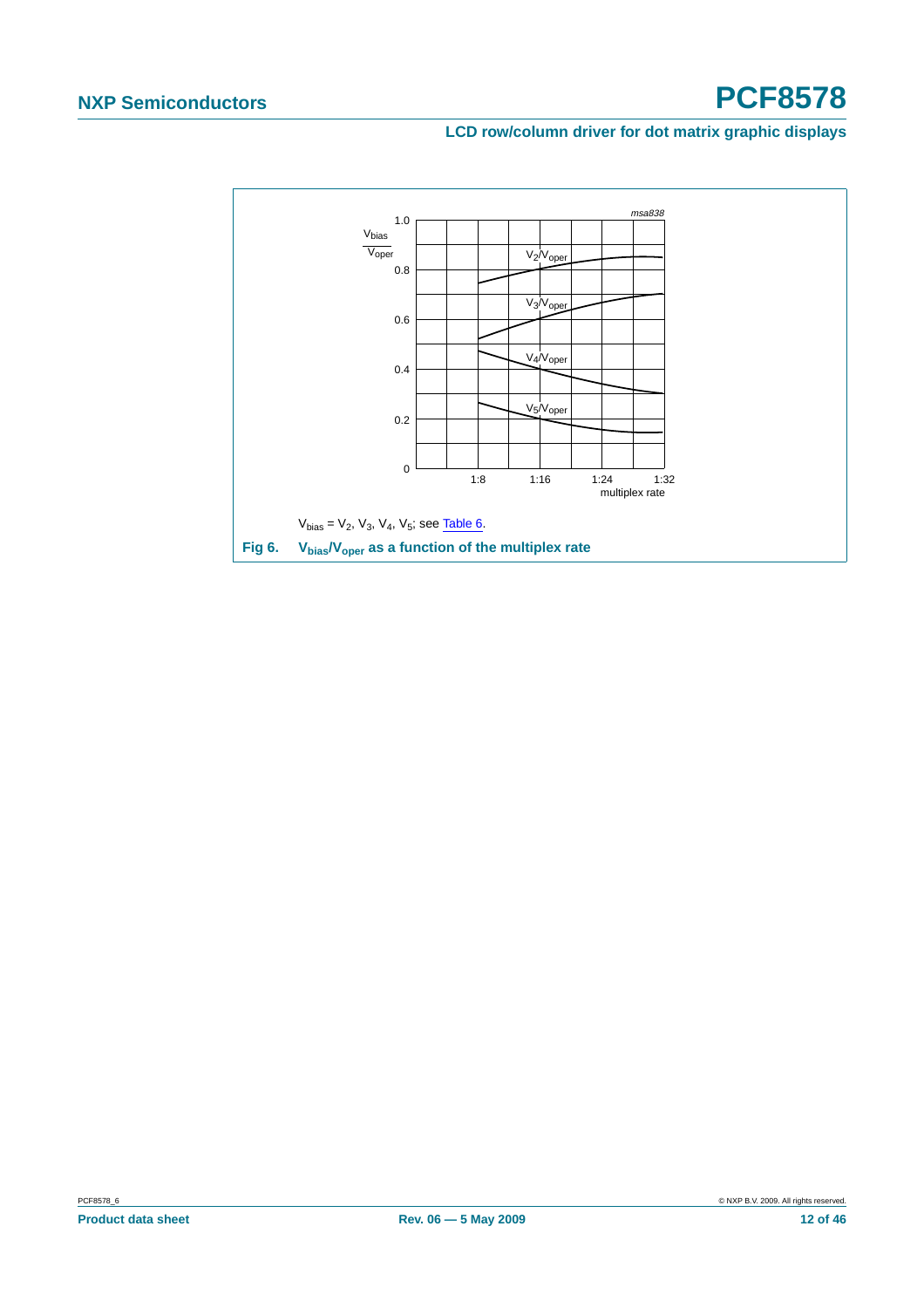**LCD row/column driver for dot matrix graphic displays**

<span id="page-12-0"></span>

#### **8.4 LCD drive mode waveforms**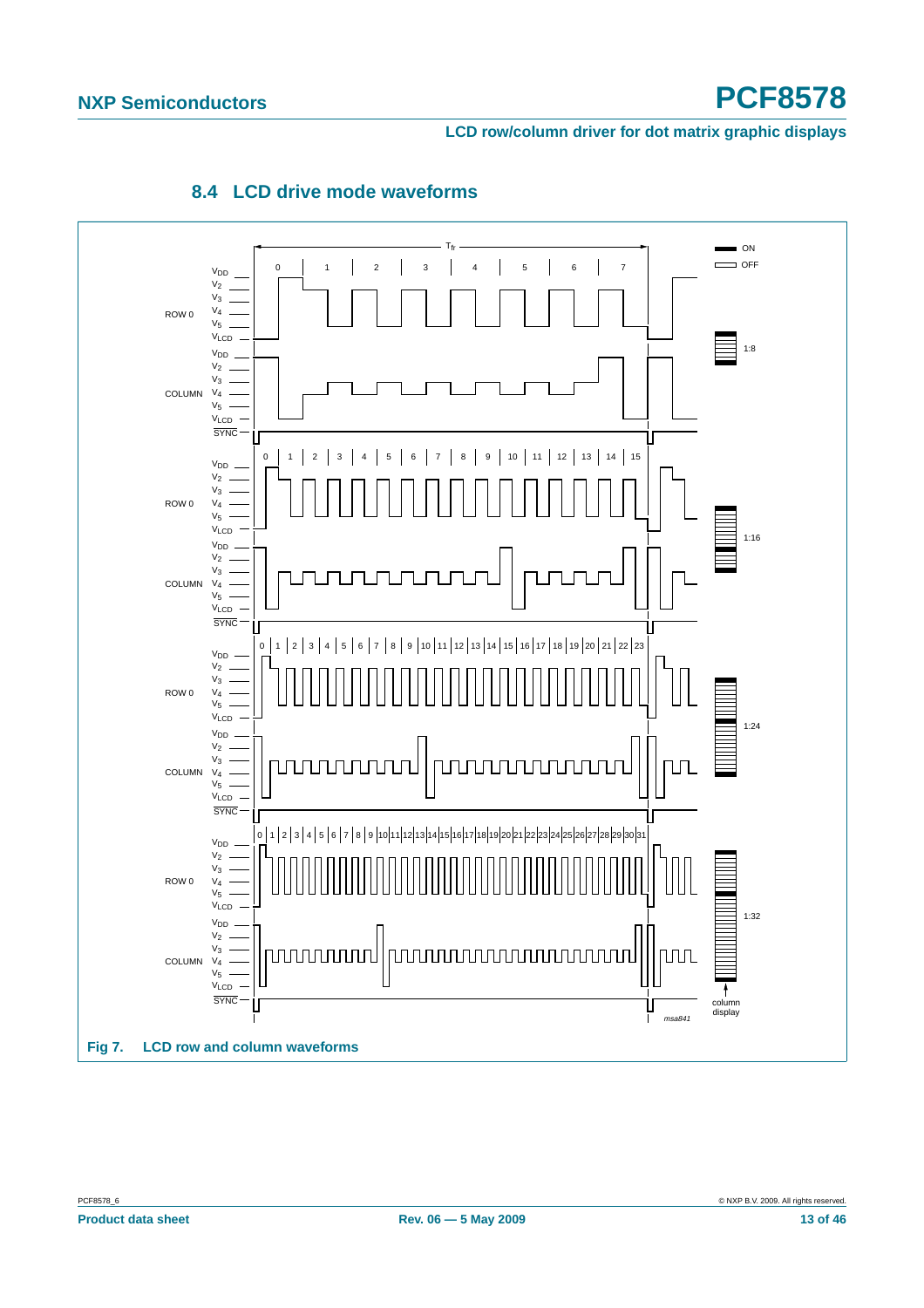#### **LCD row/column driver for dot matrix graphic displays**

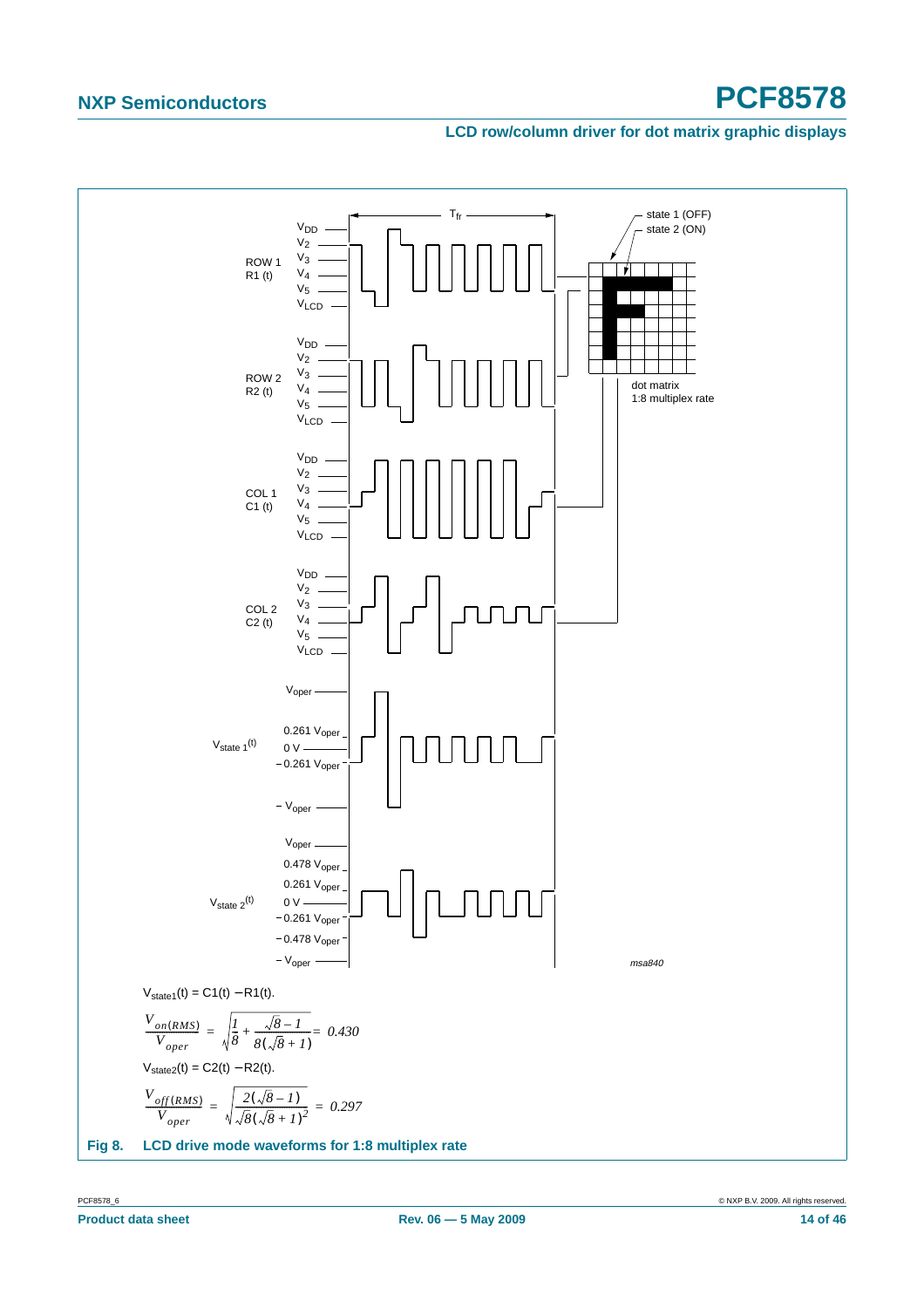#### **LCD row/column driver for dot matrix graphic displays**

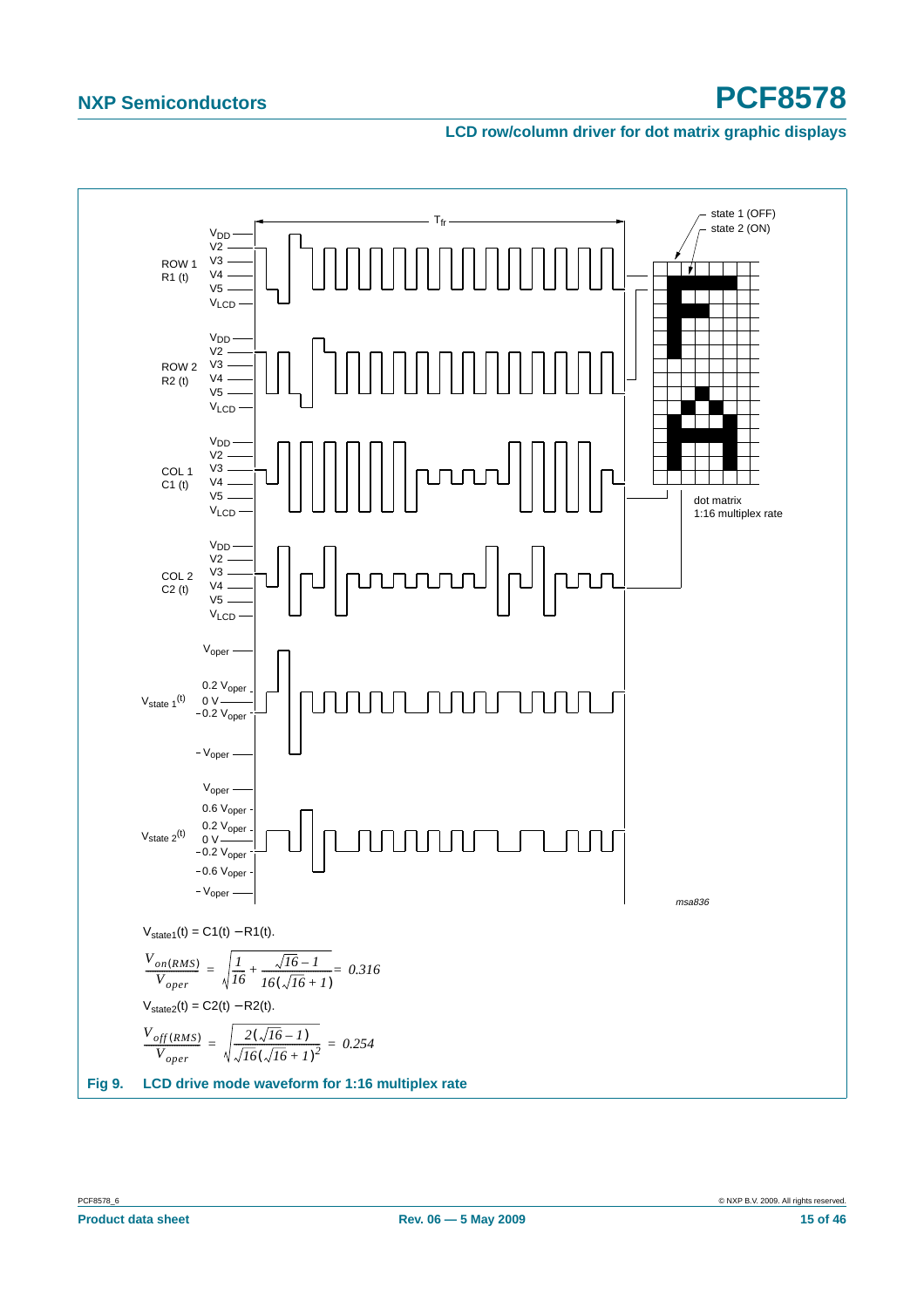#### **8.5 Oscillator**

#### <span id="page-15-5"></span><span id="page-15-4"></span>**8.5.1 Internal clock**

The clock signal for the system may be generated by the internal oscillator and prescaler. The frequency is determined by the value of the resistor  $R_{ext(OSC)}$ , see [Figure](#page-15-2) 10. For normal use a value of 330 kΩ is recommended. The clock signal, for cascaded PCF8579s, is output at CLK and has a frequency of  $\frac{1}{6}$  (multiplex rate 1:8, 1:16 and 1:32) or  $\frac{1}{8}$  (multiplex rate 1:24) of the oscillator frequency.



#### <span id="page-15-6"></span><span id="page-15-2"></span>**8.5.2 External clock**

If an external clock is used, OSC must be connected to  $V_{DD}$  and the external clock signal to CLK. [Table](#page-15-3) 8 summarizes the nominal CLK and SYNC frequencies.

| TUMP VI                                                | <b>Olyman incredibility required for homman of the manneth cauchovers</b>         |                         |                     |
|--------------------------------------------------------|-----------------------------------------------------------------------------------|-------------------------|---------------------|
| Oscillator frequency,<br>$f_{\rm osc}$ (Hz) $\sqrt{2}$ | Frame frequency, Multiplex rate, Division ratio Clock frequency,<br>$f_{fr}$ (Hz) | (1:n)                   | $f_{\rm{clk}}$ (Hz) |
| 12288                                                  | 64                                                                                | $1:8.1:16.1:32 \quad 6$ | 2048                |
| 12288                                                  | 64                                                                                | 1:24                    | 1536                |

<span id="page-15-3"></span>**Table 8. Signal frequencies required for nominal 64 Hz frame frequenc[y\[1\]](#page-15-0)**

<span id="page-15-0"></span>[1] A clock signal must always be present, otherwise the LCD may be frozen in a DC state.

<span id="page-15-1"></span>[2]  $R_{ext(OSC)} = 330 \text{ k}\Omega$ .

#### <span id="page-15-7"></span>**8.6 Timing generator**

The timing generator of the PCF8578 organizes the internal data flow of the device and generates the LCD frame synchronization pulse  $\overline{\text{SYNC}}$ , whose period is an integer multiple of the clock period. In cascaded applications, this signal maintains the correct timing relationship between the PCF8578 and PCF8579s in the system.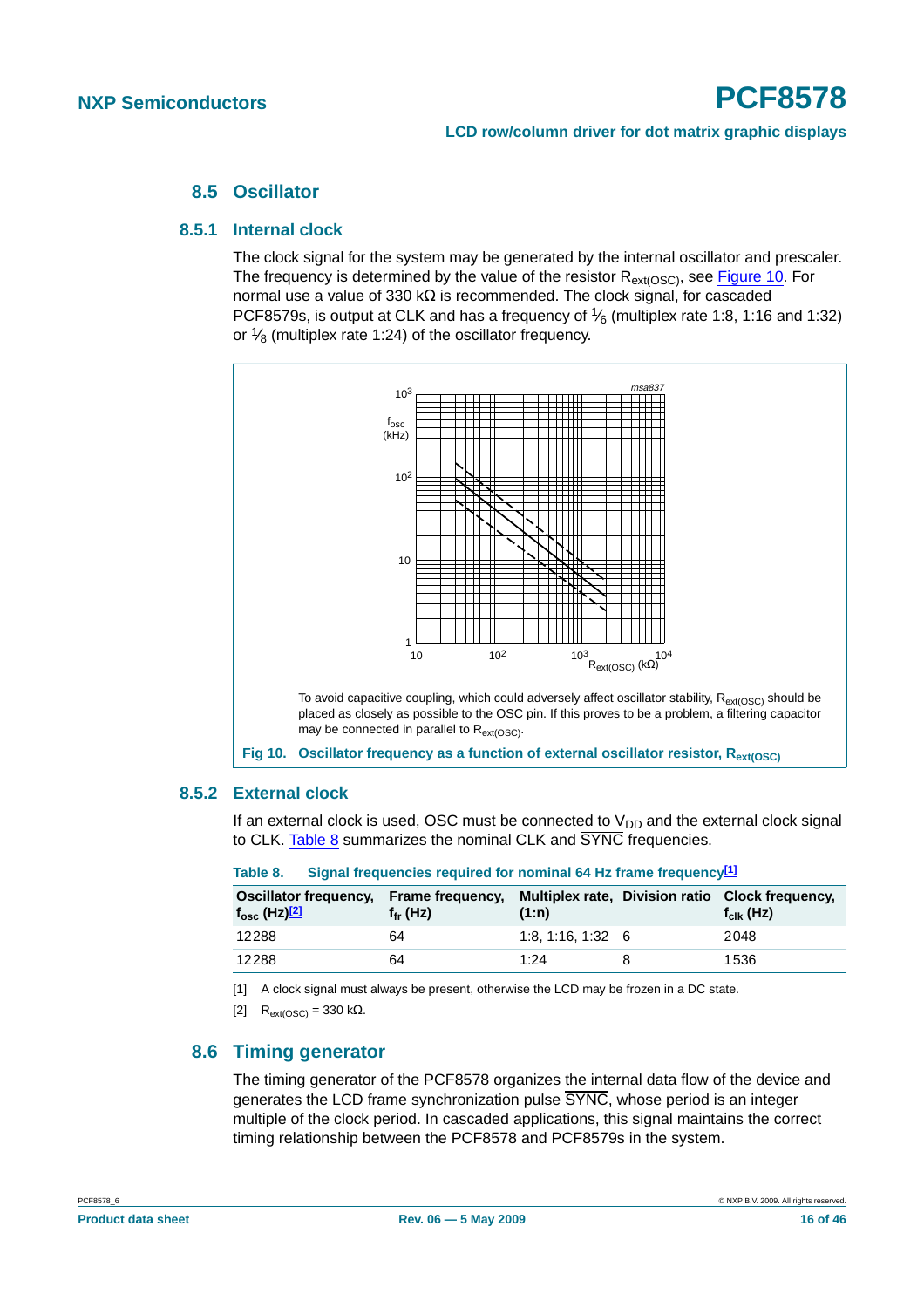#### <span id="page-16-0"></span>**8.7 Row and column drivers**

Outputs R0 to R7 and C32 to C39 are fixed as row and column drivers respectively. The remaining 24 outputs R8/C8 to R31/C31 are programmable and may be configured (in blocks of 8) to be either row or column drivers. The row select signal is produced sequentially at each output from R0 up to the number defined by the multiplex rate (see [Table](#page-7-2) 4). In mixed mode the remaining outputs are configured as columns. In row mode all programmable outputs (R8/C8 to R31/C31) are defined as row drivers and the outputs C32 to C39 should be left open-circuit.

Using a 1:16 multiplex rate, two sets of row outputs are driven, thus facilitating split-screen configurations, i.e. a row select pulse appears simultaneously at R0 and R16/C16, R1 and R17/C17 etc. Similarly, using a multiplex rate of 1:8, four sets of row outputs are driven simultaneously. Driver outputs must be connected directly to the LCD. Unused outputs should be left open circuit.

Depending on the multiplex rate the following outputs are rows:

- **•** In MUX 1:8 R0 to R7
- **•** In MUX 1:16 R0 to R15/C15
- **•** In MUX 1:24 R0 to R23/C23
- **•** In MUX 1:32 R0 to R31/C31

The configuration of the outputs (row or column) and the selection of the appropriate driver waveforms are controlled by the display mode controller.

#### <span id="page-16-1"></span>**8.8 Characteristics of the I2C-bus**

The I2C-bus is for bidirectional, two-line communication between different ICs or modules. The two lines are a Serial Data Line (SDA) and a Serial Clock Line (SCL) which must be connected to a positive supply via a pull-up resistor. Data transfer may be initiated only when the bus is not busy.

#### <span id="page-16-2"></span>**8.8.1 Bit transfer**

One data bit is transferred during each clock pulse. The data on the SDA line must remain stable during the HIGH period of the clock pulse as changes in the data line at this moment will be interpreted as control signals.

#### <span id="page-16-3"></span>**8.8.2 START and STOP conditions**

Both data and clock lines remain HIGH when the bus is not busy. A HIGH-to-LOW transition of the data line, while the clock is HIGH, is defined as the START condition (S). A LOW-to-HIGH transition of the data line while the clock is HIGH, is defined as the STOP condition (P).

#### <span id="page-16-4"></span>**8.8.3 System configuration**

A device transmitting a message is a transmitter, a device receiving a message is the receiver. The device that controls the message flow is the master and the devices which are controlled by the master are the slaves.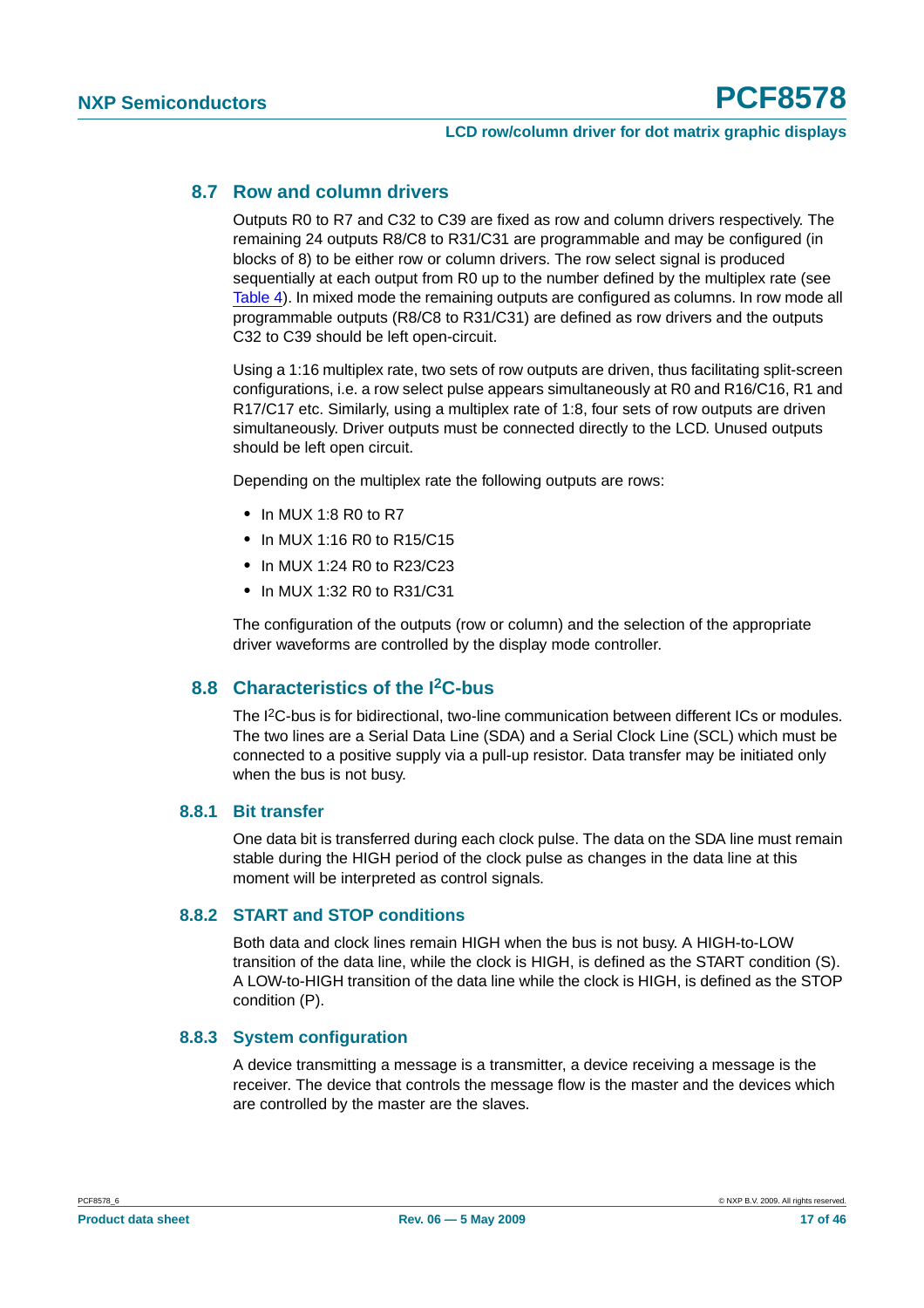#### <span id="page-17-0"></span>**8.8.4 Acknowledge**

The number of data bytes transferred between the START and STOP conditions from transmitter to receiver is unlimited. Each data byte of eight bits is followed by one acknowledge bit. The acknowledge bit is a HIGH level put on the bus by the transmitter, whereas the master generates an extra acknowledge related clock pulse. A slave receiver which is addressed must generate an acknowledge after the reception of each byte. Also a master must generate an acknowledge after the reception of each byte that has been clocked out of the slave transmitter. The device that acknowledges must pull down the SDA line during the acknowledge clock pulse, so that the SDA line is stable LOW during the HIGH period of the acknowledge related clock pulse (set-up and hold times must be taken into consideration). A master receiver must signal the end of a data transmission to the transmitter by **not** generating an acknowledge on the last byte that has been clocked out of the slave. In this event the transmitter must leave the data line HIGH to enable the master to generate a STOP condition.





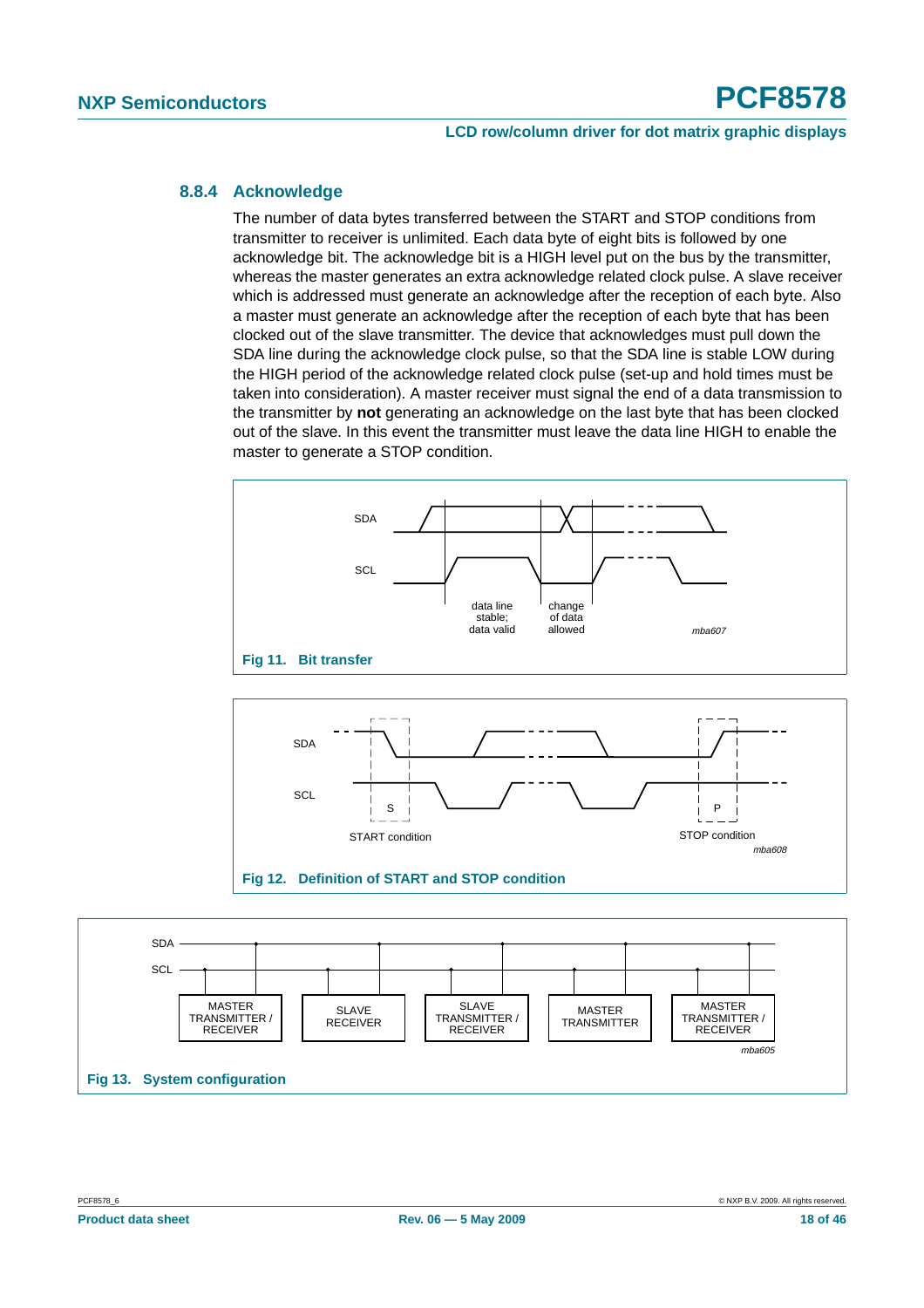#### **LCD row/column driver for dot matrix graphic displays**



#### <span id="page-18-1"></span>**8.8.5 I2C-bus controller**

The  $I^2C$ -bus controller detects the  $I^2C$ -bus protocol, slave address, commands and display data bytes. It performs the conversion of the data input (serial-to-parallel) and the data output (parallel-to-serial). The PCF8578 acts as an I<sup>2</sup>C-bus slave transmitter/receiver in mixed mode, and as a slave receiver in row mode. A slave device cannot control bus communication.

#### <span id="page-18-2"></span>**8.8.6 Input filters**

To enhance noise immunity in electrically adverse environments, RC low-pass filters are provided on the SDA and SCL lines.

#### <span id="page-18-0"></span>**8.8.7 I2C-bus protocol**

Two 7-bit slave addresses (0111 100 and 0111 101) are reserved for both the PCF8578 and PCF8579. The least significant bit of the slave address is set by connecting input SA0 to either logic 0 ( $V_{SS}$ ) or logic 1 ( $V_{DD}$ ). Therefore, two types of PCF8578 or PCF8579 can be distinguished on the same I<sup>2</sup>C-bus which allows:

- 1. One PCF8578 to operate with up to 32 PCF8579s on the same I2C-bus for very large applications.
- 2. The use of two types of LCD multiplex schemes on the same I<sup>2</sup>C-bus.

In most applications the PCF8578 will have the same slave address as the PCF8579.

The I<sup>2</sup>C-bus protocol is shown in [Figure](#page-19-0) 15. All communications are initiated with a START condition  $(S)$  from the  $I<sup>2</sup>C$ -bus master, which is followed by the desired slave address and read/write bit. All devices with this slave address acknowledge in parallel. All other devices ignore the bus transfer.

In WRITE mode (indicated by setting the read/write bit LOW) one or more commands follow the slave address acknowledgement. The commands are also acknowledged by all addressed devices on the bus. The last command must clear the continuation bit C. After the last command a series of data bytes may follow. The acknowledgement after each byte is made only by the (A0, A1, A2 and A3) addressed PCF8579 or PCF8578 with its implicit subaddress 0. After the last data byte has been acknowledged, the I<sup>2</sup>C-bus master issues a STOP condition (P).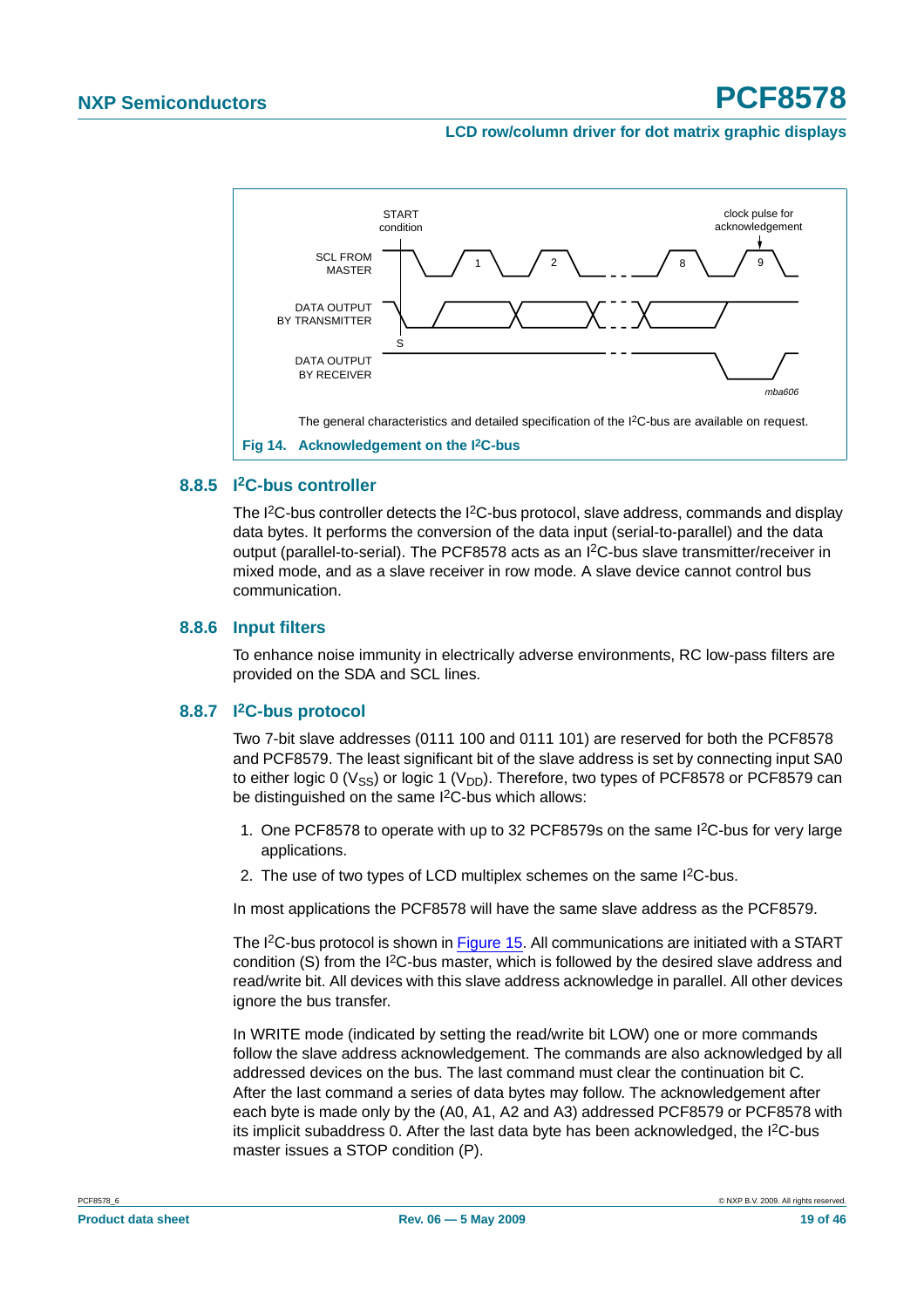#### **LCD row/column driver for dot matrix graphic displays**



<span id="page-19-0"></span>In READ mode, indicated by setting the read/write bit HIGH, data bytes may be read from the RAM following the slave address acknowledgement. After this acknowledgement the master transmitter becomes a master receiver and the PCF8578 becomes a slave transmitter. The master receiver must acknowledge the reception of each byte in turn. The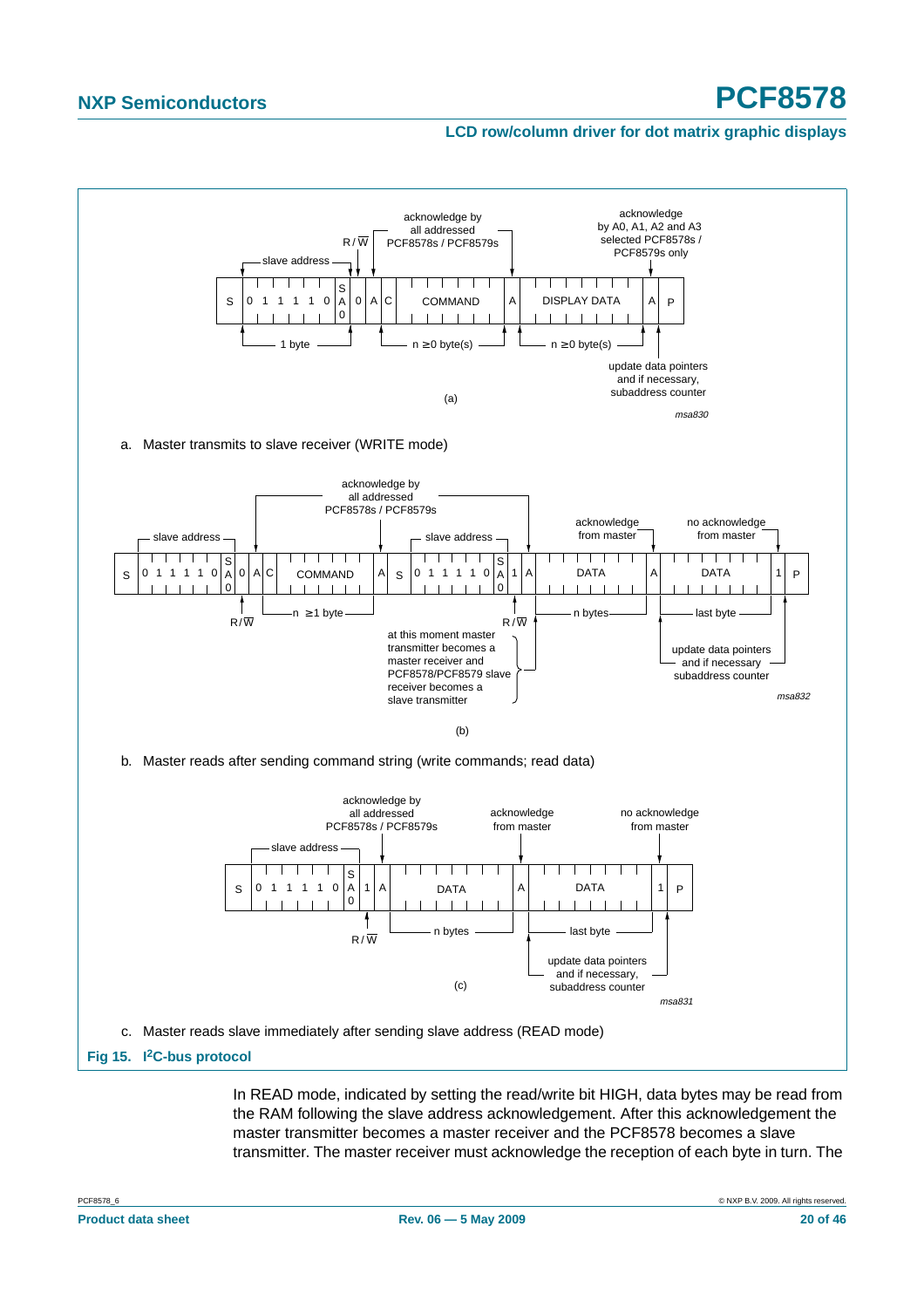master receiver must signal an end of data to the slave transmitter, by not generating an acknowledge on the last byte clocked out of the slave. The slave transmitter then leaves the data line HIGH, enabling the master to generate a STOP condition (P).

Display bytes are written into, or read from the RAM at the address specified by the data pointer and subaddress counter. Both the data pointer and subaddress counter are automatically incremented, enabling a stream of data to be transferred either to, or from the intended devices.

In multiple device applications, the hardware subaddress pins of the PCF8579s (A0 to A3) are connected to  $V_{SS}$  or  $V_{DD}$  to represent the desired hardware subaddress code. If two or more devices share the same slave address, then each device **must** be allocated to a unique hardware subaddress.

#### <span id="page-20-1"></span>**8.9 Display RAM**

The PCF8578 contains a  $32 \times 40$ -bit static RAM which stores the display data. The RAM is divided into 4 banks of 40 bytes ( $4 \times 8 \times 40$  bits). During RAM access, data is transferred to and from the RAM via the I2C-bus. The first eight columns of data (0 to 7) cannot be displayed but are available for general data storage and provide compatibility with the PCF8579. There is a direct correspondence between X-address and column output number.

#### <span id="page-20-2"></span>**8.9.1 Data pointer**

The addressing mechanism for the display RAM is realized using the data pointer. This allows an individual data byte or a series of data bytes to be written into, or read from, the display RAM, controlled by commands sent on the I<sup>2</sup>C-bus.

#### <span id="page-20-3"></span>**8.9.2 Subaddress counter**

The storage and retrieval of display data is dependent on the content of the subaddress counter. Storage takes place only when the contents of the subaddress counter match with the hardware subaddress. The hardware subaddress of the PCF8578, valid in mixed mode only, is fixed at 0000.

#### <span id="page-20-4"></span>**8.10 Command decoder**

The command decoder identifies command bytes that arrive on the I<sup>2</sup>C-bus.

The five commands available to the PCF8578 are defined in [Table](#page-20-0) 9.

| Command        |   | <b>Operation code</b> |        |   |        |              |        | Reference |          |
|----------------|---|-----------------------|--------|---|--------|--------------|--------|-----------|----------|
| <b>Bit</b>     |   | 6                     | 5      | 4 | 3      | $\mathbf{2}$ |        | 0         |          |
| set-mode       | С |                       | 0      |   | E[1:0] |              | M[1:0] |           | Table 11 |
| set-start-bank | C |                       |        | 1 |        |              | B[1:0] |           | Table 12 |
| device-select  | С |                       |        | 0 | A[3:0] |              |        |           | Table 13 |
| RAM-access     | C | 1                     | 1      | 1 | G[1:0] |              | Y[1:0] |           | Table 14 |
| load-X-address | С | 0                     | X[5:0] |   |        |              |        |           | Table 15 |

#### <span id="page-20-0"></span>**Table 9. Definition of PCF8578 commands**

The most-significant bit of a command is the continuation bit C (see [Table](#page-21-1) 10 and [Figure](#page-21-2) 16). Commands are transferred in WRITE mode only.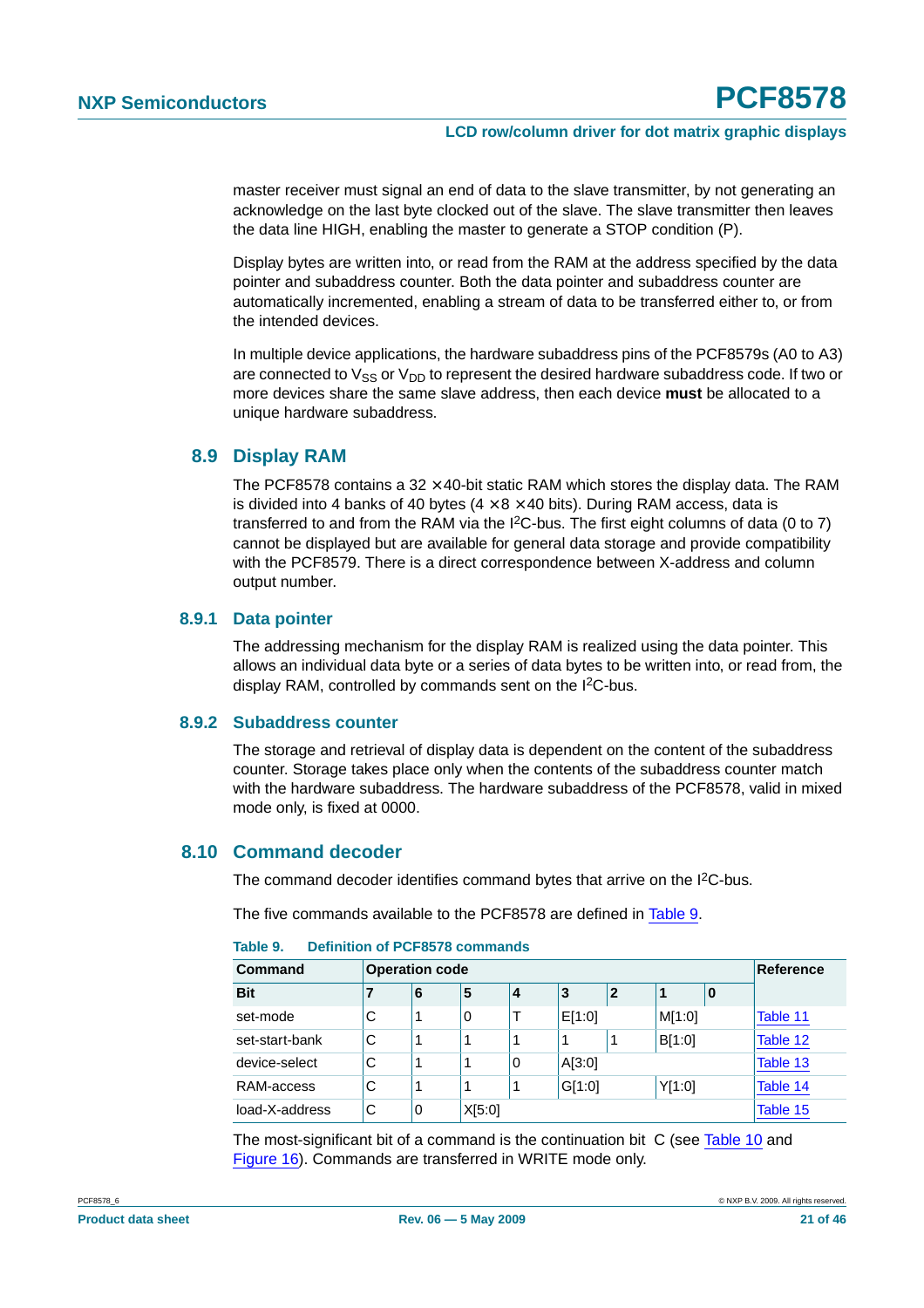<span id="page-21-1"></span>

|            | Table 10. C bit description |              |                                                                                  |  |  |
|------------|-----------------------------|--------------|----------------------------------------------------------------------------------|--|--|
| <b>Bit</b> | Symbol                      | <b>Value</b> | <b>Description</b>                                                               |  |  |
|            |                             |              | continue bit                                                                     |  |  |
|            |                             |              | last control byte in the transfer; next byte will be regarded<br>as display data |  |  |
|            |                             |              | control bytes continue; next byte will be a command too                          |  |  |



#### <span id="page-21-2"></span><span id="page-21-0"></span>**Table 11. Set-mode - command bit description**

| <b>Bit</b> | <b>Symbol</b> | <b>Value</b> | <b>Description</b> |
|------------|---------------|--------------|--------------------|
| 7          | C             | 0, 1         | see Table 10       |
| 6, 5       | -             | 10           | fixed value        |
| 4          | T             |              | display mode       |
|            |               | 0            | row mode           |
|            |               | 1            | mixed mode         |
| 3, 2       | E[1:0]        |              | display status     |
|            |               | 00           | blank              |
|            |               | 01           | normal             |
|            |               | 10           | all segments on    |
|            |               | 11           | inverse video      |
| 1, 0       | M[1:0]        |              | LCD drive mode     |
|            |               | 01           | 1:8 MUX (8 rows)   |
|            |               | 10           | 1:16 MUX (16 rows) |
|            |               | 11           | 1:24 MUX (24 rows) |
|            |               | 00           | 1:32 MUX (32 rows) |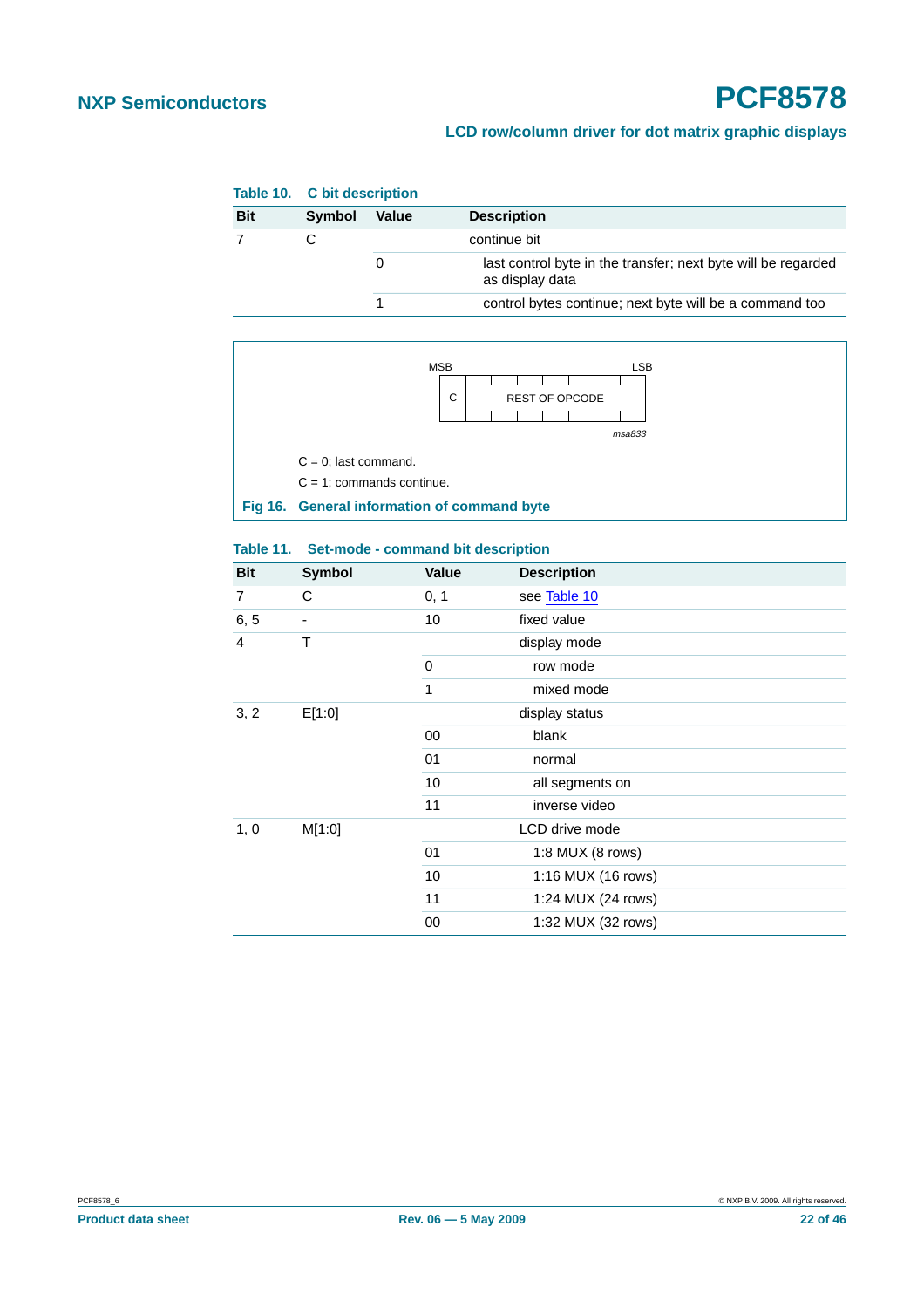<span id="page-22-0"></span>

|                | Table 12. Set-start-bank - command bit description |        |                                       |
|----------------|----------------------------------------------------|--------|---------------------------------------|
| <b>Bit</b>     | Symbol                                             | Value  | <b>Description</b>                    |
|                | C                                                  | 0, 1   | see Table 10                          |
| 6 to 2         |                                                    | 11111  | fixed value                           |
| 1, 0<br>B[1:0] |                                                    |        | start bank pointer (see Figure 20)[1] |
|                |                                                    | 00     | bank 0                                |
|                | 01                                                 | bank 1 |                                       |
|                | 10                                                 | bank 2 |                                       |
|                |                                                    | 11     | bank 3                                |

#### **Table 12. Set-start-bank - command bit description**

<span id="page-22-3"></span>[1] Useful for scrolling, pseudo-motion and background preparation of new display content.

<span id="page-22-1"></span>

|     |               | Table 13. Device-select - command bit description |                    |  |
|-----|---------------|---------------------------------------------------|--------------------|--|
| D H | <b>Symbol</b> | هبياطا                                            | <b>Docorintion</b> |  |

| see Table 10<br>C<br>0, 1<br>6 to 4<br>fixed value<br>110<br>$\overline{\phantom{0}}$<br>0 to $15^{[1]}$<br>A[3:0]<br>hardware subaddress:<br>$3$ to $0$ | <b>Bit</b> | Symbol | <b>Value</b> | <b>Description</b>                                                                                             |
|----------------------------------------------------------------------------------------------------------------------------------------------------------|------------|--------|--------------|----------------------------------------------------------------------------------------------------------------|
|                                                                                                                                                          |            |        |              |                                                                                                                |
|                                                                                                                                                          |            |        |              |                                                                                                                |
|                                                                                                                                                          |            |        |              | 4 bit binary value; transferred to the subaddress<br>counter to define one of sixteen hardware<br>subaddresses |

<span id="page-22-4"></span>[1] Values shown in decimal.

| 14016 14.  |        | <b>NAM-access - command bit description</b> |                                                                                                                               |  |
|------------|--------|---------------------------------------------|-------------------------------------------------------------------------------------------------------------------------------|--|
| <b>Bit</b> | Symbol | <b>Value</b>                                | <b>Description</b>                                                                                                            |  |
| 7          | С      | 0, 1                                        | see Table 10                                                                                                                  |  |
| 6 to 4     | -      | 111                                         | fixed value                                                                                                                   |  |
| 3, 2       | G[1:0] |                                             | RAM access mode:                                                                                                              |  |
|            |        |                                             | defines the auto-increment behavior of the<br>address for RAM access (see Figure 18)                                          |  |
|            |        | 00                                          | character                                                                                                                     |  |
|            |        | 01                                          | half-graphic                                                                                                                  |  |
|            |        | 10                                          | full-graphic                                                                                                                  |  |
|            |        | 11                                          | not allowed <sup>[1]</sup>                                                                                                    |  |
| 1, 0       | Y[1:0] | 0 to $3^{[2]}$                              | RAM row address:                                                                                                              |  |
|            |        |                                             | two bits of immediate data, transferred to the<br>Y-address pointer to define one of four display<br>RAM rows (see Figure 17) |  |

#### <span id="page-22-2"></span>**Table 14. RAM-access - command bit description**

<span id="page-22-5"></span>[1] See operation code for set-start-bank in [Table](#page-22-0) 12.

<span id="page-22-6"></span>[2] Values shown in decimal.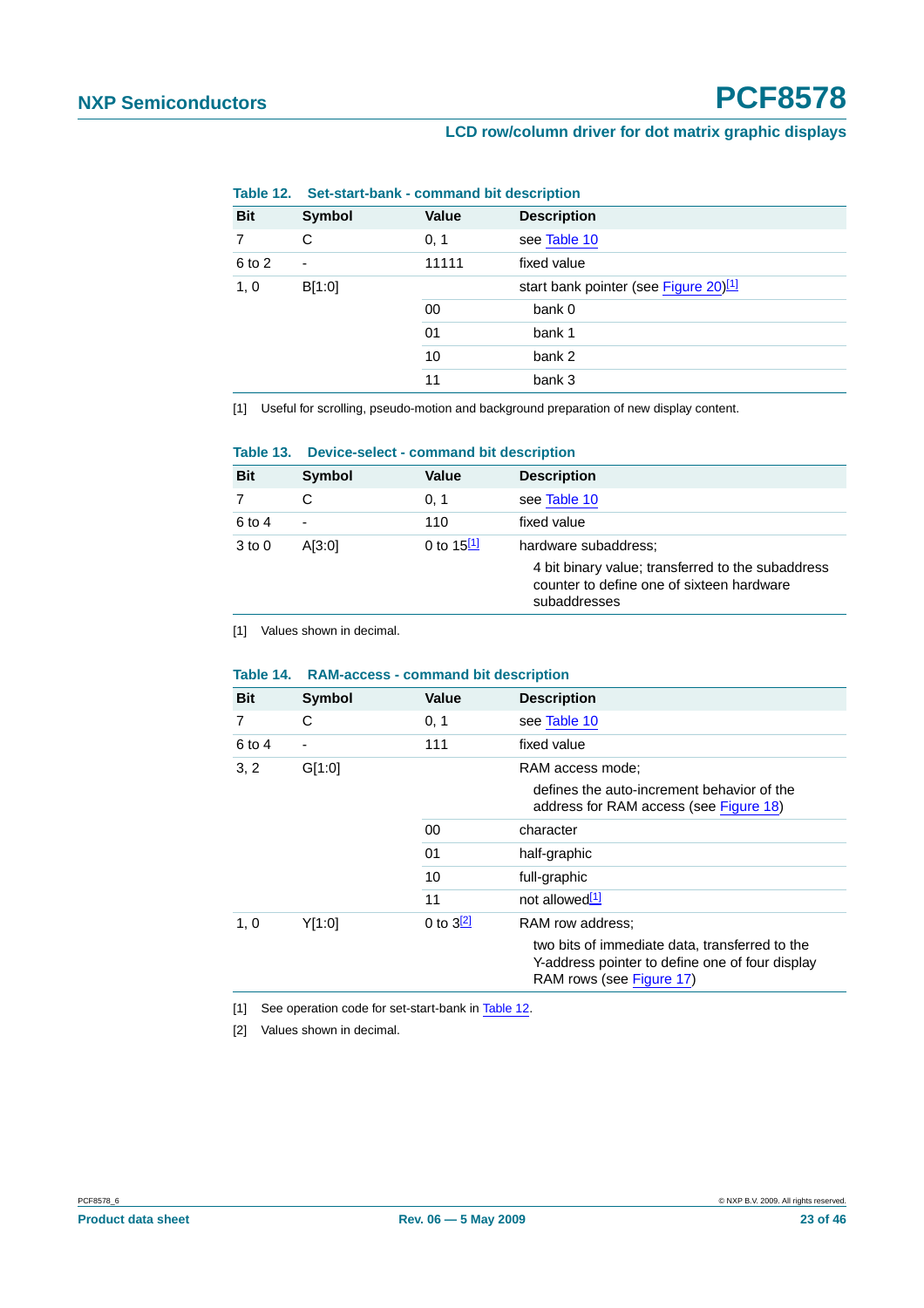|            | Table 15. Load-X-address - command bit description |                 |                                                                                                                                                          |
|------------|----------------------------------------------------|-----------------|----------------------------------------------------------------------------------------------------------------------------------------------------------|
| <b>Bit</b> | Symbol                                             | Value           | <b>Description</b>                                                                                                                                       |
|            | С                                                  | 0.1             | see Table 10                                                                                                                                             |
| 6          | $\overline{\phantom{0}}$                           | 0               | fixed value                                                                                                                                              |
| $5$ to $0$ | X[5:0]                                             | 0 to $39^{[1]}$ | RAM column address:<br>six bits of immediate data, transferred to the<br>X-address pointer to define one of forty display<br>RAM columns (see Figure 17) |

#### <span id="page-23-0"></span>**Table 15. Load-X-address - command bit description**

<span id="page-23-2"></span>[1] Values shown in decimal.

#### <span id="page-23-3"></span>**8.11 RAM access**



<span id="page-23-1"></span>RAM operations are only possible when the PCF8578 is in mixed mode. In this event its hardware subaddress is internally fixed at 0000 and the hardware subaddresses of any PCF8579 used in conjunction with the PCF8578 must start at 0001.

There are three RAM-access modes:

- **•** Character
- **•** Half-graphic
- **•** Full-graphic

These modes are specified by the bits G[1:0] of the RAM-access command. The RAM-access command controls the order in which data is written to or read from the RAM (see [Figure](#page-24-0) 18).

To store RAM data, the user specifies the location into which the first byte will be loaded (see [Figure](#page-25-0) 19):

- **•** Device subaddress (specified by the device-select command)
- **•** RAM X-address (specified by the bits X[5:0] of the load-X-address command)
- **•** RAM bank (specified by the bits Y[1:0] of the RAM-access command)

Subsequent data bytes will be written or read according to the chosen RAM-access mode. Device subaddresses are automatically incremented between devices until the last device is reached. If the last device has subaddress 15, further display data transfers will lead to a wrap-around of the subaddress to 0.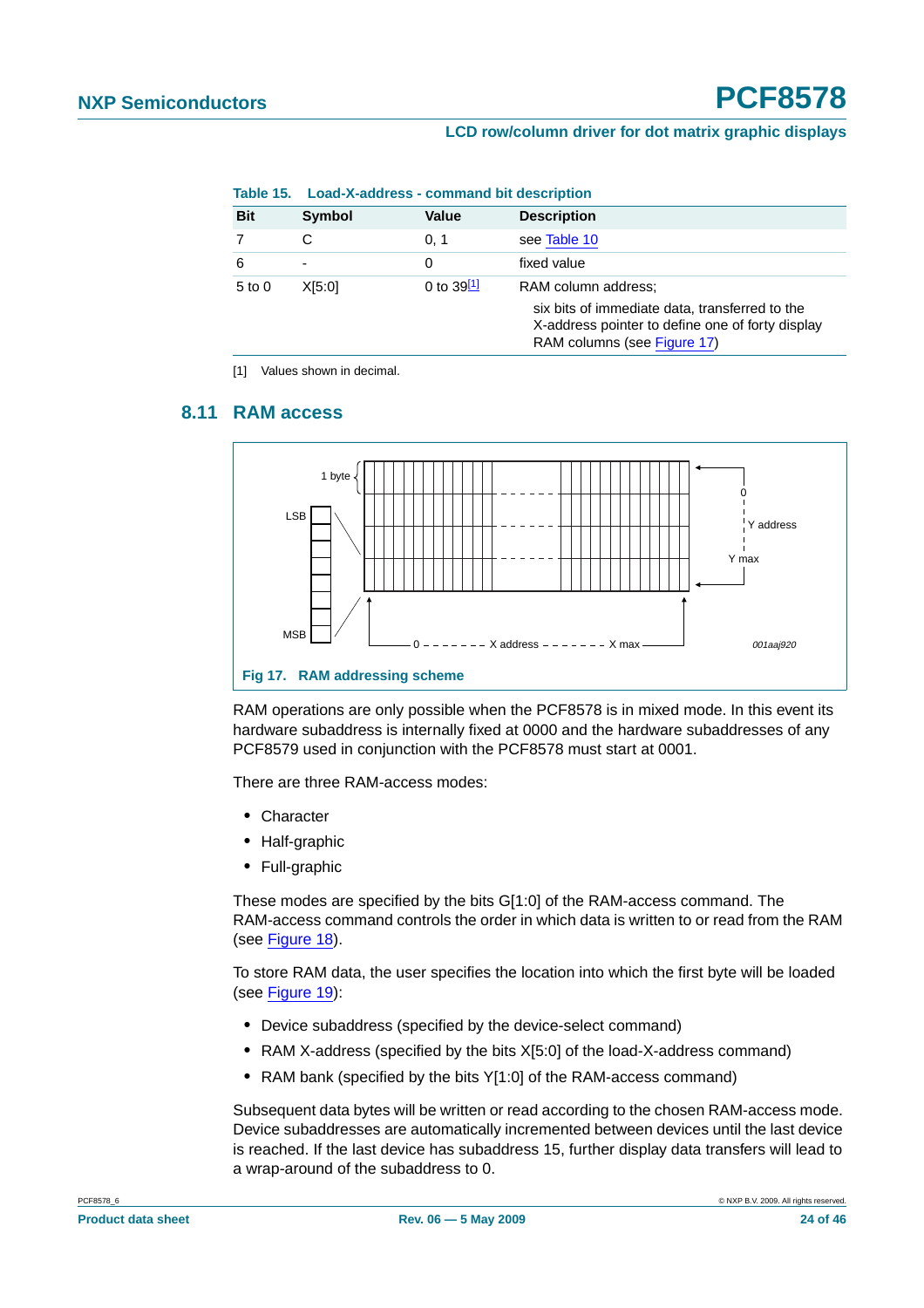PCF8578\_6 **Product data sheet** PCF8578\_6

**Product data sheet Abex 06 — 5 May 2009 2009 26**  $-$  **5 May 2009 25**  $-$  **5 May 2009 26**  $-$  **46 Rev. 06**  $\mathbf{I}$ 5 May 2009

© NXP B.V. 2009. All rights © NXP B.V. 2009. All rights reserved. 25 of 46



**NXP NXP Semiconductors Semiconductors** 

<span id="page-24-0"></span>**PCF8578**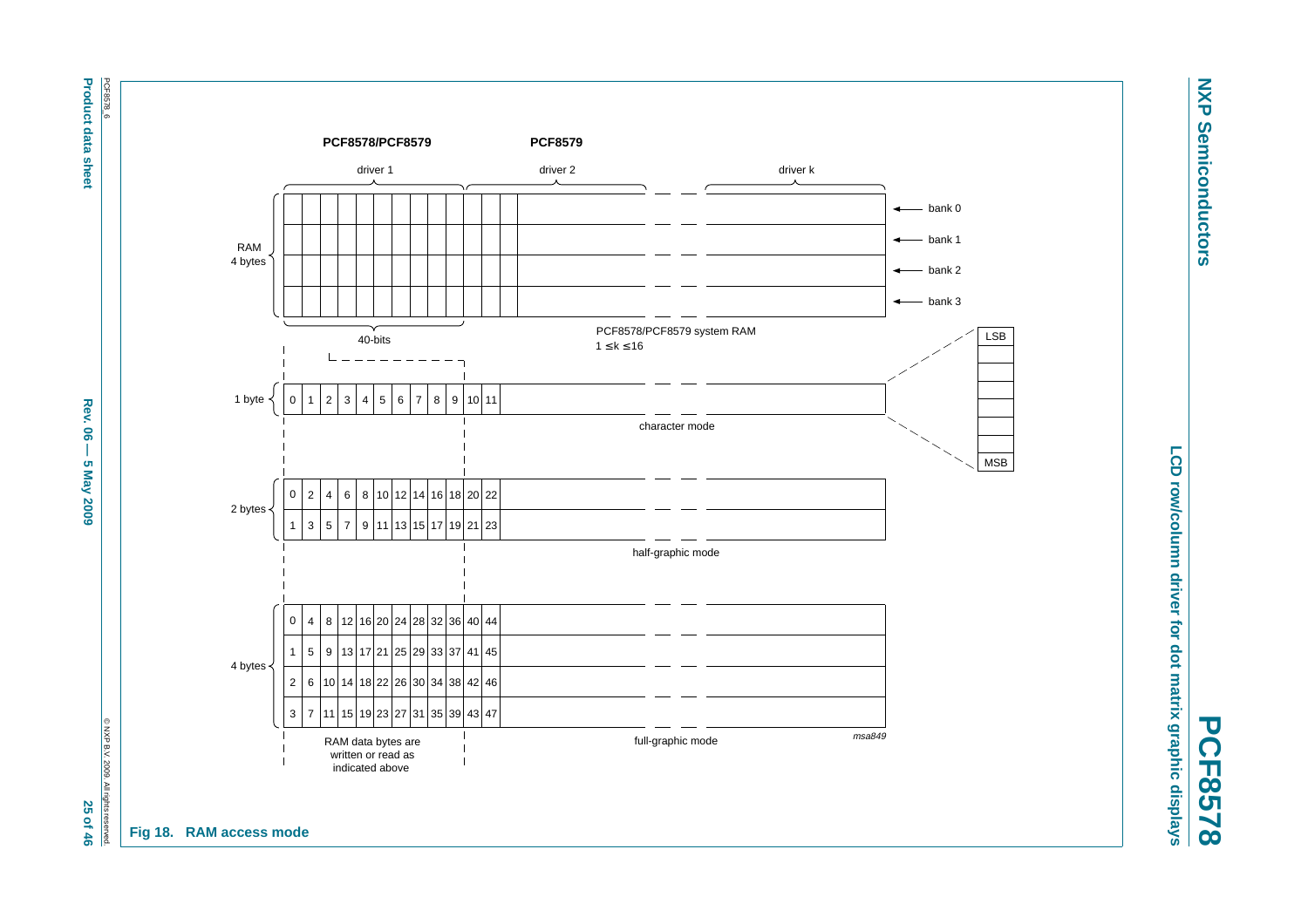

**NXP Semiconductors**

**Semiconductors** 

**NXP** 

<span id="page-25-0"></span>**PCF8578**

**Product data sheet** 

**Product data sheet Abel Sheet Rev. 06 — 5 May 2009 26**  $-$  **5 May 2009 26**  $-$  **5 May 2009 26**  $-$  **46**  $\leq$  **700 26**  $-$ **Rev. 06**  $\overline{1}$ **5 May 2009** 

26 of 46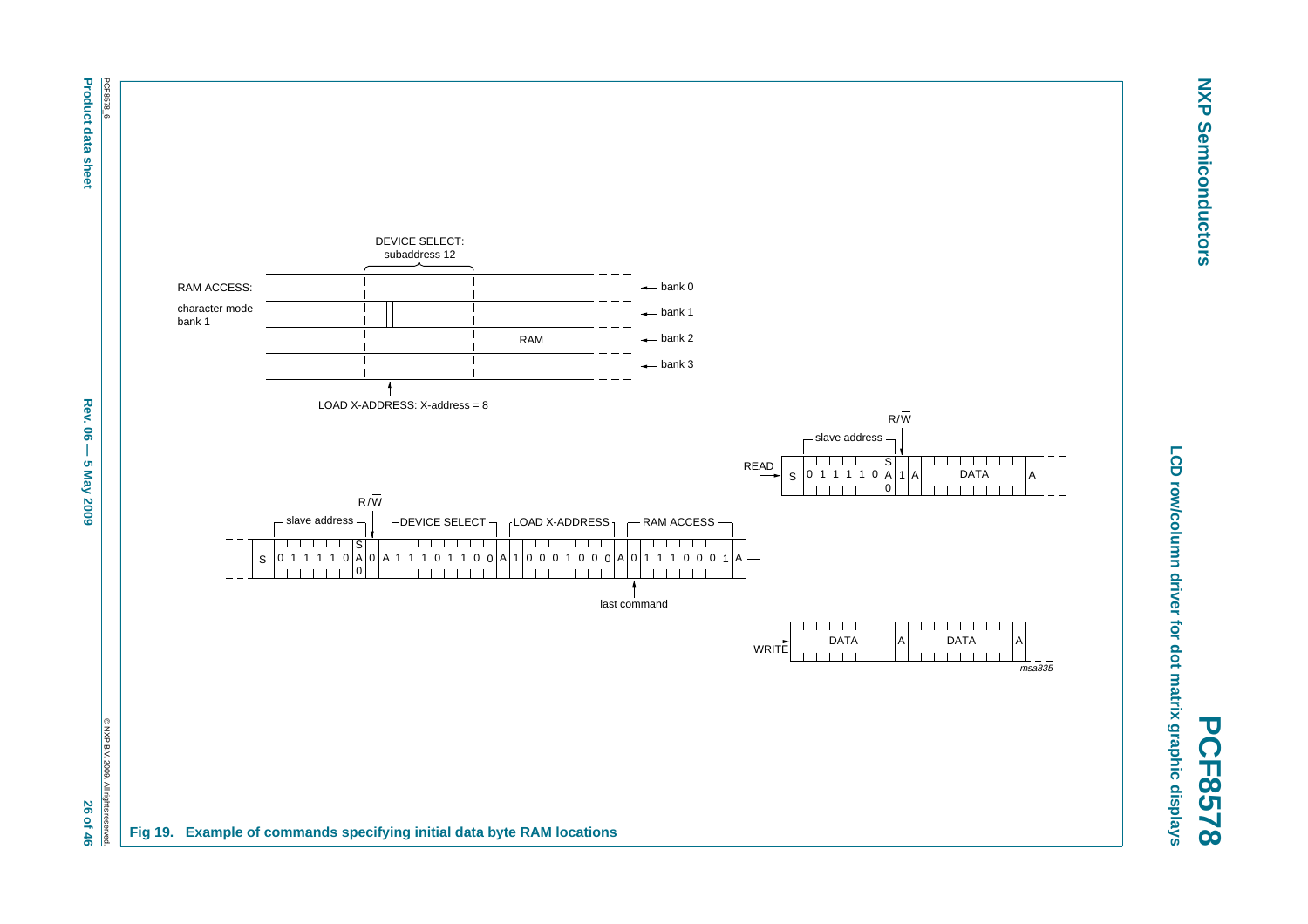#### **8.12 Display control**

The display is generated by continuously shifting rows of RAM data to the dot matrix LCD via the column outputs. The number of rows scanned depends on the multiplex rate set by bits M[1:0] of the set-mode command.

<span id="page-26-1"></span><span id="page-26-0"></span>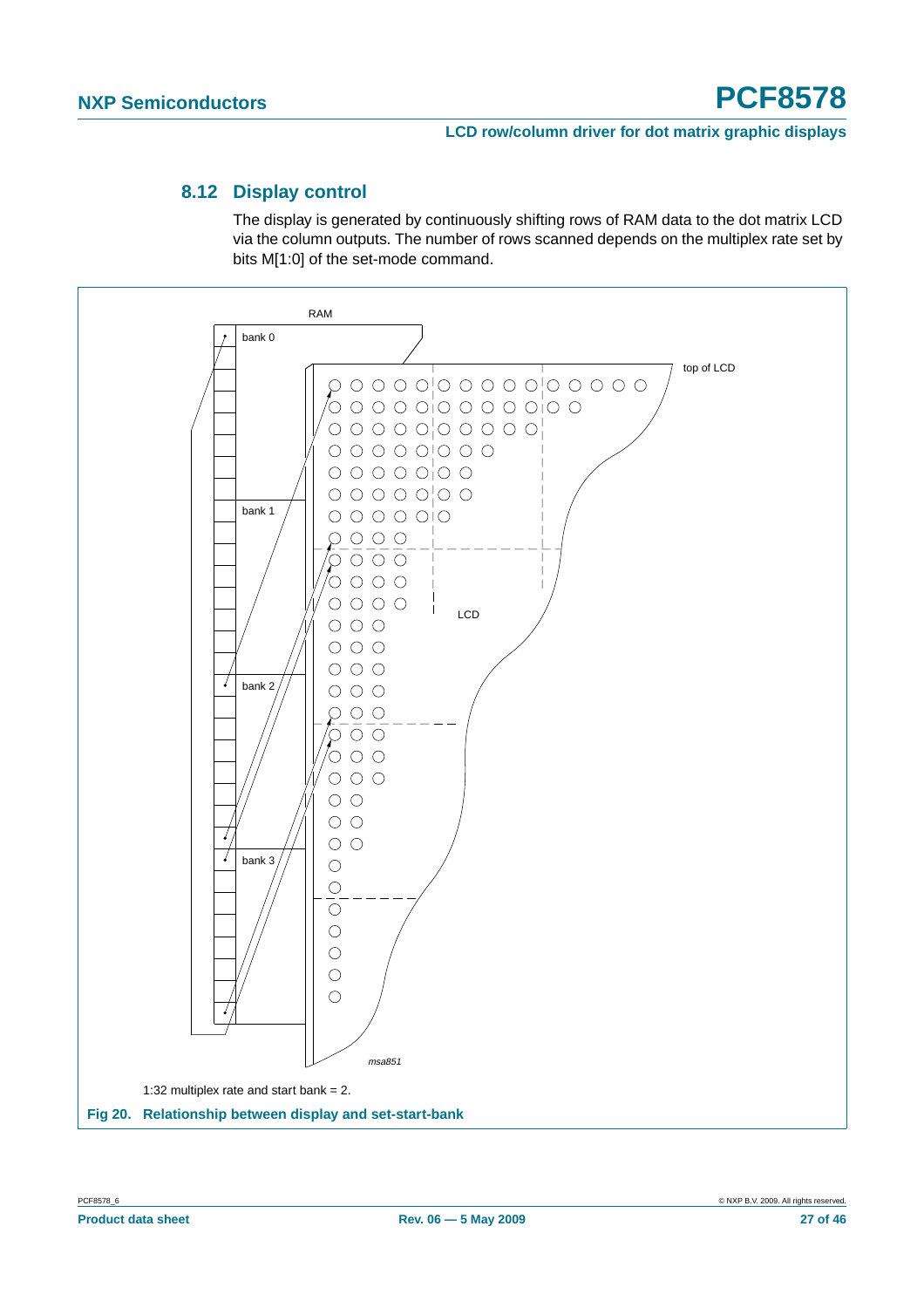The display status (all dots on or off and normal or inverse video) is set by the bits E[1:0] of the set-mode command. For bank switching, the RAM bank corresponding to the top of the display is set by the bits B[1:0] of the set-start-bank command. This is shown in [Figure](#page-26-0) 20. This feature is useful when scrolling in alphanumeric applications.

#### <span id="page-27-1"></span>**9. Limiting values**

**Table 16. Limiting values**

| <b>Symbol</b>             | <b>Parameter</b>        | <b>Conditions</b>                               | Min           | <b>Max</b> | <b>Unit</b>     |
|---------------------------|-------------------------|-------------------------------------------------|---------------|------------|-----------------|
| V <sub>DD</sub>           | supply voltage          |                                                 | $-0.5$        | $+8.0$     | V               |
| $V_{LCD}$                 | LCD supply voltage      |                                                 | $V_{DD} - 11$ | $+8.0$     | V               |
| $V_{I}$                   | input voltage           | $V_{DD}$ related;                               | $-0.5$        | $+8.0$     | V               |
|                           |                         | on pins SDA, SCL,<br>CLK, TEST, SA0<br>and OSC  |               |            |                 |
|                           |                         | V <sub>LCD</sub> related;<br>$V_2$ to $V_5$     | $V_{DD} - 11$ | $+8.0$     | V               |
| $V_{\rm O}$               | output voltage          | $V_{DD}$ related;<br>SYNC and CLK               | $-0.5$        | $+8.0$     | $\vee$          |
|                           |                         | $VLCD$ related;                                 | $V_{DD}$ – 11 | $+8.0$     | V               |
|                           |                         | R0 to R7, R8/C8 to<br>R31/C31 and C32<br>to C39 |               |            |                 |
| I <sub>I</sub>            | input current           |                                                 | $-10$         | $+10$      | mA              |
| $I_{\rm O}$               | output current          |                                                 | $-10$         | $+10$      | mA              |
| l <sub>DD</sub>           | supply current          |                                                 | $-50$         | $+50$      | mA              |
| $I_{DD(LCD)}$             | LCD supply current      |                                                 | $-50$         | $+50$      | mA              |
| $I_{SS}$                  | ground supply current   |                                                 | $-50$         | $+50$      | mA              |
| $P_{\text{tot}}$          | total power dissipation | per package                                     |               | 400        | mW              |
| $P_0$                     | output power            |                                                 |               | 100        | mW              |
| $\mathsf{T}_{\text{stg}}$ | storage temperature     |                                                 | $11 - 65$     | $+150$     | $\rm ^{\circ}C$ |

<span id="page-27-0"></span>[1] According to the NXP store and transport conditions (document SNW-SQ-623) the devices have to be stored at a temperature of +5 °C to +45 °C and a humidity of 25 % to 75 %.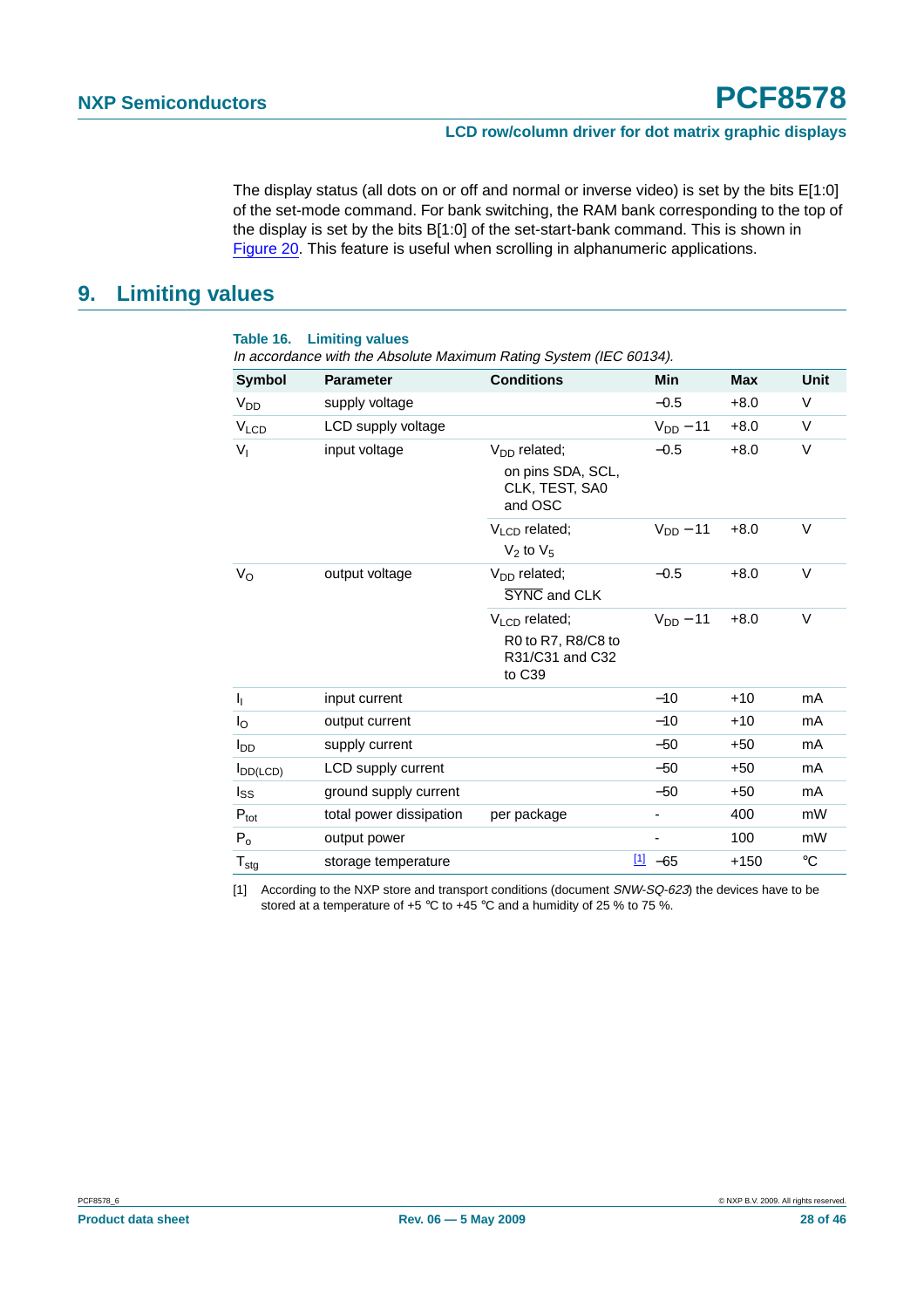## <span id="page-28-4"></span>**10. Static characteristics**

#### **Table 17. Static characteristics**

 $V_{DD}$  = 2.5 V to 6 V;  $V_{SS}$  = 0 V;  $V_{LCD}$  =  $V_{DD}$  – 3.5 V to  $V_{DD}$  – 9 V;  $T_{amb}$  = –40 °C to +85 °C; unless otherwise specified.

| <b>Symbol</b>         | <b>Parameter</b>             | <b>Conditions</b>                                                           |         | Min                | <b>Typ</b>               | <b>Max</b>               | Unit       |
|-----------------------|------------------------------|-----------------------------------------------------------------------------|---------|--------------------|--------------------------|--------------------------|------------|
| <b>Supplies</b>       |                              |                                                                             |         |                    |                          |                          |            |
|                       |                              |                                                                             |         |                    |                          |                          |            |
| <b>V<sub>DD</sub></b> | supply voltage               |                                                                             |         | 2.5                | $\blacksquare$           | 6.0                      | V          |
| VLCD                  | LCD supply voltage           |                                                                             |         | $V_{DD}$ – 9       |                          | $V_{DD} - 3.5$           | $\vee$     |
| $I_{DD}$              | supply current               | external clock;                                                             | 凹.      |                    | 6                        | 15                       | μA         |
|                       |                              | $f_{\text{clk}} = 2$ kHz                                                    |         |                    |                          |                          |            |
|                       |                              | internal clock;                                                             |         |                    | 20                       | 50                       | μA         |
|                       |                              | $R_{ext(OSC)} = 330 k\Omega$                                                |         |                    |                          |                          |            |
| V <sub>POR</sub>      | power-on reset voltage       |                                                                             |         | [2] 0.8            | 1.3                      | 1.8                      | V          |
| Logic                 |                              |                                                                             |         |                    |                          |                          |            |
| $V_{IL}$              | LOW-level input voltage      |                                                                             |         | V <sub>SS</sub>    | $\overline{\phantom{0}}$ | 0.3V <sub>DD</sub>       | V          |
| V <sub>IH</sub>       | HIGH-level input voltage     |                                                                             |         | 0.7V <sub>DD</sub> |                          | V <sub>DD</sub>          | V          |
| $I_{OL}$              | LOW-level output current     | at pins SYNC and CLK;<br>$V_{OL} = 1 V$ ; $V_{DD} = 5 V$                    |         | 1                  | $\frac{1}{2}$            | ۰                        | mA         |
|                       |                              | at pin SDA;                                                                 |         | 3                  | $\frac{1}{2}$            | $\blacksquare$           | mA         |
|                       |                              | $V_{OL} = 0.4 V$ ; $V_{DD} = 5 V$                                           |         |                    |                          |                          |            |
| $I_{OH}$              | HIGH-level output current    | at pins SYNC and CLK;<br>$V_{OH} = 4 V$ ; $V_{DD} = 5 V$ ;                  |         |                    |                          | $-1$                     | mA         |
| I <sub>L</sub>        | leakage current              | at pins SDA, SCL, SYNC,<br>CLK, TEST and SA0;<br>$V_i = V_{DD}$ or $V_{SS}$ |         | $-1$               |                          | $+1$                     | mA         |
|                       |                              | at pin OSC;<br>$V_i = V_{DD}$                                               |         | $-1$               |                          | $+1$                     | μA         |
| $C_i$                 | capacitance for each I/O pin |                                                                             | $[3]$ . |                    | $\overline{a}$           | 5                        | pF         |
| <b>LCD outputs</b>    |                              |                                                                             |         |                    |                          |                          |            |
| IL.                   | leakage current              | at pins $V_2$ to $V_5$ ;<br>$V_i = V_{DD}$ or $V_{LCD}$                     |         | $-2$               |                          | $+2$                     | μA         |
| $V_{offset(DC)}$      | DC offset voltage            | on pins R0 to R7, R8/C8 to<br>R31/C31 and C32 to C39                        |         |                    | ±20                      | $\overline{\phantom{0}}$ | mV         |
| R <sub>O</sub>        | output resistance            | on row output pins: R0 to<br>R7 and R8/C8 to R31/C31                        | $[4]$ . |                    | 1.5                      | 3                        | k $\Omega$ |
|                       |                              | on column output pins:<br>R8/C8 to R31/C31 and C32<br>to C39                | $[4]$ . |                    | 3                        | 6                        | k $\Omega$ |

<span id="page-28-0"></span>[1] Outputs are open; inputs at  $V_{DD}$  or  $V_{SS}$ ;  ${}^{12}$ C-bus inactive; external clock with 50 % duty factor.

<span id="page-28-1"></span>[2] Resets all logic when  $V_{DD}$  <  $V_{POR}$ .

<span id="page-28-2"></span>[3] Periodically sampled; not 100 % tested.

<span id="page-28-3"></span>[4] Resistance measured between output terminal (R0 to R7, R8/C8 to R31/C31 and C32 to C39) and bias input ( $V_2$  to  $V_5$ ,  $V_{DD}$  and  $V_{LCD}$ ) when the specified current flows through one output under the following conditions (see Table [6 on page](#page-10-0) 11):

a)  $V_{\text{oper}} = V_{\text{DD}} - V_{\text{LCD}} = 9 \text{ V}.$ 

b) Row mode, R0 to R7 and R8/C8 to R31/C31:  $V_2 - V_{LCD} \ge 6.65$  V;  $V_5 - V_{LCD} \le 2.35$  V;  $I_{load} = 150$  µA.

c) Column mode, R8/C8 to R31/C31 and C32 to C39: V<sub>3</sub> – V<sub>LCD</sub> ≥ 4.70 V; V<sub>4</sub> – V<sub>LCD</sub> ≤ 4.30 V; I<sub>load</sub> = 100 µA.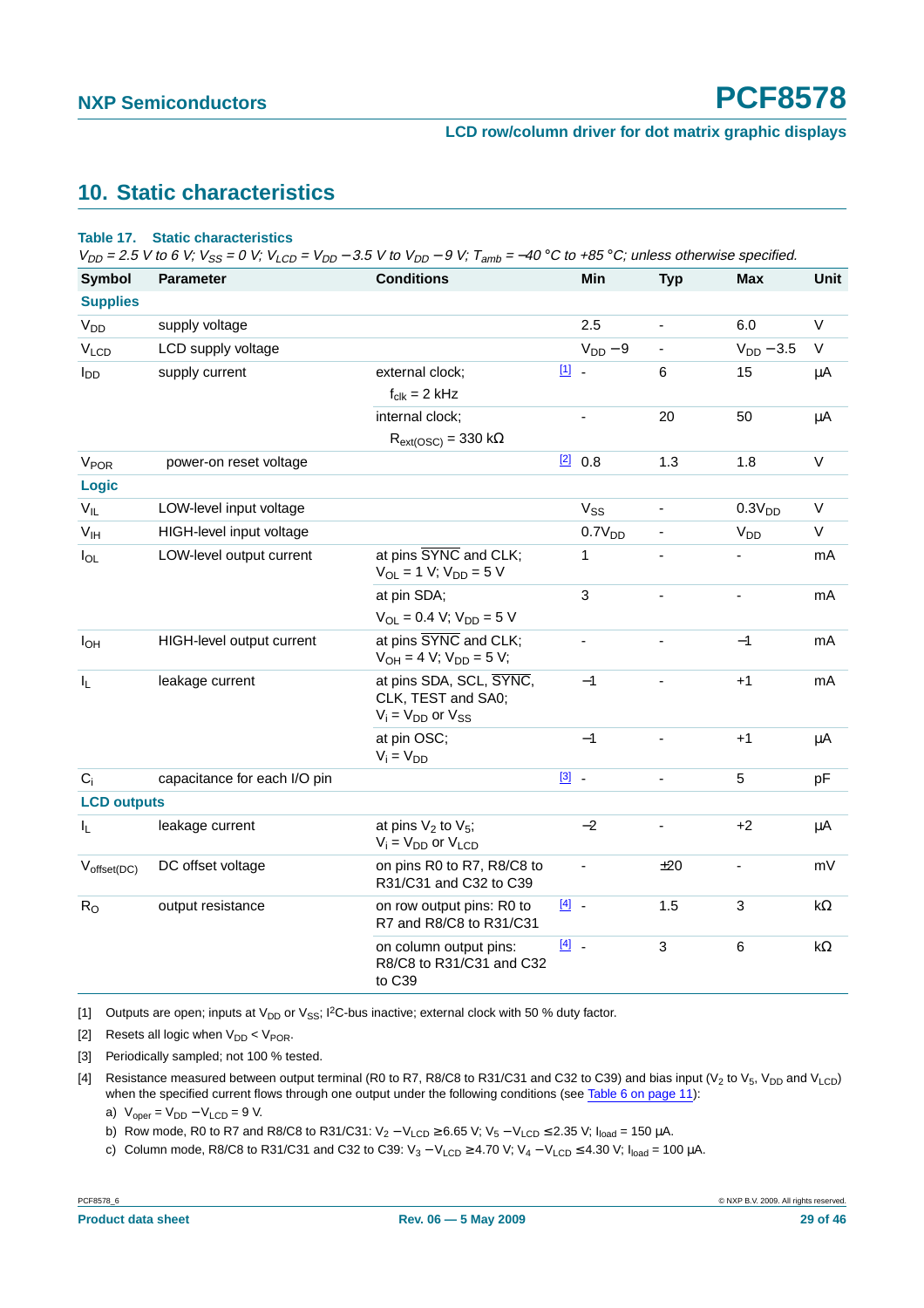## <span id="page-29-0"></span>**11. Dynamic characteristics**

#### **Table 18. Dynamic characteristics**

All timing values are referenced to V<sub>IH</sub> and V<sub>IL</sub> levels with an input voltage swing of V<sub>SS</sub> to V<sub>DD</sub>. V<sub>DD</sub> = 2.5 V to 6 V; V<sub>SS</sub> = 0 V;  $V_{LCD}$  =  $V_{DD}$  – 3.5 V to  $V_{DD}$  – 9 V; T<sub>amb</sub> = –40 °C to +85 °C; unless otherwise specified.

| Symbol              | <b>Parameter</b>                                    | <b>Conditions</b>                                                                      | <b>Min</b>     | <b>Typ</b>               | <b>Max</b>               | <b>Unit</b> |
|---------------------|-----------------------------------------------------|----------------------------------------------------------------------------------------|----------------|--------------------------|--------------------------|-------------|
| $f_{clk}$           | clock frequency                                     | at multiplex rate 1:8, 1:16<br>and 1:32;<br>$R_{ext(OSC)} = 330$ kΩ;<br>$V_{DD} = 6 V$ | 1.2            | 2.1                      | 3.3                      | kHz         |
|                     |                                                     | at multiplex rate 1:24;<br>$R_{ext(OSC)} = 330 k\Omega$ ;<br>$V_{DD} = 6V$             | 0.9            | 1.6                      | 2.5                      | kHz         |
| $tp_{D(SYNC_N)}$    | SYNC propagation delay                              |                                                                                        | ٠              |                          | 500                      | ns          |
| $t_{PD(drv)}$       | driver propagation delay                            | $V_{DD} - V_{LCD} = 9 V$ ;<br>with test load of 45 pF                                  |                |                          | 100                      | μs          |
| $I2C-bus$           |                                                     |                                                                                        |                |                          |                          |             |
| $f_{SCL}$           | SCL clock frequency                                 |                                                                                        | $\blacksquare$ | $\blacksquare$           | 100                      | kHz         |
| $t_{w(spike)}$      | spike pulse width                                   |                                                                                        | ÷,             | $\overline{\phantom{a}}$ | 100                      | ns          |
| t <sub>BUF</sub>    | bus free time between a STOP<br>and START condition |                                                                                        | 4.7            |                          |                          | μs          |
| $t_{\text{SU;STA}}$ | set-up time for a repeated START<br>condition       |                                                                                        | 4.7            |                          |                          | μs          |
| t <sub>HD:STA</sub> | hold time (repeated) START<br>condition             |                                                                                        | 4.0            | 4.0                      |                          | $\mu$ s     |
| t <sub>LOW</sub>    | LOW period of the SCL clock                         |                                                                                        | 4.7            | $\blacksquare$           | $\overline{\phantom{0}}$ | μs          |
| <sup>t</sup> HIGH   | HIGH period of the SCL clock                        |                                                                                        | 4.0            | $\overline{\phantom{a}}$ |                          | μs          |
| $t_r$               | rise time of both SDA and SCL<br>signals            |                                                                                        |                |                          | 1                        | μs          |
| tf                  | fall time of both SDA and SCL<br>signals            |                                                                                        |                |                          | 0.3                      | μs          |
| $t_{\text{SU;DAT}}$ | data set-up time                                    |                                                                                        | 250            | $\overline{\phantom{m}}$ | $\overline{\phantom{0}}$ | ns          |
| <sup>t</sup> HD;DAT | data hold time                                      |                                                                                        | $\mathbf 0$    | $\overline{\phantom{a}}$ | $\overline{\phantom{0}}$ | ns          |
| $t_{\text{SU;STO}}$ | set-up time for STOP condition                      |                                                                                        | 4.0            | $\overline{\phantom{a}}$ | -                        | μs          |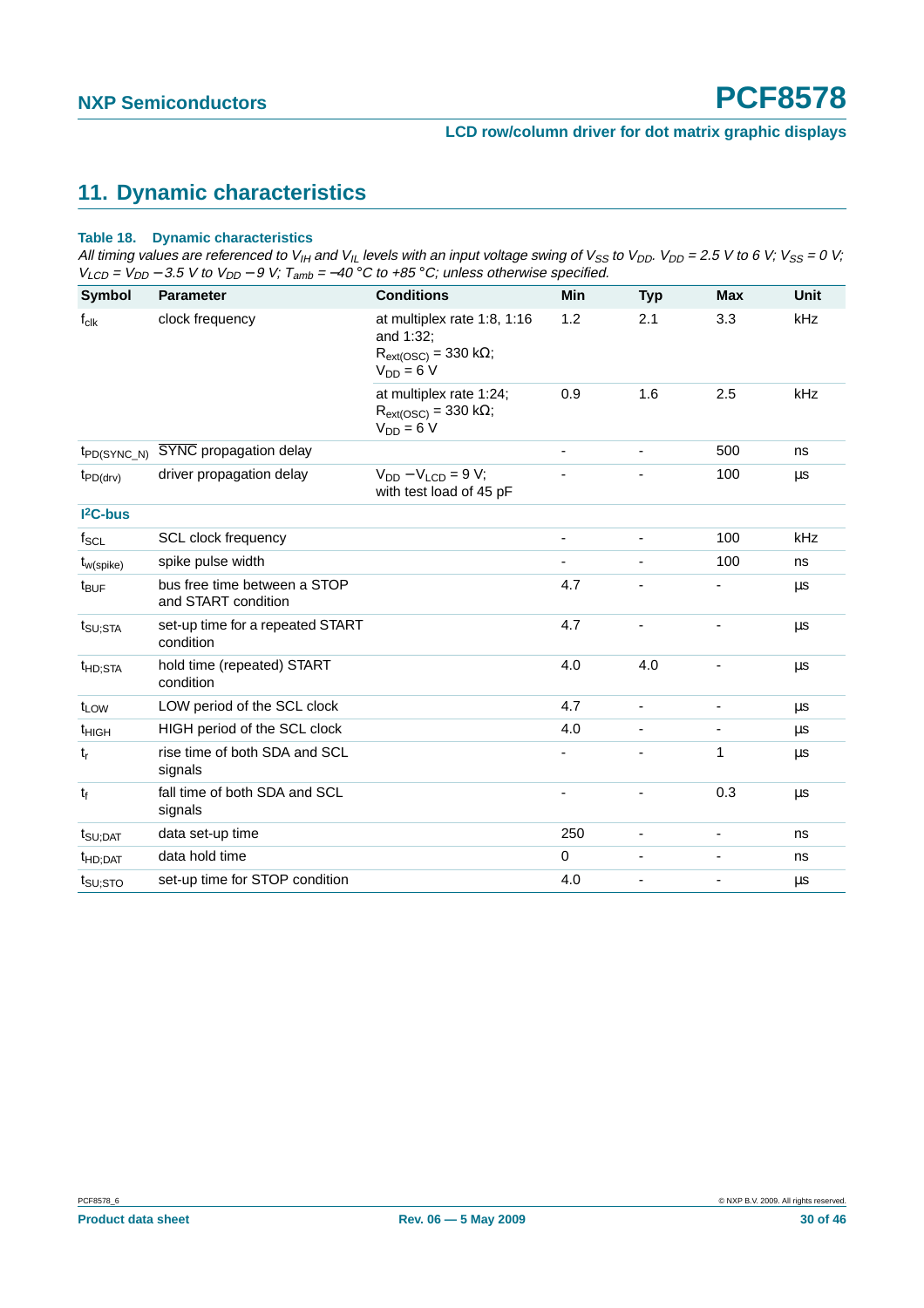#### **LCD row/column driver for dot matrix graphic displays**



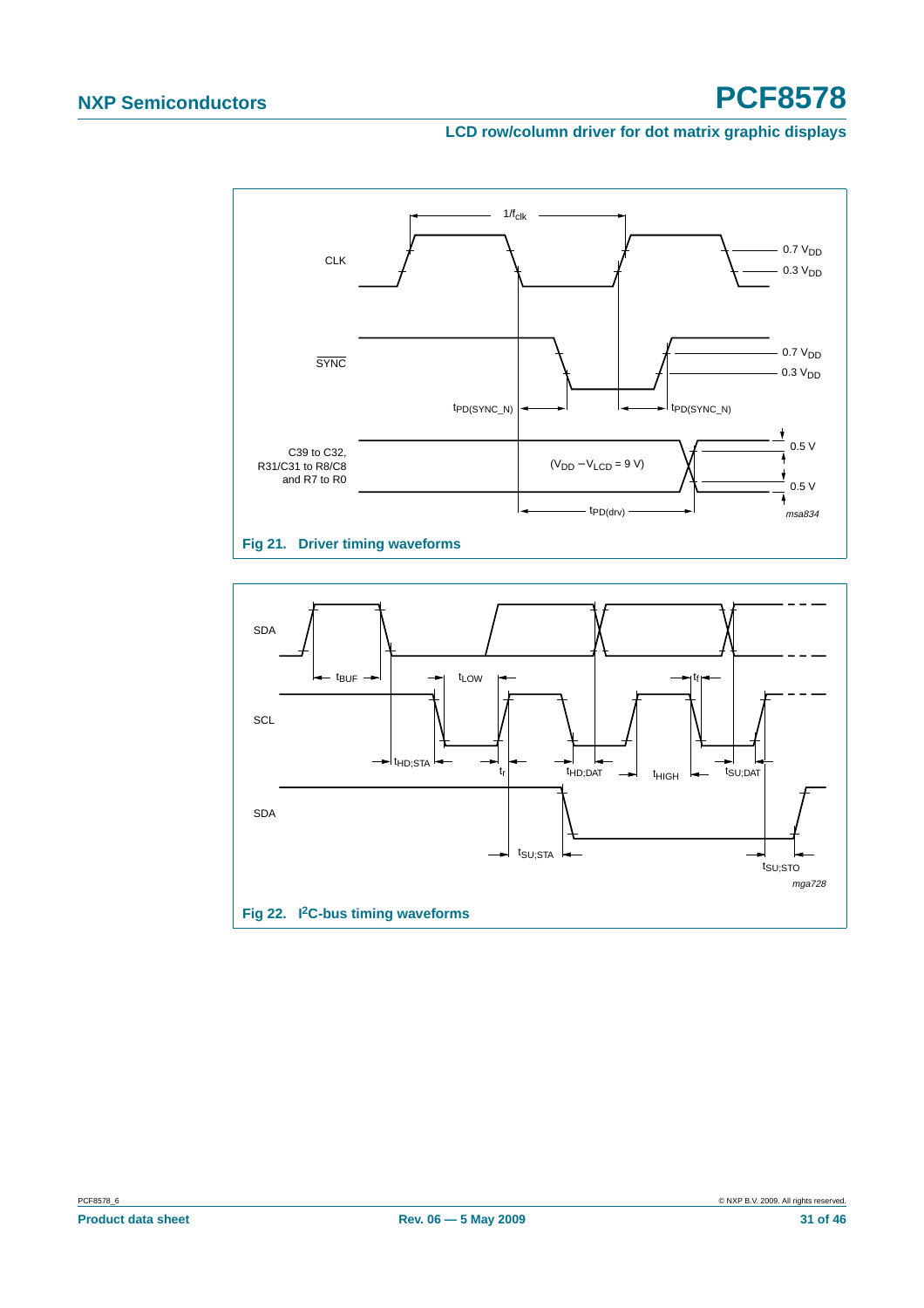

**PCF8578**

LCD row/column driver for dot matrix graphic displays **LCD row/column driver for dot matrix graphic displays**

# $\overrightarrow{2}$ **12. Application information Application information**

<span id="page-31-0"></span>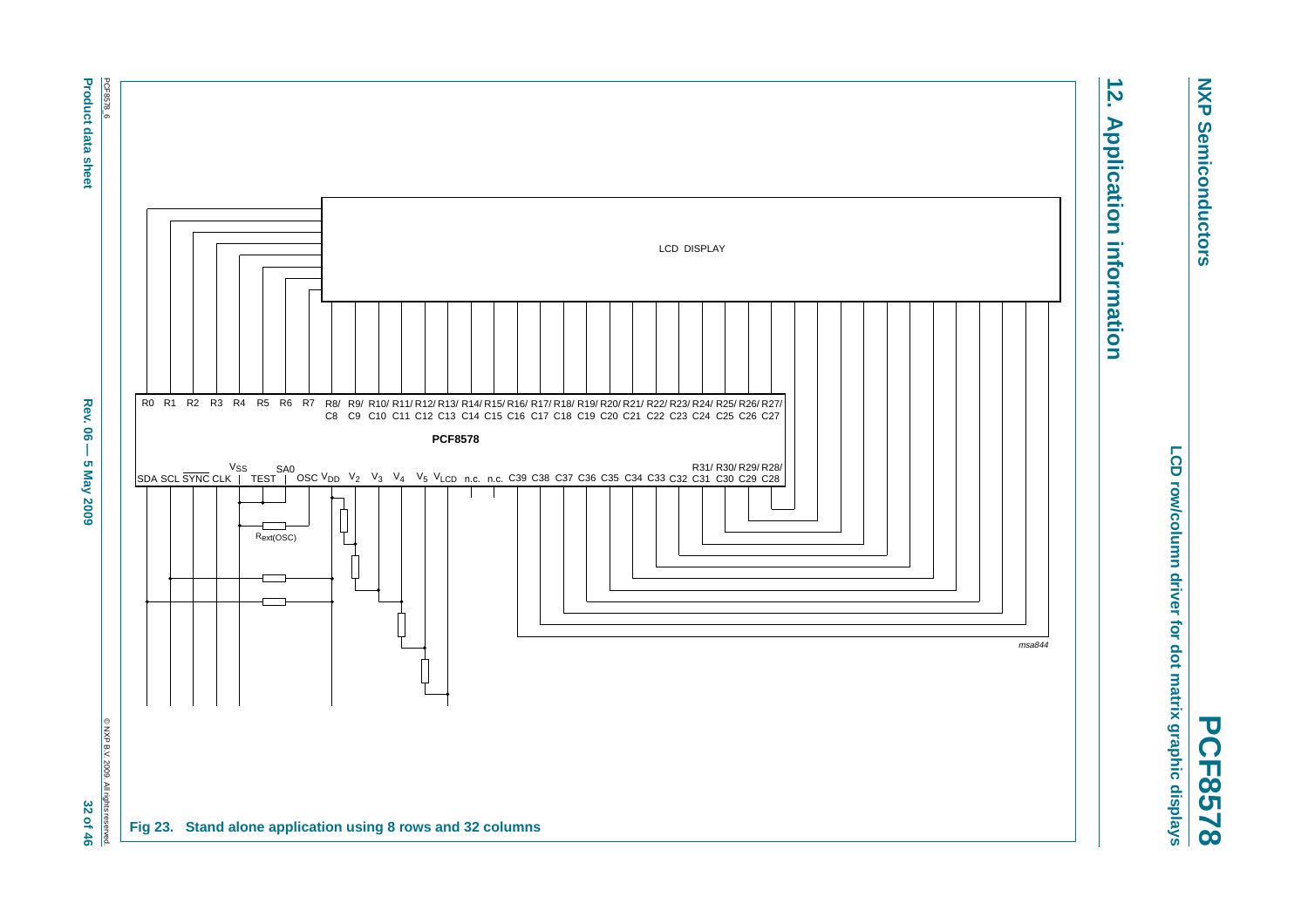#### **LCD row/column driver for dot matrix graphic displays**

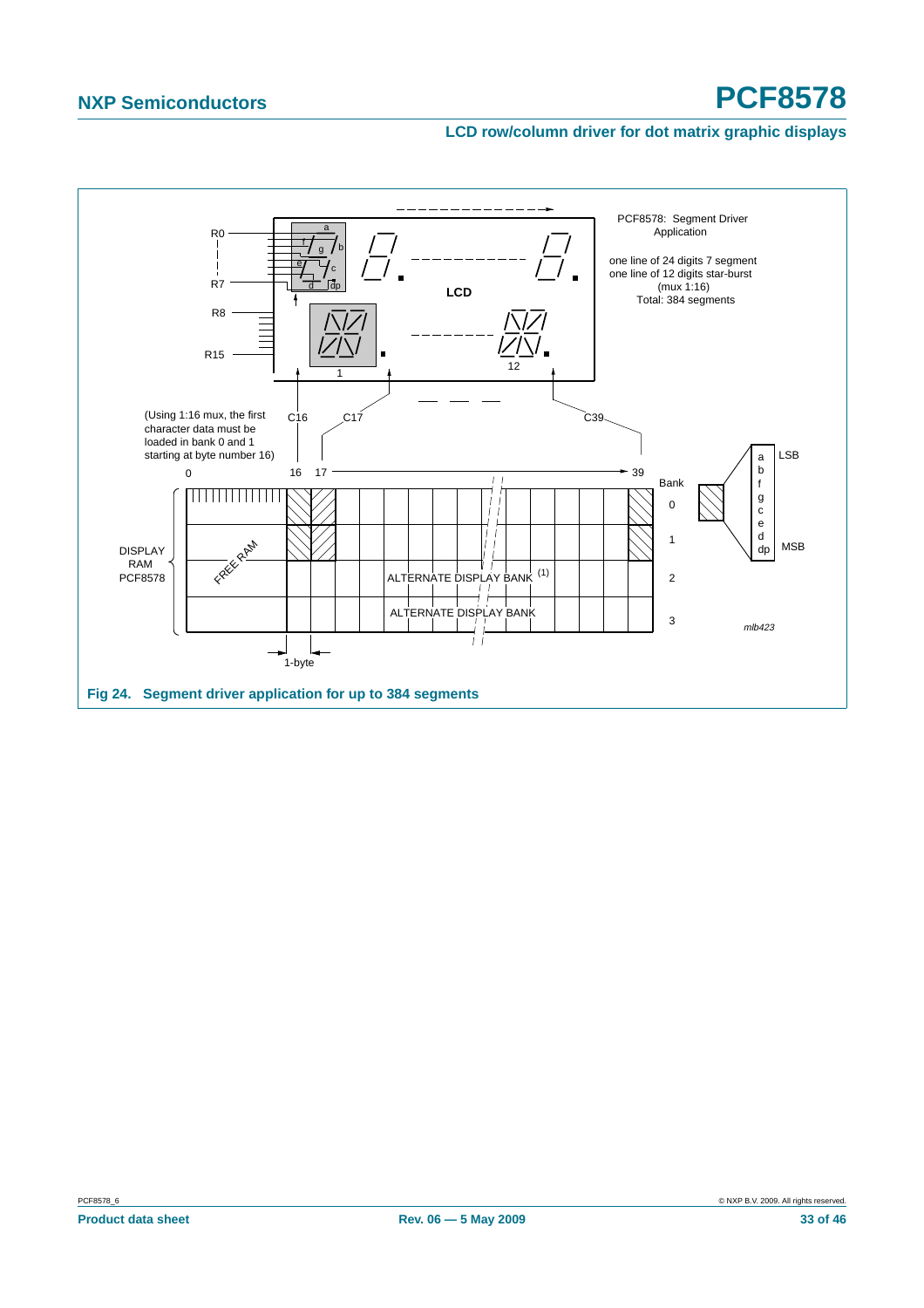

© NXP B.V. 2009. All rights reserved.



**PCF8578**

**NXP Semiconductors**

**Semiconductors** 

**NXP**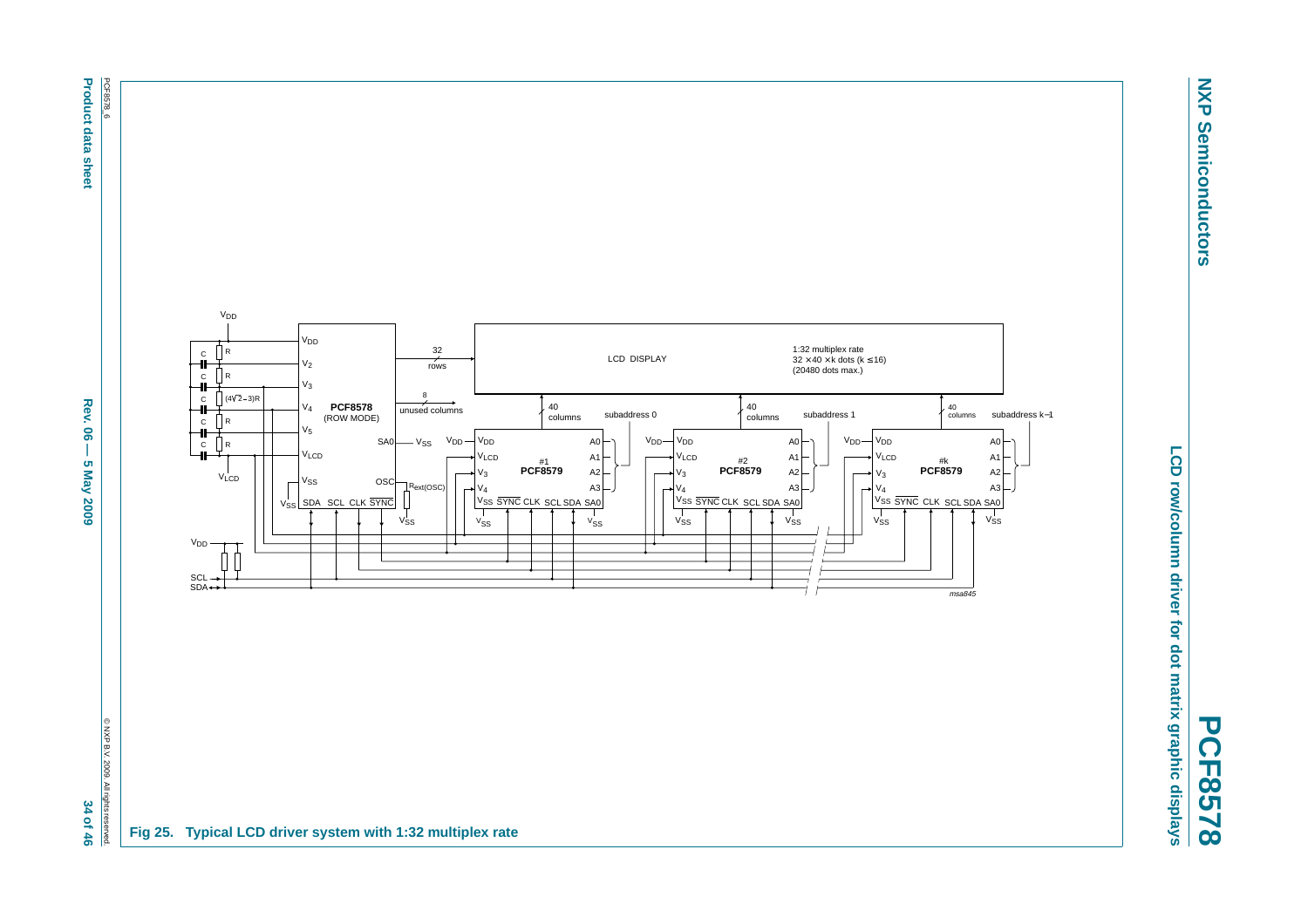PCF8578\_6 **Product data sheet** 



**NXP NXP Semiconductors Semiconductors** 

**PCF8578**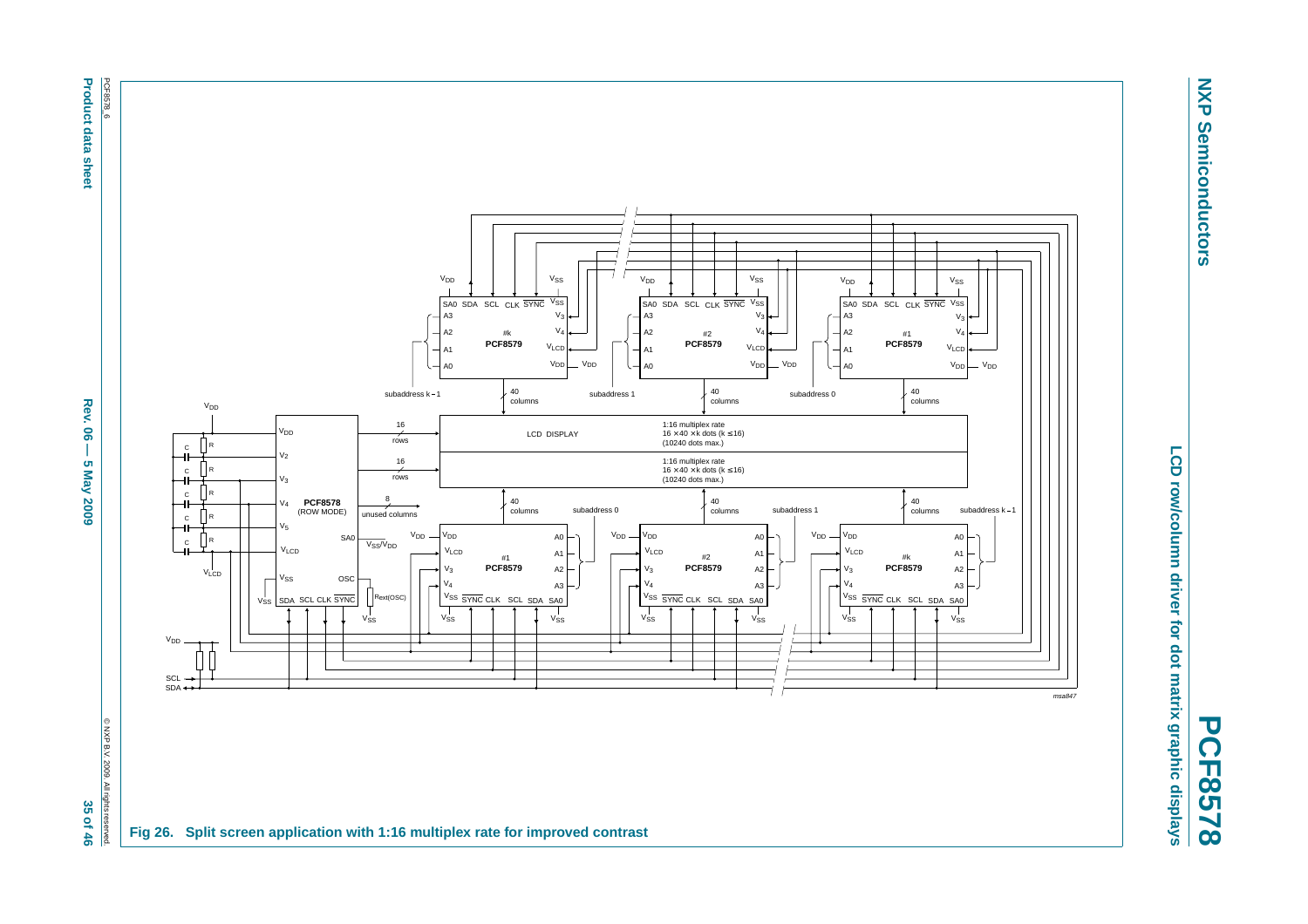PCF8578\_6 **Product data sheet** PCF8578\_6



**NXP NXP Semiconductors Semiconductors** 

**PCF8578**

**Product data sheet Abes. 06 — 5 May 2009 36**  $-$  **5 May 2009 36**  $-$  **5 May 2009 36**  $-$  **46 May 2009 36**  $-$  **46 Rev. 06**  $\mathbf{I}$ **5 May 2009** 

© NXP B.V. 2009. All rights reserved.

36 of 46

@ NXP B.V. 2009. All rights re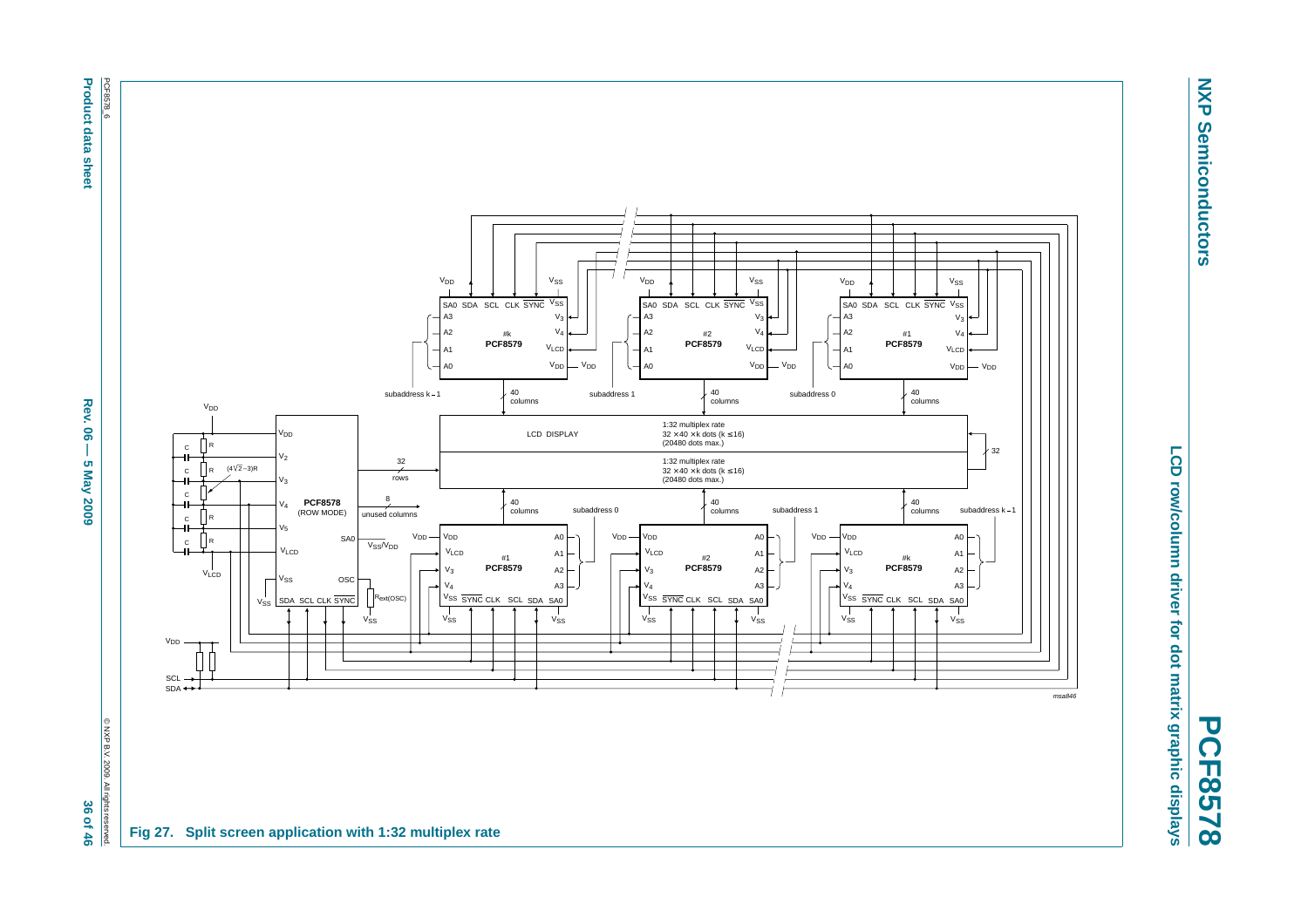

**NXP Semiconductors**

**Semiconductors** 

**NXP** 

**PCF8578**

**Product data sheet Abel Sheet Rev. 06 — 5 May 2009 300 300 - 5 May 2009 37 of 46 Rev. 06** Ĩ **5 May 2009** 

37 of 46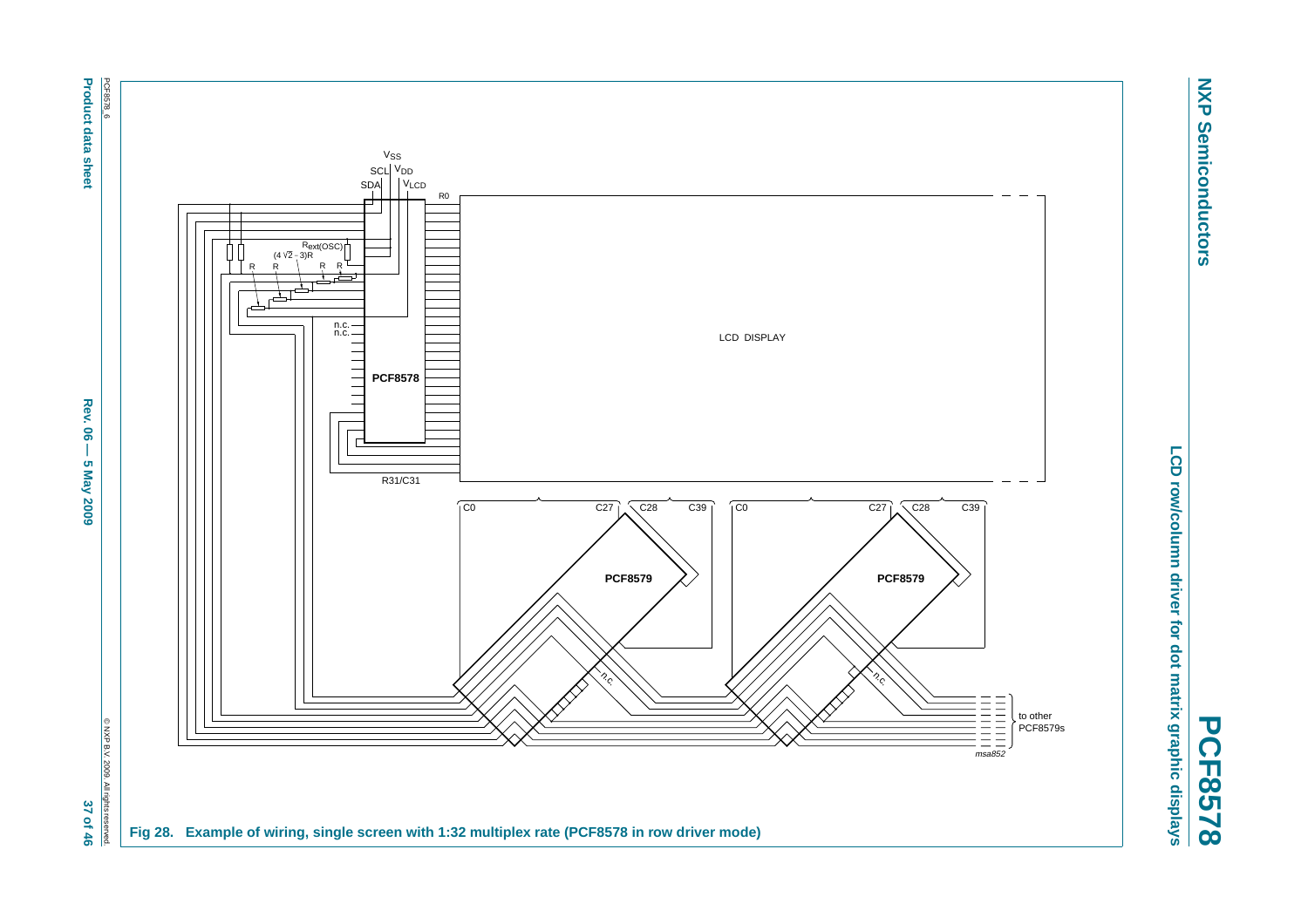**LCD row/column driver for dot matrix graphic displays**

### <span id="page-37-1"></span>**13. Package outline**



<span id="page-37-0"></span>**Fig 29. Package outline SOT190-1 (VSO56) of PCF8578T/1**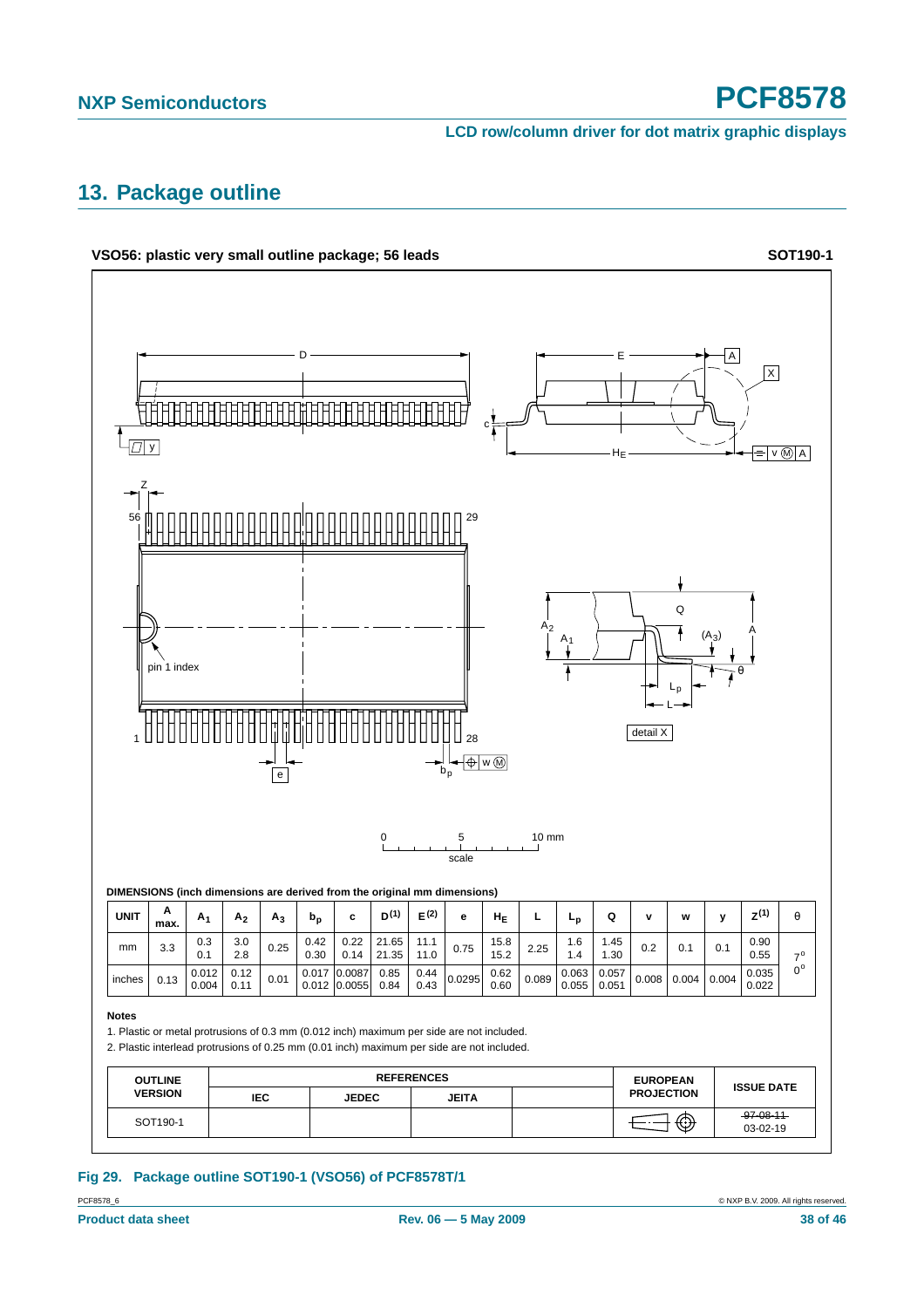**LCD row/column driver for dot matrix graphic displays**



#### <span id="page-38-0"></span>**Fig 30. Package outline SOT314-2 (LQFP64) of PCF8578H/1**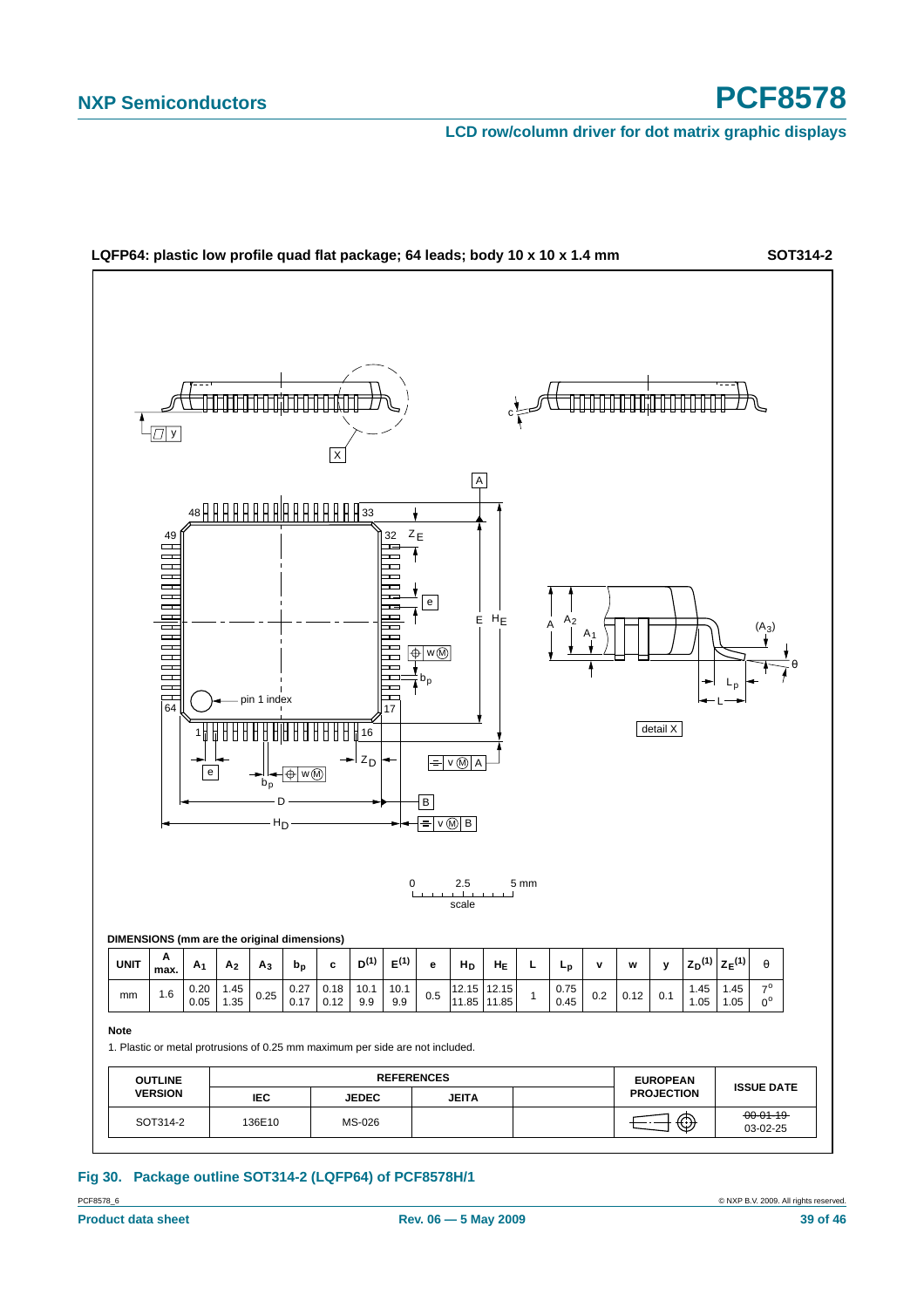**LCD row/column driver for dot matrix graphic displays**



#### <span id="page-39-0"></span>**Fig 31. Package outline SOT357-1 (TQFP64) of PCF8578HT/1**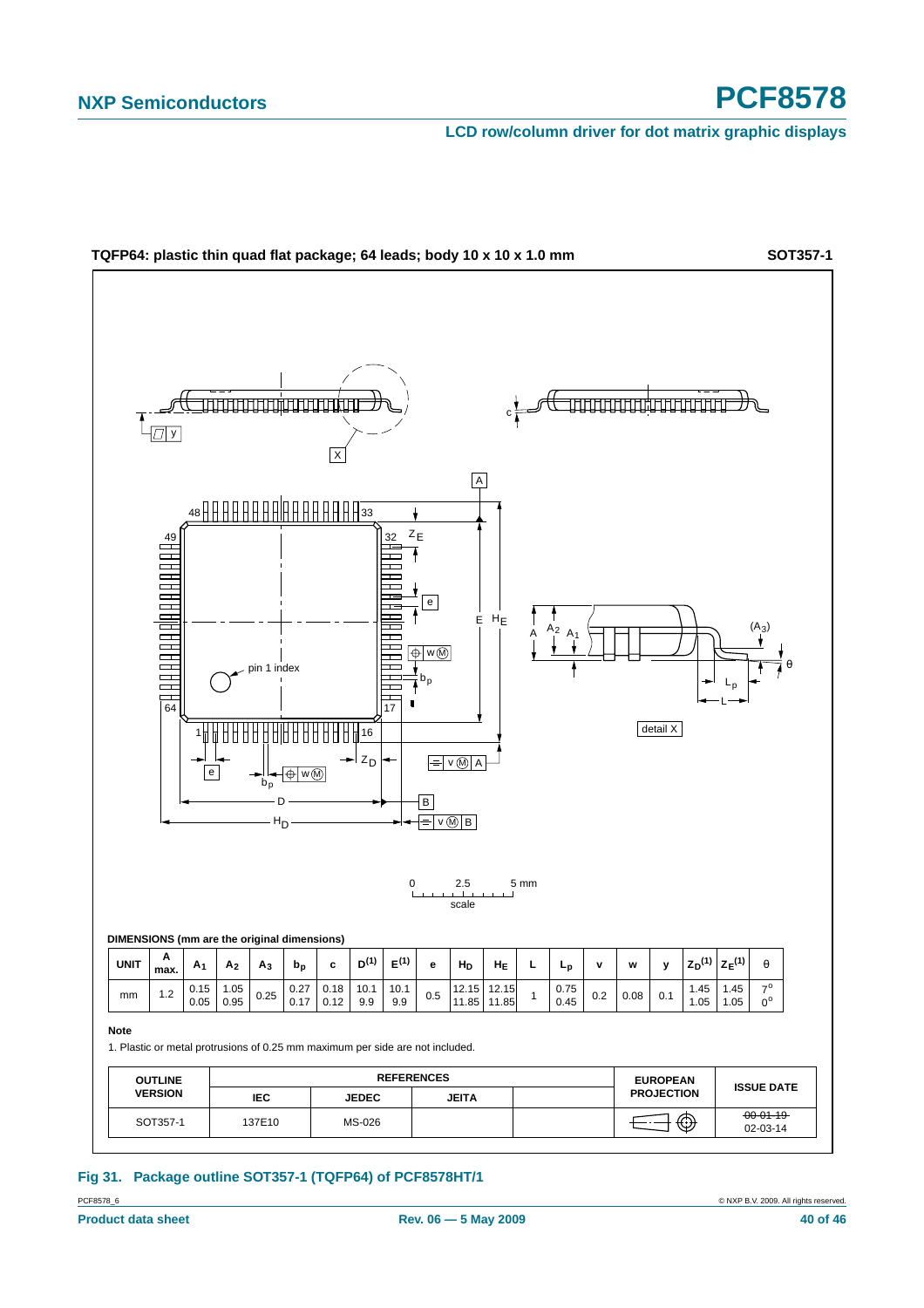#### <span id="page-40-0"></span>**14. Soldering of SMD packages**

This text provides a very brief insight into a complex technology. A more in-depth account of soldering ICs can be found in Application Note AN10365 "Surface mount reflow soldering description".

#### <span id="page-40-1"></span>**14.1 Introduction to soldering**

Soldering is one of the most common methods through which packages are attached to Printed Circuit Boards (PCBs), to form electrical circuits. The soldered joint provides both the mechanical and the electrical connection. There is no single soldering method that is ideal for all IC packages. Wave soldering is often preferred when through-hole and Surface Mount Devices (SMDs) are mixed on one printed wiring board; however, it is not suitable for fine pitch SMDs. Reflow soldering is ideal for the small pitches and high densities that come with increased miniaturization.

#### <span id="page-40-2"></span>**14.2 Wave and reflow soldering**

Wave soldering is a joining technology in which the joints are made by solder coming from a standing wave of liquid solder. The wave soldering process is suitable for the following:

- **•** Through-hole components
- **•** Leaded or leadless SMDs, which are glued to the surface of the printed circuit board

Not all SMDs can be wave soldered. Packages with solder balls, and some leadless packages which have solder lands underneath the body, cannot be wave soldered. Also, leaded SMDs with leads having a pitch smaller than ~0.6 mm cannot be wave soldered, due to an increased probability of bridging.

The reflow soldering process involves applying solder paste to a board, followed by component placement and exposure to a temperature profile. Leaded packages, packages with solder balls, and leadless packages are all reflow solderable.

Key characteristics in both wave and reflow soldering are:

- **•** Board specifications, including the board finish, solder masks and vias
- **•** Package footprints, including solder thieves and orientation
- **•** The moisture sensitivity level of the packages
- **•** Package placement
- **•** Inspection and repair
- **•** Lead-free soldering versus SnPb soldering

#### <span id="page-40-3"></span>**14.3 Wave soldering**

Key characteristics in wave soldering are:

- **•** Process issues, such as application of adhesive and flux, clinching of leads, board transport, the solder wave parameters, and the time during which components are exposed to the wave
- **•** Solder bath specifications, including temperature and impurities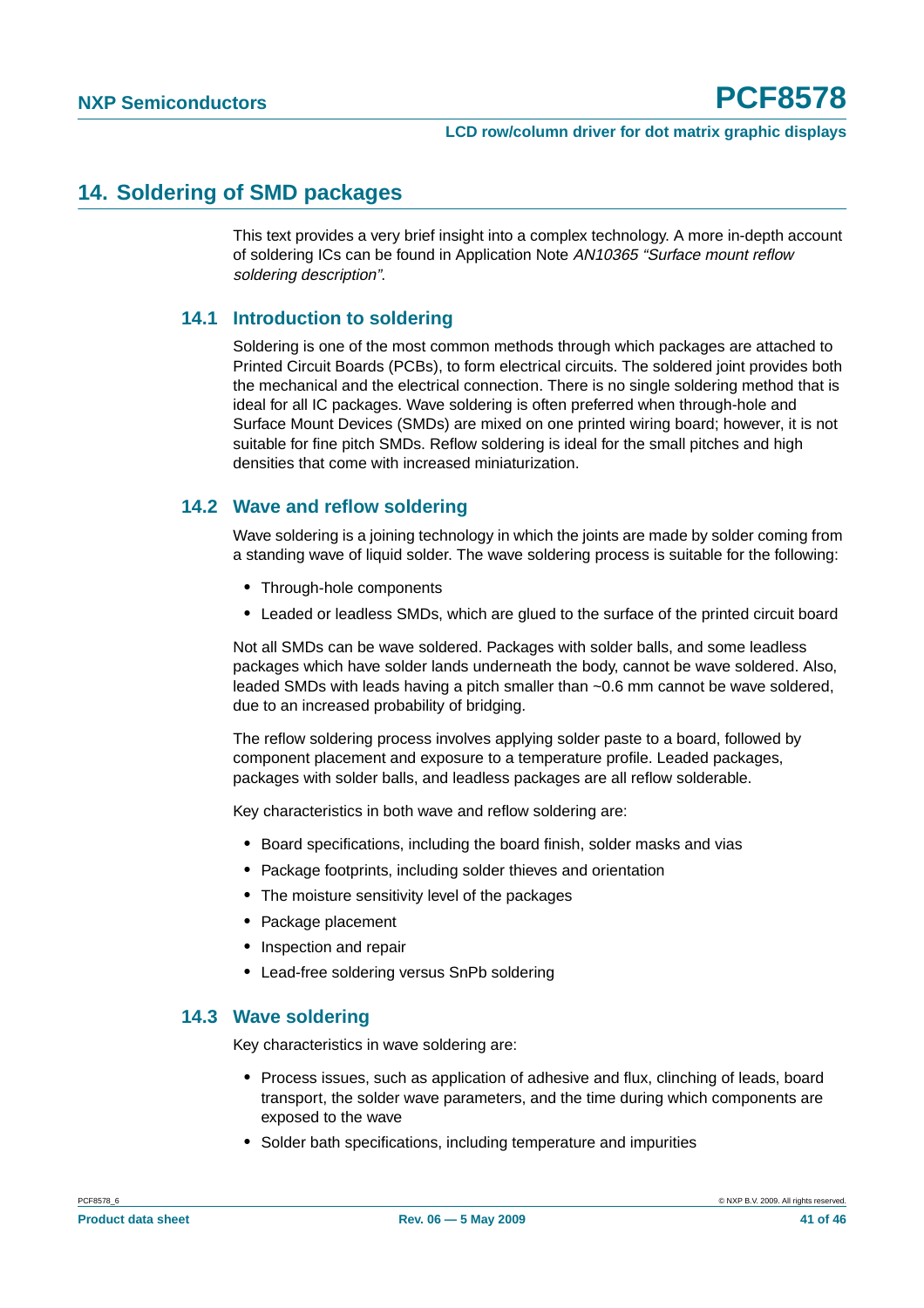#### <span id="page-41-0"></span>**14.4 Reflow soldering**

Key characteristics in reflow soldering are:

- **•** Lead-free versus SnPb soldering; note that a lead-free reflow process usually leads to higher minimum peak temperatures (see Figure 32) than a SnPb process, thus reducing the process window
- **•** Solder paste printing issues including smearing, release, and adjusting the process window for a mix of large and small components on one board
- **•** Reflow temperature profile; this profile includes preheat, reflow (in which the board is heated to the peak temperature) and cooling down. It is imperative that the peak temperature is high enough for the solder to make reliable solder joints (a solder paste characteristic). In addition, the peak temperature must be low enough that the packages and/or boards are not damaged. The peak temperature of the package depends on package thickness and volume and is classified in accordance with Table 19 and 20

#### **Table 19. SnPb eutectic process (from J-STD-020C)**

| Package thickness (mm) | Package reflow temperature $(^\circ \text{C})$ |            |  |
|------------------------|------------------------------------------------|------------|--|
|                        | Volume (mm <sup>3</sup> )                      |            |  |
|                        | $ <$ 350                                       | $\geq 350$ |  |
| < 2.5                  | 235                                            | 220        |  |
| > 2.5                  | 220                                            | 220        |  |

#### **Table 20. Lead-free process (from J-STD-020C)**

| Package thickness (mm) | Package reflow temperature $(^\circ \text{C})$ |             |        |  |  |
|------------------------|------------------------------------------------|-------------|--------|--|--|
|                        | Volume $(mm3)$                                 |             |        |  |  |
|                        | $ <$ 350                                       | 350 to 2000 | > 2000 |  |  |
| < 1.6                  | 260                                            | 260         | 260    |  |  |
| 1.6 to 2.5             | 260                                            | 250         | 245    |  |  |
| > 2.5                  | 250                                            | 245         | 245    |  |  |

Moisture sensitivity precautions, as indicated on the packing, must be respected at all times.

Studies have shown that small packages reach higher temperatures during reflow soldering, see Figure 32.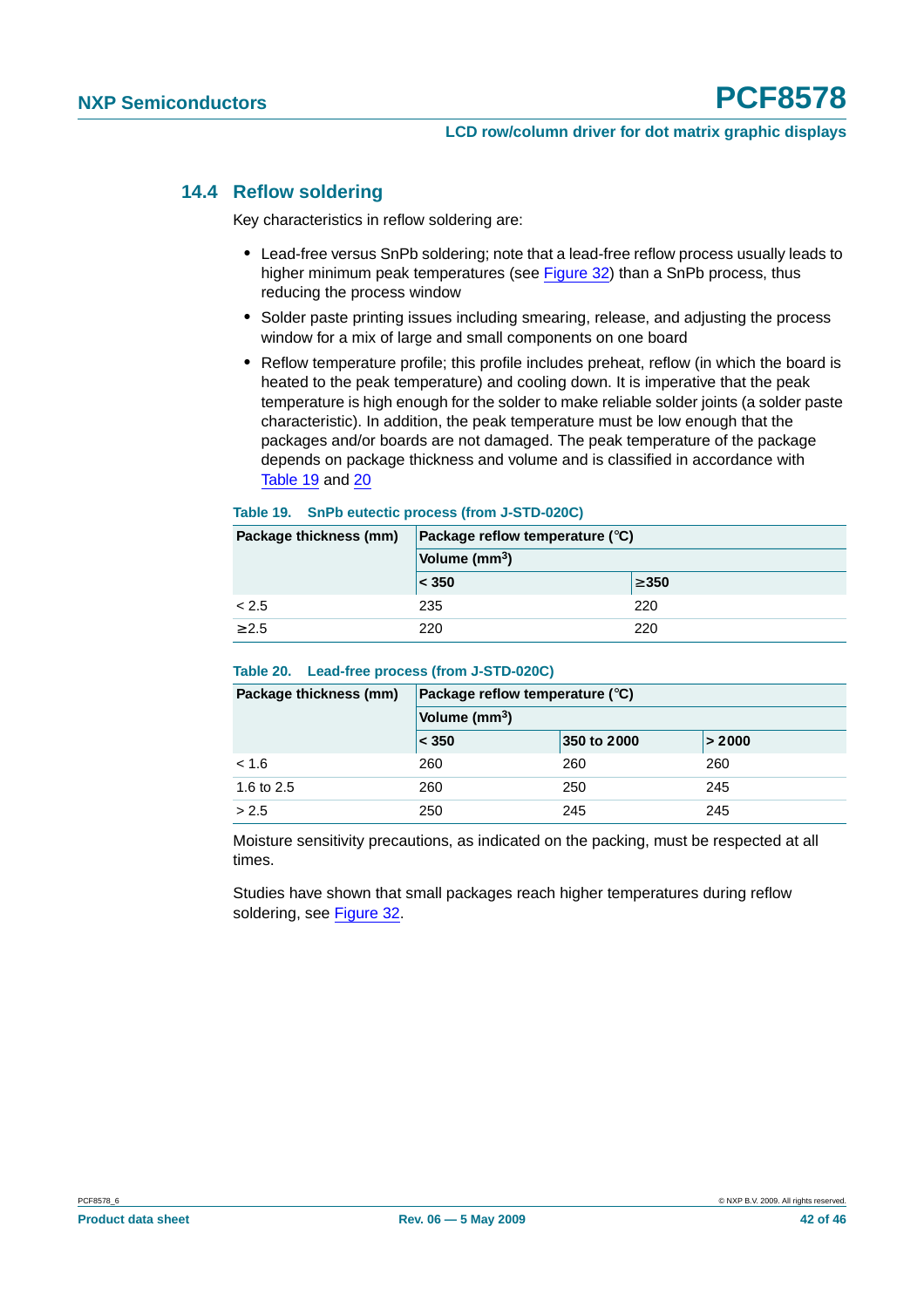#### **LCD row/column driver for dot matrix graphic displays**



For further information on temperature profiles, refer to Application Note AN10365 "Surface mount reflow soldering description".

## <span id="page-42-0"></span>**15. Abbreviations**

| Table 21.   | <b>Abbreviations</b>                    |
|-------------|-----------------------------------------|
| Acronym     | <b>Description</b>                      |
| <b>CMOS</b> | Complementary Metal Oxide Semiconductor |
| DC          | <b>Direct Current</b>                   |
| ${}^{12}C$  | <b>Inter-Integrated Circuit</b>         |
| IC          | <b>Integrated Circuit</b>               |
| <b>LCD</b>  | Liquid Crystal Display                  |
| <b>LSB</b>  | Least Significant Bit                   |
| <b>MSB</b>  | Most Significant Bit                    |
| <b>MSL</b>  | <b>Moisture Sensitivity Level</b>       |
| <b>PCB</b>  | <b>Printed-Circuit Board</b>            |
| <b>POR</b>  | Power-On Reset                          |
| <b>RC</b>   | Resistance-Capacitance                  |
| <b>RAM</b>  | Random Access Memory                    |
| <b>RMS</b>  | Root Mean Square                        |
| SCL         | Serial Clock Line                       |
| <b>SDA</b>  | Serial Data Line                        |
| <b>SMD</b>  | Surface Mount Device                    |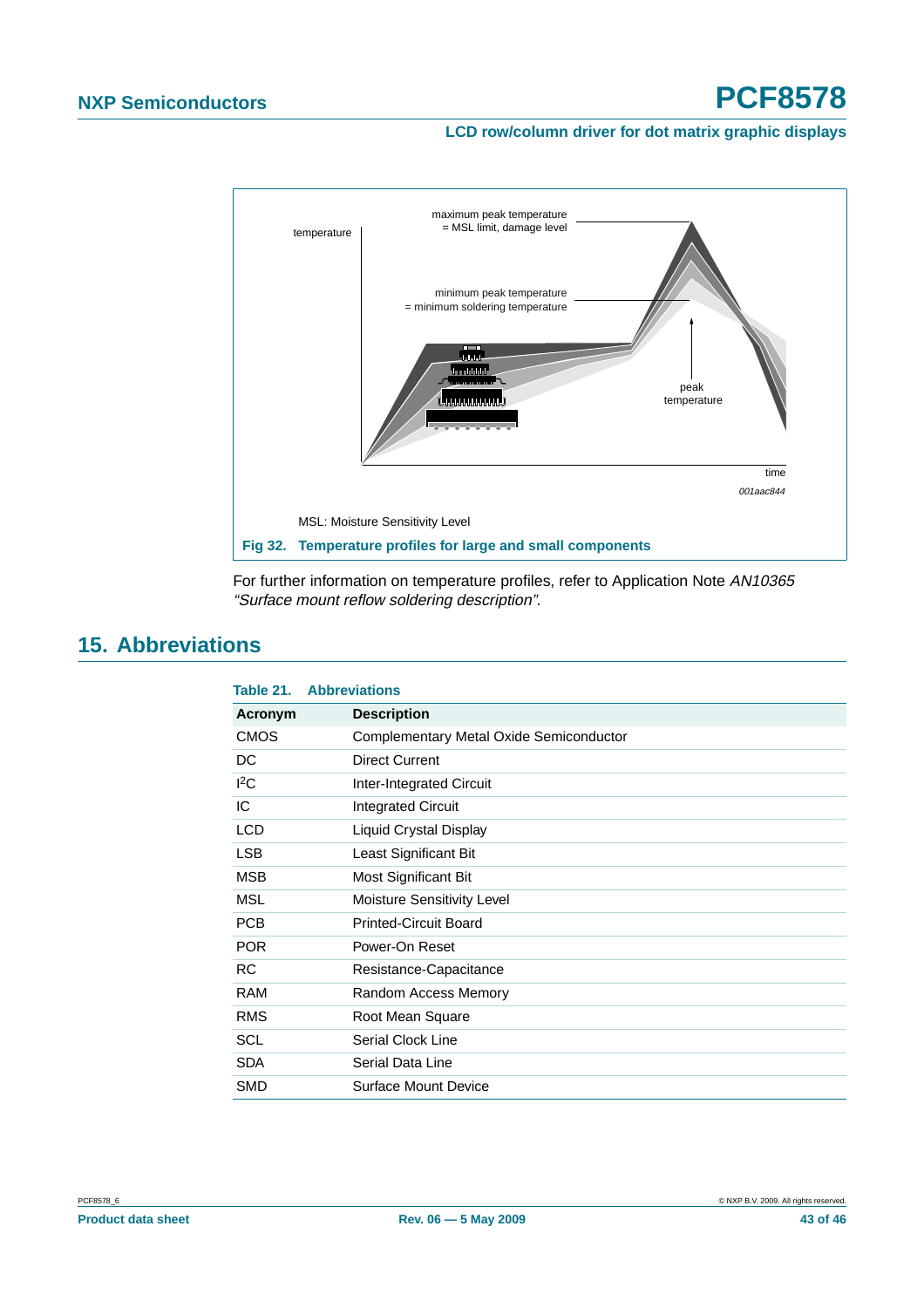## <span id="page-43-0"></span>**16. Revision history**

| Document ID    | Release date                                   | Data sheet status                                                                                                      | <b>Change notice</b> | <b>Supersedes</b> |  |
|----------------|------------------------------------------------|------------------------------------------------------------------------------------------------------------------------|----------------------|-------------------|--|
| PCF8578 6      | 20090505                                       | Product data sheet                                                                                                     |                      | PCF8578 5         |  |
| Modifications: |                                                | The format of this data sheet has been redesigned to comply with the new identity<br>guidelines of NXP Semiconductors. |                      |                   |  |
|                |                                                | Legal texts have been adapted to the new company name where appropriate.                                               |                      |                   |  |
|                |                                                | Added package type TQFP64 (PCF8578HT/1)                                                                                |                      |                   |  |
|                |                                                | Removed bare die types                                                                                                 |                      |                   |  |
|                | Rearranged information in data sheet           |                                                                                                                        |                      |                   |  |
|                |                                                | Corrected values for 1:32 multiplex mode in Table 4                                                                    |                      |                   |  |
|                | Changed letter symbols to NXP approved symbols |                                                                                                                        |                      |                   |  |
|                |                                                | Added RAM addressing scheme (Figure 17)                                                                                |                      |                   |  |
| PCF8578 5      | 20030414                                       | Product specification                                                                                                  |                      | PCF8578_4         |  |
| PCF8578 4      | 19980908                                       | Product specification                                                                                                  | ۰                    | PCF8578 3         |  |
| PCF8578 3      | 19970328                                       | Product specification                                                                                                  | ۰                    | PCF8578 2         |  |
| PCF8578 2      | 19961028                                       | Product specification                                                                                                  | ٠                    | PCF8578 1         |  |
| PCF8578 1      | 19940125                                       | Product specification                                                                                                  | ٠                    | ٠                 |  |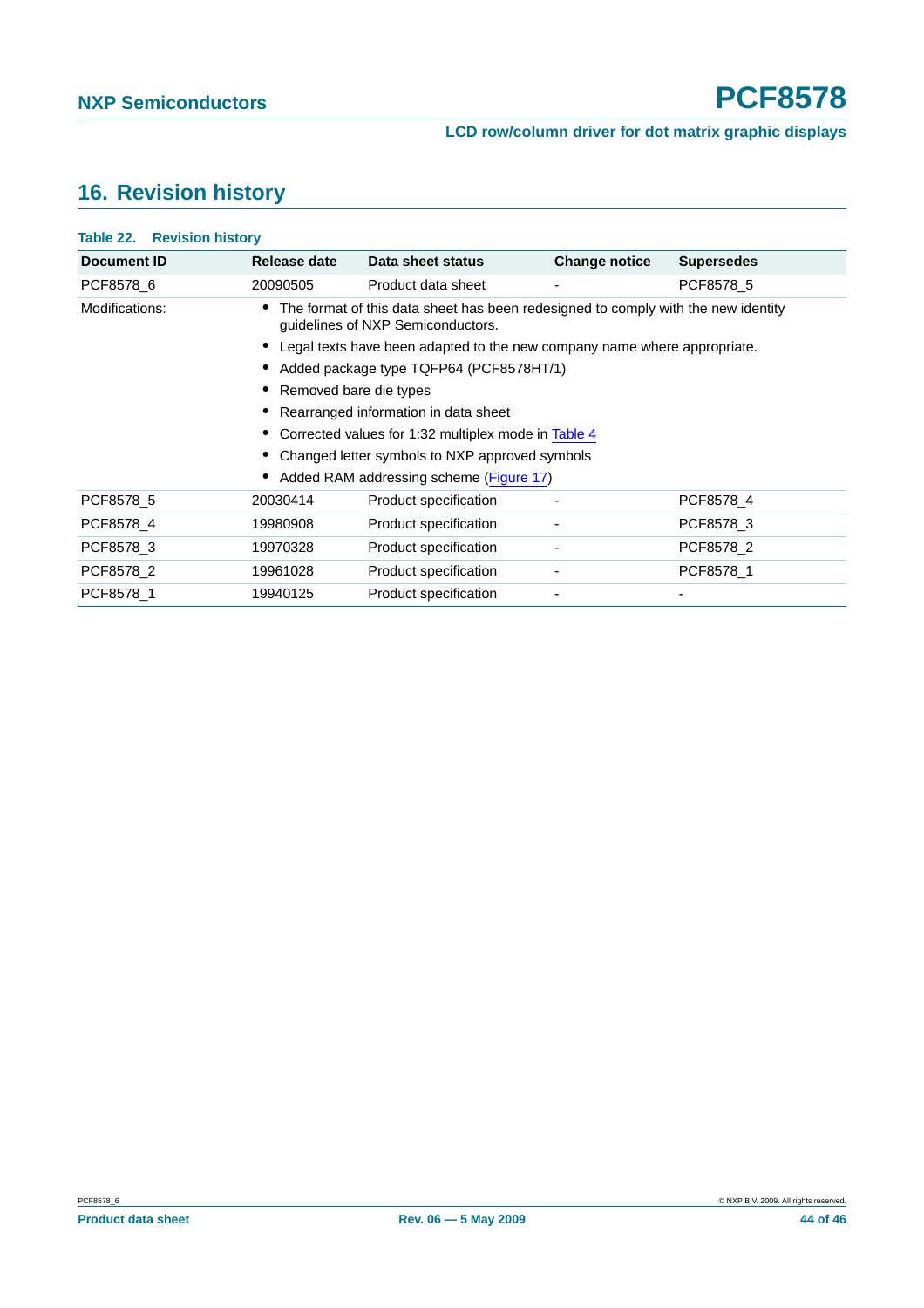## <span id="page-44-0"></span>**17. Legal information**

#### <span id="page-44-1"></span>**17.1 Data sheet status**

| Document status <sup>[1][2]</sup> | Product status <sup>[3]</sup> | <b>Definition</b>                                                                     |
|-----------------------------------|-------------------------------|---------------------------------------------------------------------------------------|
| Objective [short] data sheet      | Development                   | This document contains data from the objective specification for product development. |
| Preliminary [short] data sheet    | Qualification                 | This document contains data from the preliminary specification.                       |
| Product [short] data sheet        | Production                    | This document contains the product specification.                                     |

[1] Please consult the most recently issued document before initiating or completing a design.

[2] The term 'short data sheet' is explained in section "Definitions".

[3] The product status of device(s) described in this document may have changed since this document was published and may differ in case of multiple devices. The latest product status information is available on the Internet at URL <http://www.nxp.com>.

#### <span id="page-44-2"></span>**17.2 Definitions**

**Draft —** The document is a draft version only. The content is still under internal review and subject to formal approval, which may result in modifications or additions. NXP Semiconductors does not give any representations or warranties as to the accuracy or completeness of information included herein and shall have no liability for the consequences of use of such information.

**Short data sheet —** A short data sheet is an extract from a full data sheet with the same product type number(s) and title. A short data sheet is intended for quick reference only and should not be relied upon to contain detailed and full information. For detailed and full information see the relevant full data sheet, which is available on request via the local NXP Semiconductors sales office. In case of any inconsistency or conflict with the short data sheet, the full data sheet shall prevail.

#### <span id="page-44-3"></span>**17.3 Disclaimers**

**General —** Information in this document is believed to be accurate and reliable. However, NXP Semiconductors does not give any representations or warranties, expressed or implied, as to the accuracy or completeness of such information and shall have no liability for the consequences of use of such information.

**Right to make changes —** NXP Semiconductors reserves the right to make changes to information published in this document, including without limitation specifications and product descriptions, at any time and without notice. This document supersedes and replaces all information supplied prior to the publication hereof.

**Suitability for use - NXP** Semiconductors products are not designed, authorized or warranted to be suitable for use in medical, military, aircraft, space or life support equipment, nor in applications where failure or malfunction of an NXP Semiconductors product can reasonably be expected to result in personal injury, death or severe property or environmental

damage. NXP Semiconductors accepts no liability for inclusion and/or use of NXP Semiconductors products in such equipment or applications and therefore such inclusion and/or use is at the customer's own risk.

**Applications —** Applications that are described herein for any of these products are for illustrative purposes only. NXP Semiconductors makes no representation or warranty that such applications will be suitable for the specified use without further testing or modification.

**Limiting values —** Stress above one or more limiting values (as defined in the Absolute Maximum Ratings System of IEC 60134) may cause permanent damage to the device. Limiting values are stress ratings only and operation of the device at these or any other conditions above those given in the Characteristics sections of this document is not implied. Exposure to limiting values for extended periods may affect device reliability.

**Terms and conditions of sale —** NXP Semiconductors products are sold subject to the general terms and conditions of commercial sale, as published at <http://www.nxp.com/profile/terms>, including those pertaining to warranty, intellectual property rights infringement and limitation of liability, unless explicitly otherwise agreed to in writing by NXP Semiconductors. In case of any inconsistency or conflict between information in this document and such terms and conditions, the latter will prevail.

**No offer to sell or license —** Nothing in this document may be interpreted or construed as an offer to sell products that is open for acceptance or the grant, conveyance or implication of any license under any copyrights, patents or other industrial or intellectual property rights.

**Export control —** This document as well as the item(s) described herein may be subject to export control regulations. Export might require a prior authorization from national authorities.

#### <span id="page-44-4"></span>**17.4 Trademarks**

Notice: All referenced brands, product names, service names and trademarks are the property of their respective owners.

**I 2C-bus —** logo is a trademark of NXP B.V.

### <span id="page-44-5"></span>**18. Contact information**

For more information, please visit: **http://www.nxp.com**

For sales office addresses, please send an email to: **salesaddresses@nxp.com**